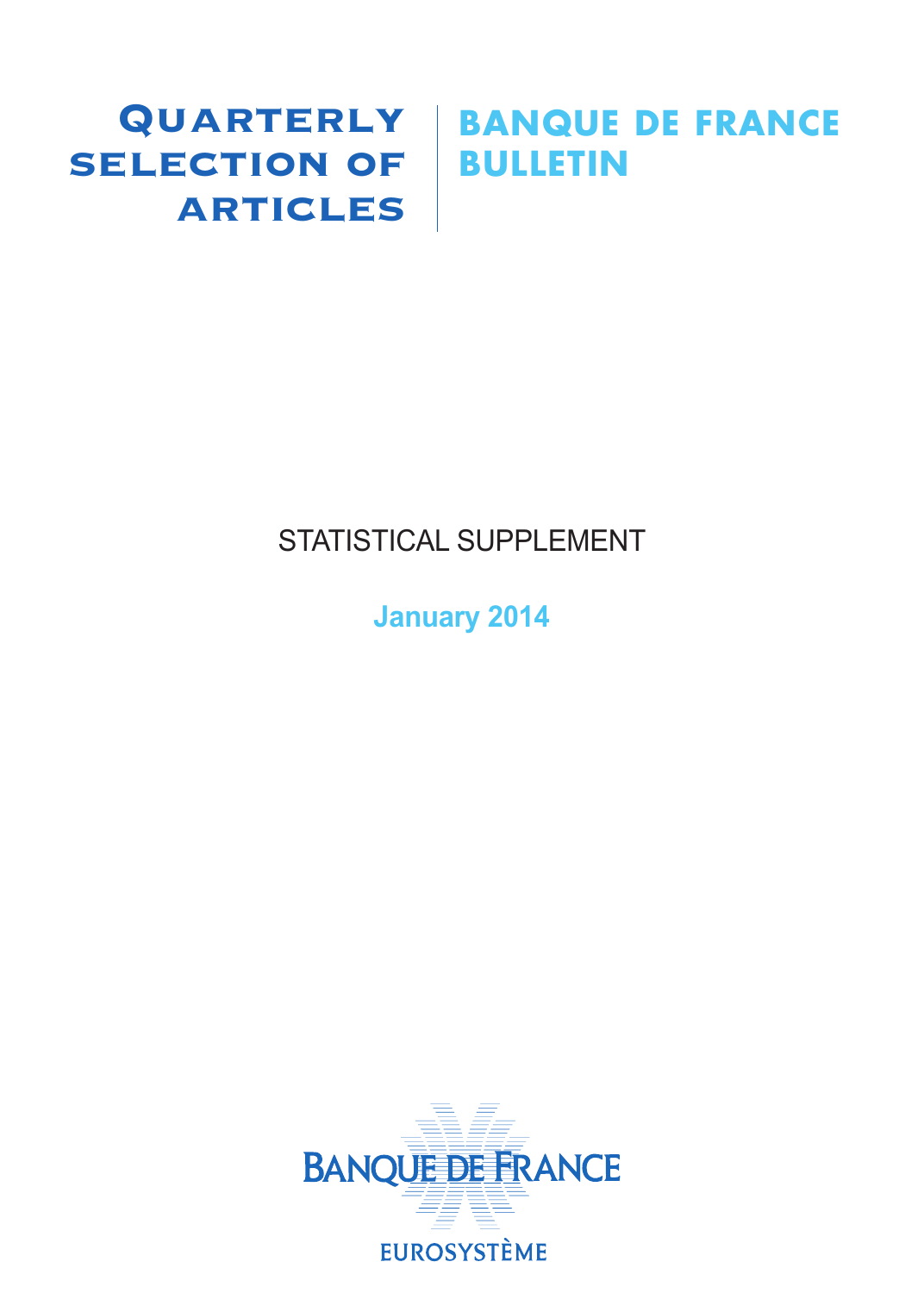# **STATISTICS**

# **Contents**

# **Economic developments**

|                 | Industrial activity indicators - Monthly Business Survey - France                                               |                 |
|-----------------|-----------------------------------------------------------------------------------------------------------------|-----------------|
| 2               | Industrial activity indicators — Monthly Business Survey — France (NAF revision 2, seasonally-adjusted data) S4 |                 |
| 3               | Consumer price index                                                                                            | S5              |
| 4               | The competitiveness of France's economy                                                                         | S6              |
| 5               | Balance of payments $-$ Main components (quarterly data) $-$ France                                             | 57              |
| 6               | Balance of payments $-$ Current and capital accounts (quarterly data) $-$ France                                | S8              |
| $\mathcal{I}$   | Balance of payments $-$ Financial flows (quarterly data) $-$ France                                             | S9              |
| 8               | Balance of payments $-$ Geographical breakdown (quarterly data) $-$ France                                      | SIO.            |
| 9               | Balance of payments (monthly data) $-$ France                                                                   | SH.             |
| $\overline{10}$ | France's international investment position                                                                      |                 |
|                 | (direct investment measured at book value)                                                                      | SI <sub>2</sub> |

# **Money, investment and financing**

| $\mathbf{H}$ | Main monetary and financial aggregates $-$ France and the euro area                            | S13             |
|--------------|------------------------------------------------------------------------------------------------|-----------------|
| 12           | Banque de France Monthly Statement                                                             | S <sub>14</sub> |
| $ 3\rangle$  | Deposits - France                                                                              | SI5             |
| 4            | Time deposits $-$ France                                                                       | S16             |
| 15           | Loans extended by credit institutions established in France to French residents $-$ France     | SI7             |
| 16           | New loans to residents, (excl. overdrafts) $-$ France                                          | S18             |
| 17           | Investment and financing $-$ Insurance corporations and pension funds $-$ Euro area and France | S19             |
| 8            | Investment and financing $-$ Households $-$ Euro area                                          | \$20            |
| $ 9\rangle$  | Investment and financing $-$ Households $-$ France                                             | $\Omega$        |
| 20           | Investment and financing $-$ Non-financial corporations $-$ Euro area                          | S <sub>2</sub>  |
| 21           | Investment and financing $-$ Non-financial corporations $-$ France                             | 523             |
| $22 \,$      | Interest rates on bank deposits $-$ France and the euro area                                   | S <sub>24</sub> |
| 23           | Interest rates on bank loans $-$ France and the euro area                                      | \$25            |
| 24           | Usury rates on loans to households and cost of business credit $-$ France                      | \$26            |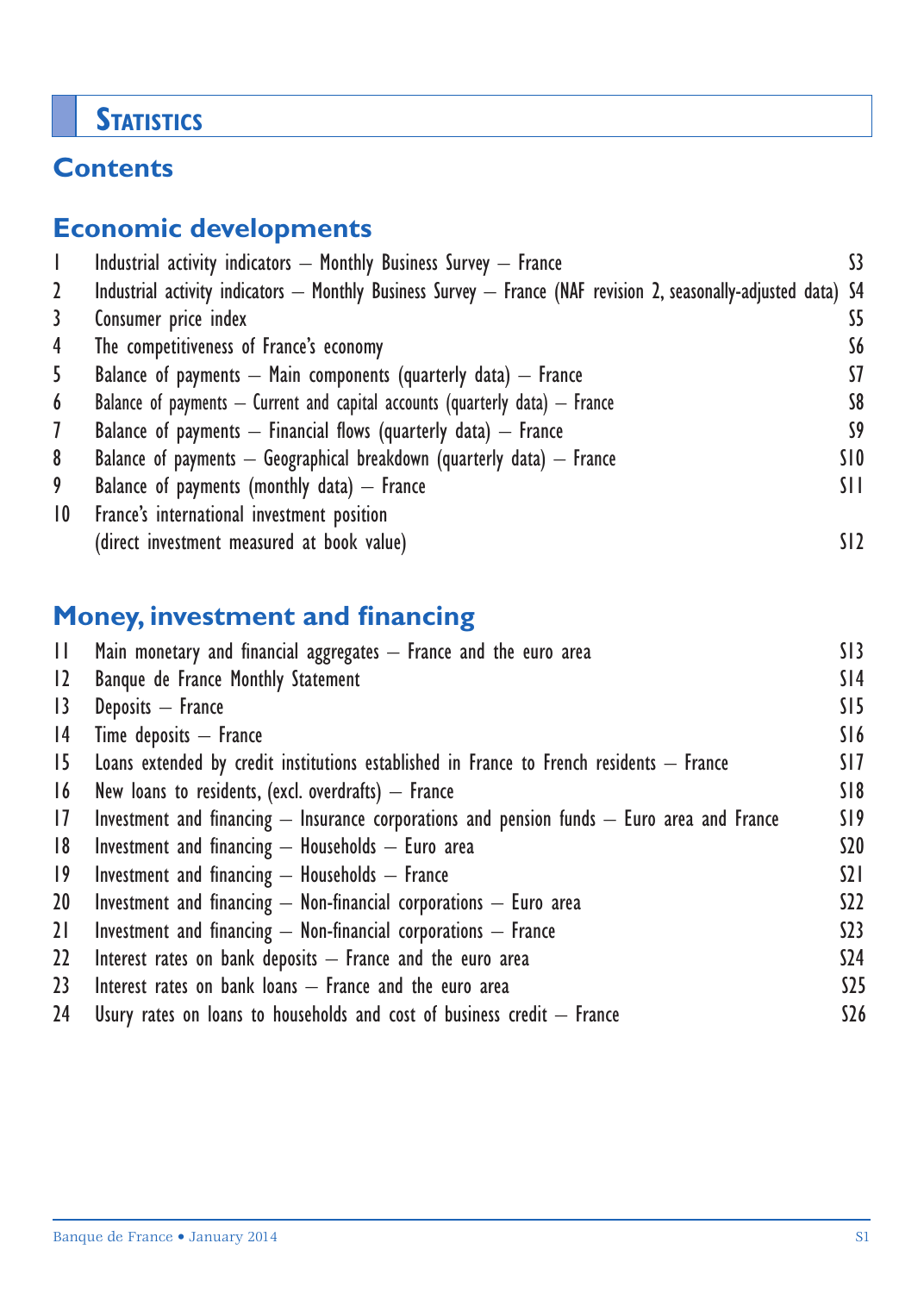#### **STATISTICS** *Contents*

# **Financial markets and interest rates**

| 25 Interest rates                                                          | S27             |
|----------------------------------------------------------------------------|-----------------|
| 26 Banking system liquidity and refinancing operations $-$ Euro area       | \$28            |
| 27 Eurosystem key rates; minimum reserves                                  | S29             |
| $28/29$ Negotiable debt securities $-$ France                              | S30/31          |
| 30 Mutual fund shares/units - France                                       | S <sub>32</sub> |
| 31 Debt securities and quoted shares issued by French residents            | \$33            |
| 32 Debt securities and quoted shares issued by French residents, by sector | \$34            |

# **Other statistics**

| 33 Company failures by economic sector $-$ France |        |
|---------------------------------------------------|--------|
| 34 Retail payment systems – France                | \$36   |
| $35/36$ Large-value payment systems $-$ EU        | S37/38 |
| 37 Large-value payment systems — France           | S39    |

# **Nota bene**

*Statistical data are updated monthly on the Banque de France's website.*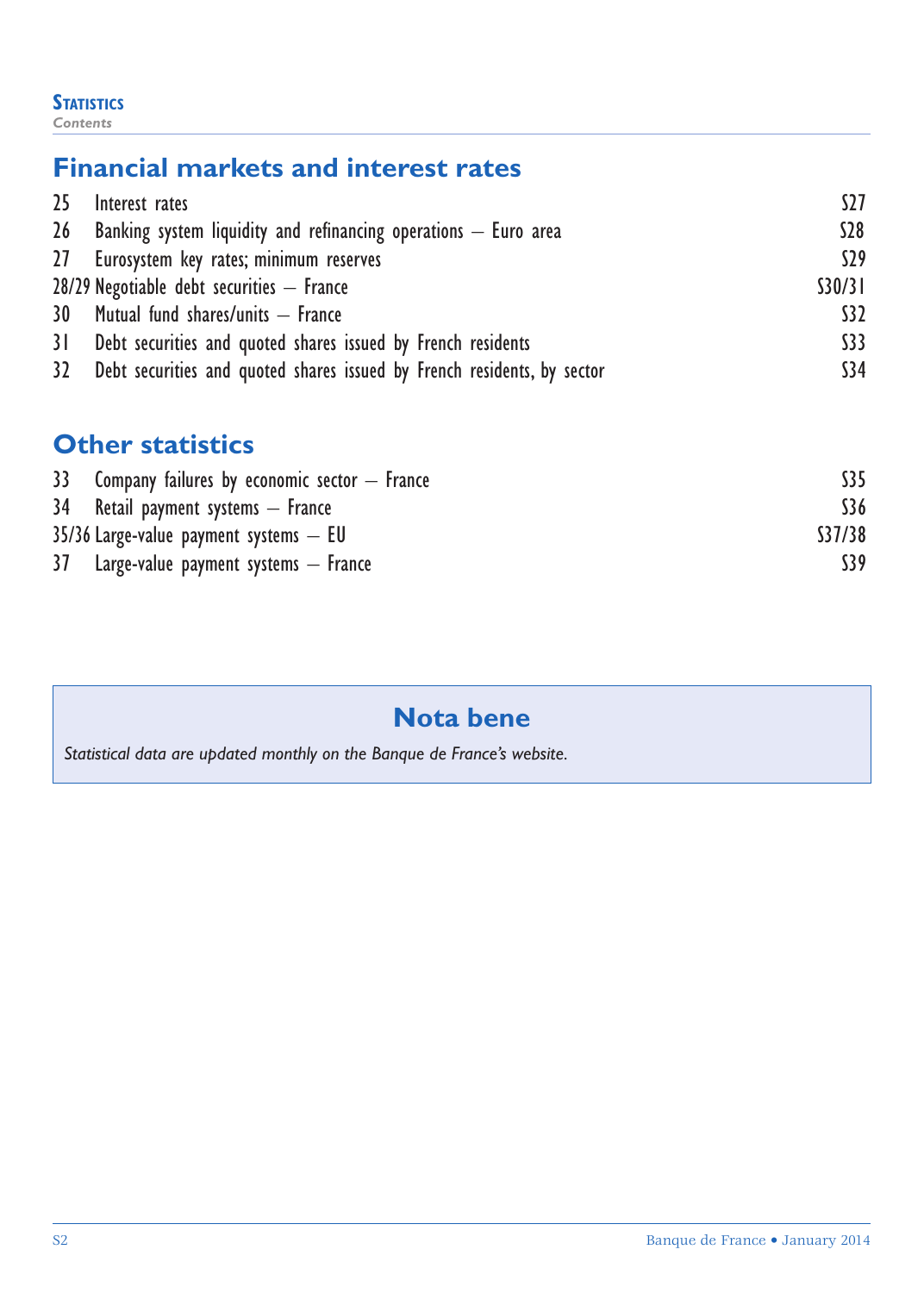**Industrial activity indicators – Monthly Business Survey – France** 

#### *(NAF revision 2; seasonally-adjusted data)*

|                                                             | 2013         |                |                |                 |              |                |                |  |  |
|-------------------------------------------------------------|--------------|----------------|----------------|-----------------|--------------|----------------|----------------|--|--|
|                                                             | June         | July           | Aug.           | Sept.           | Oct.         | Nov.           | Dec.           |  |  |
| Changes in production from the previous month <sup>a)</sup> |              |                |                |                 |              |                |                |  |  |
| <b>Total manufacturing</b>                                  | 5            | $\mathbf{z}$   | $\mathbf{2}$   | $\overline{7}$  | 4            | 13             | -8             |  |  |
| Food products and beverages                                 | 4            | $\overline{2}$ | 6              | $-2$            | -1           | 17             | -1             |  |  |
| Electrical, electronic and computer equipement              | 7            | $\overline{7}$ | 4              | 9               | 5            | 6              |                |  |  |
| and other machinery                                         |              |                |                |                 |              |                | -6             |  |  |
| Automotive industry                                         | 3            | $-11$          | 4              | 0               | T            | 20             | 3              |  |  |
| Other transport equipment                                   | П            | 10             | -12            | 8               | 9            | 5              | $-2$           |  |  |
| Other manufacturing                                         | 7            | 3              | -1             | 9               | 5            | П              | $-7$           |  |  |
| Production forecasts <sup>a)</sup>                          |              |                |                |                 |              |                |                |  |  |
| <b>Total manufacturing</b>                                  | 6            | -1             | 9              | 7               | 5            | 0              | 13             |  |  |
| Food products and beverages                                 | $\mathbf{H}$ | 10             | 10             | 10              | 5            | 8              | 10             |  |  |
| Electrical, electronic and computer equipement              | 6            | I              | Ш              | 8               | -1           | 3              | 9              |  |  |
| and other machinery                                         |              |                |                |                 |              |                |                |  |  |
| Automotive industry                                         | -1           | $\mathbf{2}$   | 8              | $\overline{13}$ | 4            | $-7$           | $\overline{7}$ |  |  |
| Other transport equipment                                   | 5            | 8              | 10             | 5               | 7            | 3              | 9              |  |  |
| Other manufacturing                                         | 6            | -5             | 12             | $\overline{7}$  | 7            | 4              | 13             |  |  |
| Changes in orders from the previous month <sup>a)</sup>     |              |                |                |                 |              |                |                |  |  |
| <b>Total manufacturing</b>                                  | 6            | $-3$           | 6              | 4               | 5            | 14             | $\overline{2}$ |  |  |
| Foreign                                                     | 5            | $-3$           | 5              | 3               | 6            | $\mathbf{H}$   | $\overline{2}$ |  |  |
| Order books <sup>a)</sup>                                   |              |                |                |                 |              |                |                |  |  |
| <b>Total manufacturing</b>                                  | -9           | -8             | -6             | -4              | -1           | $\mathbf{2}$   | $\mathbf{I}$   |  |  |
| Food products and beverages                                 | $-4$         | 3              | $-3$           | $-2$            | -9           | $-3$           | $-2$           |  |  |
| Electrical, electronic and computer equipement              | $-7$         | -4             | $-4$           | $-5$            | T            | $\overline{2}$ | $-2$           |  |  |
| and other machinery                                         |              |                |                |                 |              |                |                |  |  |
| Automotive industry                                         | $-55$        | $-52$          | -44            | $-32$           | $-27$        | $-27$          | -31            |  |  |
| Other transport equipment                                   | 45           | 32             | 40             | 55              | 49           | 57             | 47             |  |  |
| Other manufacturing                                         | -11          | $-10$          | -8             | $-5$            | $-2$         | T              | $\mathbf{I}$   |  |  |
| Inventories of finished goods <sup>a)</sup>                 |              |                |                |                 |              |                |                |  |  |
| <b>Total manufacturing</b>                                  | п            | 2              | $\mathbf{0}$   | п               | $\mathbf{2}$ | 3              | 3              |  |  |
| Food products and beverages                                 | 2            | $\mathbf{2}$   | $\overline{2}$ | -1              | L            | 3              | 3              |  |  |
| Electrical, electronic and computer equipement              | 6            | $\overline{7}$ | $\overline{7}$ | 8               | 8            | 9              | 8              |  |  |
| and other machinery                                         |              |                |                |                 |              |                |                |  |  |
| Automotive industry                                         | $-3$         | $-2$           | $-5$           | $-2$            | ı            | T              | 6              |  |  |
| Other transport equipment                                   | 4            | $\overline{2}$ | $\mathbf{I}$   | 0               | L            | $-3$           | $-2$           |  |  |
| Other manufacturing                                         | 0            | T              | -1             | 0               | ı            | $\mathfrak{p}$ | 3              |  |  |
| Capacity utilisation rate <sup>b)</sup>                     |              |                |                |                 |              |                |                |  |  |
| <b>Total manufacturing</b>                                  | 75.4         | 75.8           | 74.0           | 76.0            | 76.1         | 76.7           | 74.9           |  |  |
| Staff levels (total manufacturing) <sup>a)</sup>            |              |                |                |                 |              |                |                |  |  |
| Changes from the previous month                             | $-2$         | $-2$           | $\mathbf{I}$   | $\mathbf{I}$    | -1           | 0              | $\mathbf 0$    |  |  |
| Forecast for the coming month                               | $-2$         | $-3$           | $-4$           | $-2$            | $-2$         | $-2$           | -1             |  |  |
| Business sentiment indicator <sup>c)</sup>                  |              |                |                |                 |              |                |                |  |  |
|                                                             | 96           | 95             | 97             | 97              | 99           | 101            | 100            |  |  |

*a) Data given as a balance of opinions. Forecast series are adjusted for bias when it is statistically significant.* 

*b) Data given as a percentage.* 

*c) The indicator summarises industrial managers' sentiment regarding business conditions. The higher the indicator is, the more positive the assessment. The indicator is calculated using a principal component analysis of survey data smoothed over three months. By construction, the average is 100.*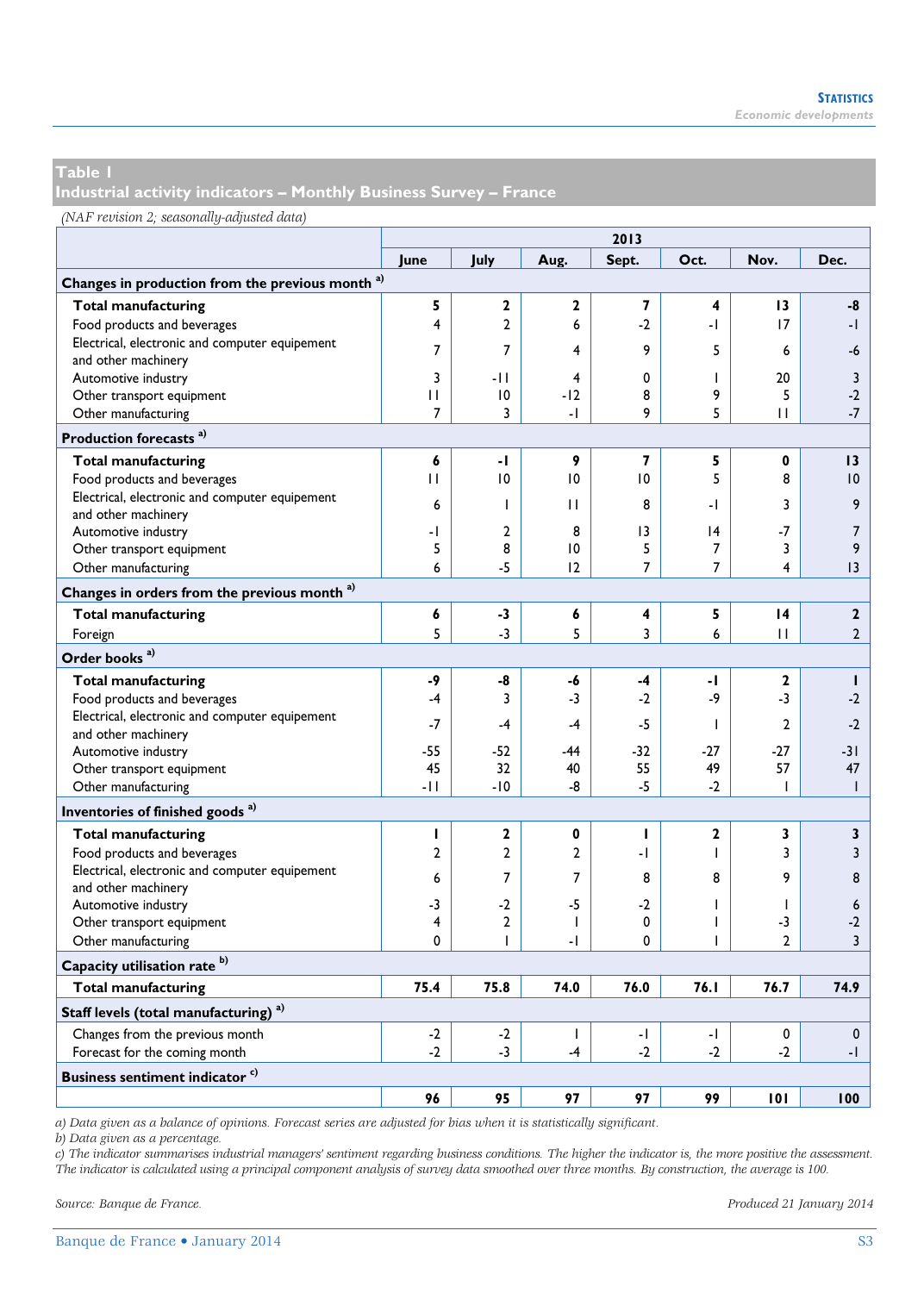**Industrial activity indicators – Monthly Business Survey – France (NAF revision 2; seasonally-adjusted data)** 







**Inventories and order books a) Capacity utilisation rate** a)



*a) Manufacturing.* 

#### **Orders** a) **Production Production Production Production Production Production**



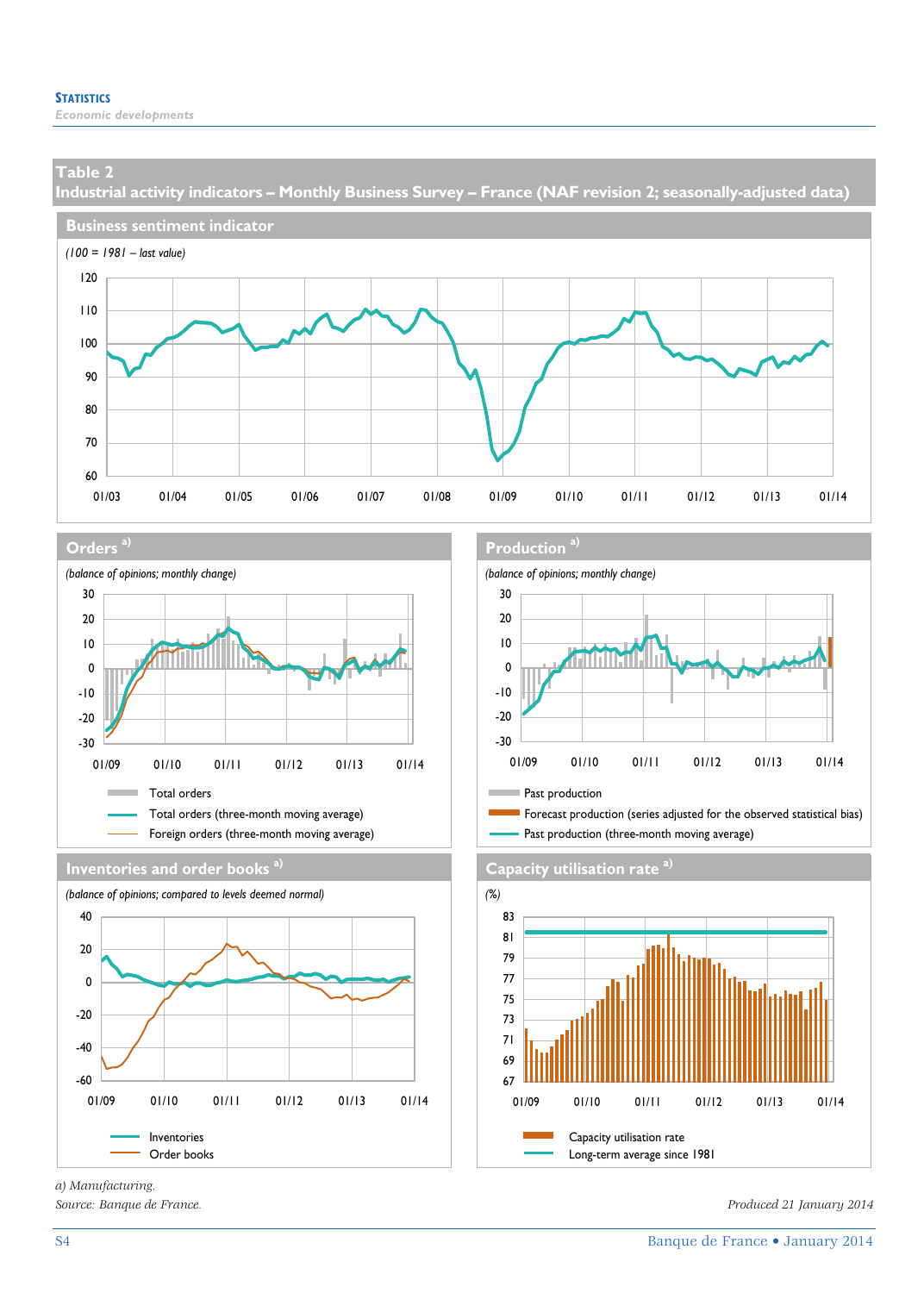**Consumer price index a)**

| (annual % change)    |                 |                 |      |      |      |       |              |                |      |  |  |  |
|----------------------|-----------------|-----------------|------|------|------|-------|--------------|----------------|------|--|--|--|
|                      |                 | 2013            |      |      |      |       |              |                |      |  |  |  |
|                      | April           | May             | June | July | Aug. | Sept. | Oct.         | Nov.           | Dec. |  |  |  |
| France               | 0.8             | 0.9             | 1.0  | 1.2  | 0.1  | 1.0   | 0.7          | 0.8            | 0.8  |  |  |  |
| Germany              | $\mathsf{L}$    | 1.6             | 1.9  | 1.9  | 1.6  | 1.6   | 1.2          | 1.6            | 1.2  |  |  |  |
| Italy                | 1.3             | 1.3             | 1.4  | 1.2  | 1.2  | 0.9   | 0.8          | 0.7            | 0.7  |  |  |  |
| Euro area            | 1.2             | $\mathsf{I}$ .4 | 1.6  | l.6  | 1.3  | IJ    | 0.7          | 0.9            | 0.8  |  |  |  |
| United Kingdom       | 2.4             | 2.7             | 2.9  | 2.8  | 2.7  | 2.7   | 2.2          | 2.1            | 2.0  |  |  |  |
| European Union       | $\mathsf{I}$ .4 | 1.6             | 1.7  | 1.7  | 1.5  | 1.3   | 0.9          | $\overline{0}$ | 1.0  |  |  |  |
| <b>United States</b> | 1.1             | $\mathsf{I}$ .4 | 1.8  | 2.0  | 1.5  | 1.2   | 1.0          | 1.2            | 1.5  |  |  |  |
| Japan                | $-0.7$          | $-0.3$          | 0.2  | 0.7  | 0.9  | 0.1   | $\mathsf{L}$ | 1.6            | na   |  |  |  |



*(annual average) (seasonally-adjusted monthly % change)*

|                      | 2011   | 2012 |     |                          | 2013 |                              |                          |      | 2013   |  |  |
|----------------------|--------|------|-----|--------------------------|------|------------------------------|--------------------------|------|--------|--|--|
|                      |        |      |     | July                     | Aug. | Sept.                        | Oct.                     | Nov. | Dec.   |  |  |
| France               | 2.3    | 2.2  | 1.0 | 0.2                      | 0.1  | 0.1                          | $-0.1$                   | 0.1  | 0.1    |  |  |
| Germany              | 2.5    | 2.1  | 1.6 | 0.2                      | 0.0  | 0.2                          | $-0.1$                   | 0.3  | $-0.2$ |  |  |
| Italy                | 2.9    | 3.3  | 1.3 | 0.1                      | 0.1  | 0.0                          | 0.0                      | 0.0  | 0.2    |  |  |
| Euro area            | 2.7    | 2.5  | 1.4 | 0.2                      | 0.1  | 0.0                          | $-0.2$                   | 0.0  | 0.1    |  |  |
| United Kingdom       | 4.5    | 2.8  | 2.6 | 0.1                      | 0.2  | 0.2                          | 0.1                      | 0.1  | 0.2    |  |  |
| European Union b)    | 3.1    | 2.6  | 1.5 | $\overline{\phantom{m}}$ | -    | $\qquad \qquad \blacksquare$ | $\overline{\phantom{0}}$ | -    |        |  |  |
| <b>United States</b> | 3.2    | 2.1  | 1.5 | 0.2                      | 0.1  | 0.2                          | $-0.1$                   | 0.0  | 0.3    |  |  |
| Japan                | $-0.3$ | 0.0  | na  | 0.4                      | 0.1  | 0.2                          | 0.0                      | 0.5  | na     |  |  |



*a) Harmonised indices except for the United States and Japan (national indices).* 

*b) The series of seasonally adjusted monthly changes in the HIPC is not available for the European Union.* 

*c) Gap between the extreme values of harmonised price indices observed in the euro area (changing composition).*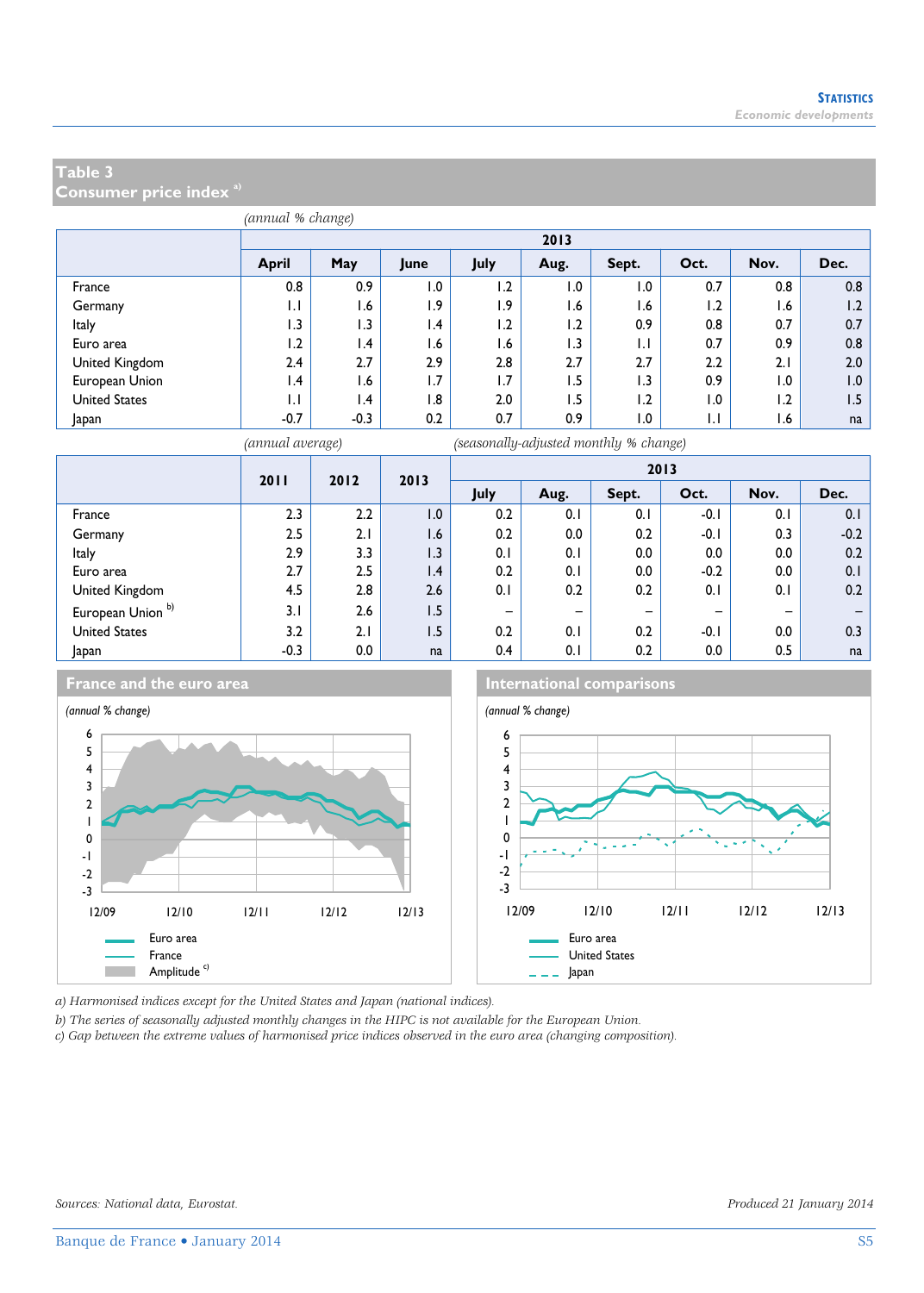

*Grey area: change in competitiveness compared to long-term average less than 5%.* 

*Sources: National data, Banque de France, ECB, IMF, OECD, Thomson Financial Datastream.* 

*Calculations: Banque de France. Produced 21 January 2014*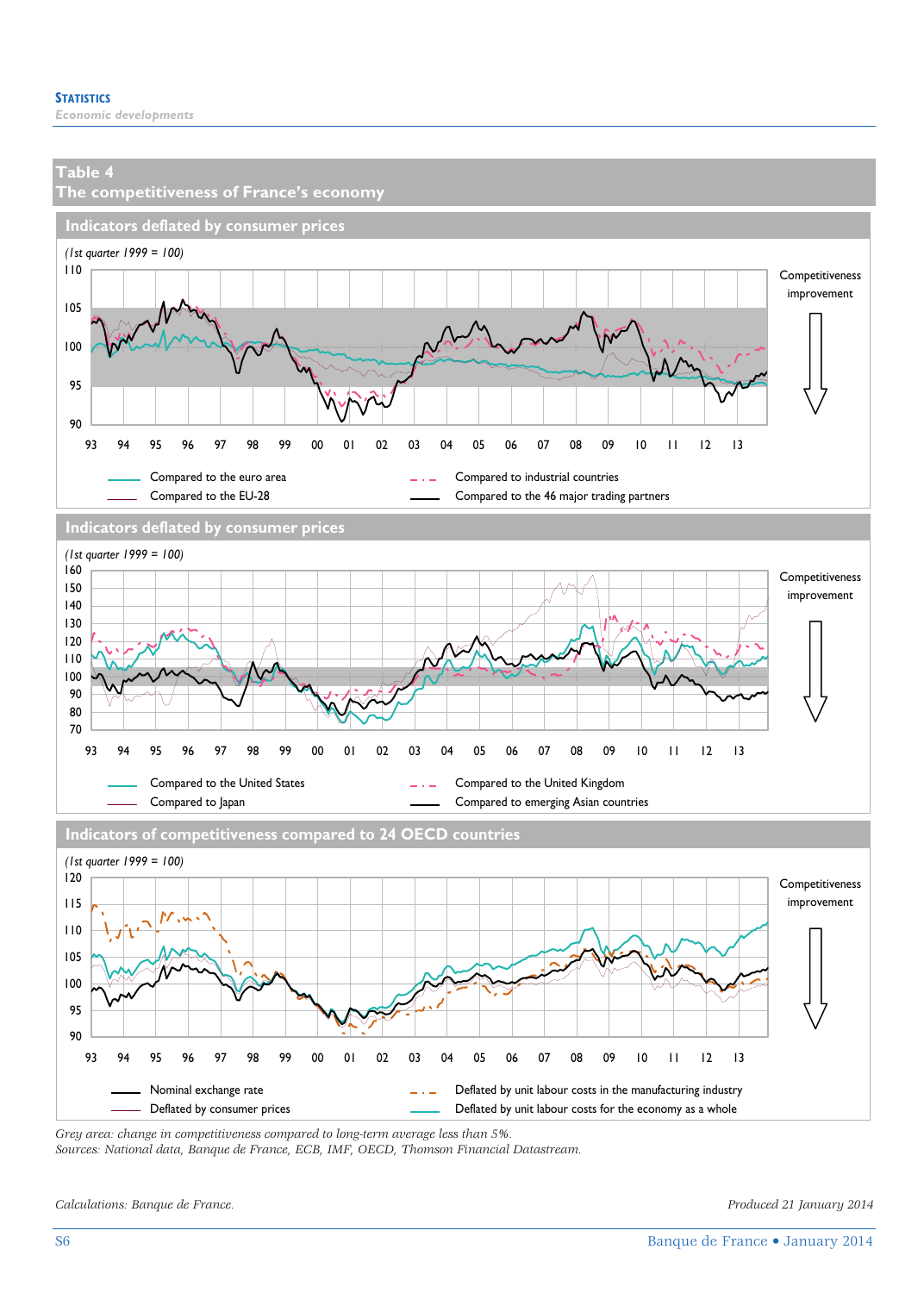**Balance of payments – Main components (quarterly data) – France** 

*(unadjusted data, EUR billions)*

|                                     | 2011     | 2012    | 2012           |                |         | 2013           |                |
|-------------------------------------|----------|---------|----------------|----------------|---------|----------------|----------------|
|                                     |          |         | Q <sub>3</sub> | Q <sub>4</sub> | QI      | Q <sub>2</sub> | Q <sub>3</sub> |
| <b>Current account</b>              | $-35.2$  | $-44.4$ | -6.6           | $-9.2$         | $-12.4$ | $-3.9$         | $-9.3$         |
| Goods                               | $-76.6$  | $-70.6$ | $-15.7$        | $-16.4$        | $-17.2$ | $-14.0$        | $-16.4$        |
| <b>Services</b>                     | 31.5     | 32.6    | 10.6           | 8.2            | 4.0     | 10.3           | 11.3           |
| Income                              | 45.1     | 29.7    | 8.2            | 8.3            | 10.3    | 10.4           | 6.6            |
| <b>Current transfers</b>            | $-35.2$  | $-36.2$ | $-9.7$         | $-9.2$         | -9.4    | $-10.6$        | $-10.8$        |
| Capital account                     | 0.0      | $-0.4$  | $-0.5$         | 0.2            | 0.2     | 1.0            | 0.2            |
| <b>Financial account</b>            | 53.6     | 74.2    | 26.4           | 19.5           | $-24.6$ | 1.6            | 16.8           |
| Direct investment                   | $-15.1$  | $-9.4$  | $-8.5$         | 0.3            | $-2.7$  | 1.8            | 4.5            |
| French direct investment abroad     | $-42.8$  | $-28.9$ | $-11.1$        | -4.0           | $-0.8$  | $-0.1$         | 0.0            |
| Foreign direct investment in France | 27.7     | 19.5    | 2.6            | 4.3            | $-1.9$  | 1.9            | 4.5            |
| Portfolio investment                | 228.5    | 39.2    | $-32.4$        | 0.9            | 6.5     | 24.9           | 16.2           |
| Assets                              | 166.6    | 6.3     | 0.7            | $-13.0$        | $-37.4$ | $-13.8$        | $-13.7$        |
| Liabilities                         | 61.9     | 32.9    | $-33.1$        | 13.9           | 43.8    | 38.8           | 29.9           |
| <b>Financial derivatives</b>        | 13.9     | 14.3    | 0.4            | 9.1            | 4.3     | 5.9            | $-0.7$         |
| Other investment                    | $-179.3$ | 34.1    | 67.3           | <b>11.9</b>    | $-33.1$ | $-31.2$        | $-1.3$         |
| Reserve assets                      | 5.5      | $-4.0$  | $-0.5$         | $-2.8$         | 0.5     | 0.3            | $-1.9$         |
| Net errors and omissions            | $-18.4$  | $-29.4$ | $-19.3$        | $-10.5$        | 36.8    | 1.3            | $-7.6$         |

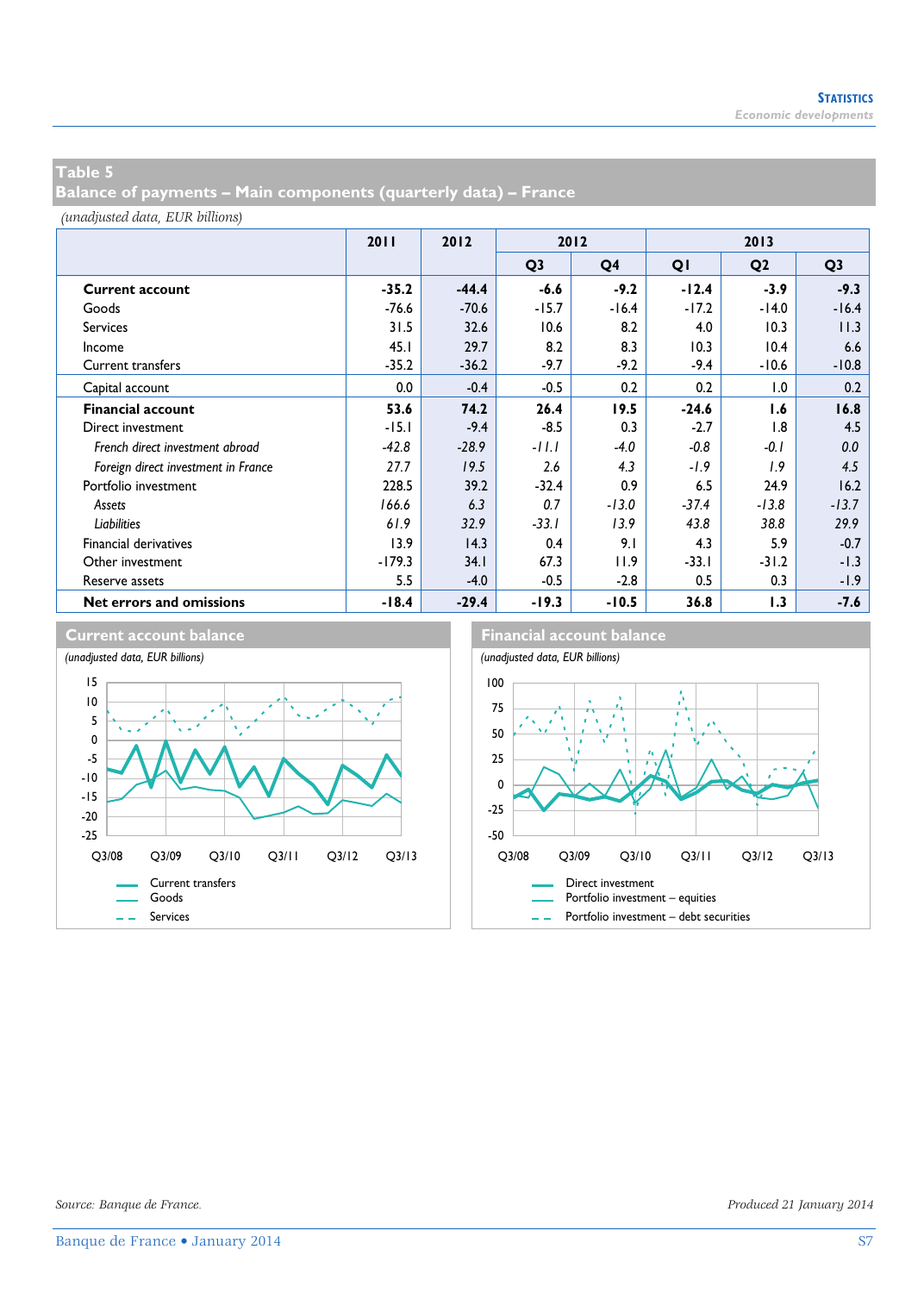*Economic developments* 

### **Table 6**

**Balance of payments – Current and capital accounts (quarterly data) – France** 

*(unadjusted data, EUR billions)*

|                                              | 2011    | 2012    | 2012           |                 |         | 2013           |                |
|----------------------------------------------|---------|---------|----------------|-----------------|---------|----------------|----------------|
|                                              |         |         | Q <sub>3</sub> | Q <sub>4</sub>  | QI      | Q <sub>2</sub> | Q <sub>3</sub> |
| <b>Current account</b>                       | $-35.2$ | $-44.4$ | $-6.6$         | $-9.2$          | $-12.4$ | $-3.9$         | $-9.3$         |
| Goods                                        | $-76.6$ | $-70.6$ | $-15.7$        | $-16.4$         | $-17.2$ | $-14.0$        | $-16.4$        |
| Exports                                      | 424.4   | 437.8   | 105.8          | 110.7           | 108.4   | 111.1          | 103.4          |
| <b>Imports</b>                               | 501.0   | 508.4   | 121.5          | 127.1           | 125.6   | 125.1          | 119.8          |
| General merchandise                          | $-77.4$ | $-71.2$ | $-16.0$        | $-16.5$         | $-17.5$ | $-14.7$        | $-16.6$        |
| Goods procured in ports by carriers          | $-2.8$  | $-3.0$  | $-0.7$         | $-0.8$          | $-0.7$  | $-0.5$         | $-0.7$         |
| Goods for processing and repairs on goods    | 3.6     | 3.6     | 0.9            | 0.8             | 0.9     | 1.2            | 0.9            |
| <b>Services</b>                              | 31.5    | 32.6    | 10.6           | 8.2             | 4.0     | 10.3           | 11.3           |
| Exports                                      | 169.4   | 168.3   | 46.8           | 42.1            | 36.4    | 46.3           | 49.6           |
| <b>Imports</b>                               | 137.9   | 135.7   | 36.2           | 33.9            | 32.4    | 36.0           | 38.3           |
| Transportation                               | $-2.5$  | $-0.4$  | 0.0            | 0.0             | $-0.7$  | $-0.3$         | $-0.5$         |
| Travel                                       | 7.1     | 11.3    | 5.8            | $\mathsf{I}$ .4 | 0.4     | 3.5            | 5.7            |
| Communications services                      | 2.3     | 1.9     | 0.5            | 0.4             | 0.5     | 0.4            | 0.4            |
| <b>Construction services</b>                 | 2.1     | 1.8     | 0.5            | 0.9             | 0.3     | 0.4            | 0.6            |
| Insurance services                           | 1.6     | 1.3     | 0.3            | 0.7             | $-0.1$  | 0.8            | 0.6            |
| <b>Financial services</b>                    | 2.1     | 1.6     | 0.4            | 0.2             | 0.5     | 0.4            | 0.5            |
| Computer and information services            | $-0.7$  | $-1.6$  | $-0.4$         | $-0.4$          | $-0.4$  | $-0.2$         | $-0.2$         |
| Royalties and license fees                   | 3.7     | 2.2     | 0.3            | 0.6             | 0.1     | 0.2            | 0.2            |
| Other business services                      | 15.4    | 13.8    | 3.1            | 4.3             | 3.2     | 4.8            | 3.8            |
| Personal, cultural and recreational services | 0.4     | 0.4     | 0.1            | 0.1             | 0.1     | 0.1            | 0.2            |
| <b>Government services</b>                   | 0.2     | 0.3     | 0.1            | 0.0             | 0.1     | 0.1            | 0.1            |
| Income                                       | 45.1    | 29.7    | 8.2            | 8.3             | 10.3    | 10.4           | 6.6            |
| Compensation of employees                    | 14.7    | 15.5    | 3.9            | 3.9             | 3.9     | 4.0            | 4.0            |
| Investment income                            | 30.4    | 14.2    | 4.3            | 4.4             | 6.3     | 6.4            | 2.6            |
| Direct investment                            | 38.7    | 32.1    | 7.8            | 7.2             | 7.6     | 16.1           | 4.8            |
| Portfolio investment                         | $-9.0$  | $-18.3$ | $-3.6$         | $-2.9$          | $-1.7$  | $-10.6$        | $-2.9$         |
| Other investment                             | 0.7     | 0.4     | 0.1            | 0.1             | 0.4     | 0.9            | 0.7            |
| <b>Current transfers</b>                     | $-35.2$ | $-36.2$ | $-9.7$         | $-9.2$          | $-9.4$  | $-10.6$        | $-10.8$        |
| General government                           | $-17.4$ | $-17.6$ | $-5.1$         | $-4.6$          | $-4.3$  | $-6.7$         | $-6.7$         |
| Other sectors                                | $-17.7$ | $-18.6$ | $-4.5$         | $-4.6$          | $-5.1$  | $-3.9$         | $-4.1$         |
| of which workers' remittances                | $-7.6$  | $-8.2$  | $-2.1$         | $-2.1$          | $-2.1$  | $-2.1$         | $-2.1$         |
| Capital account                              | 0.0     | $-0.4$  | $-0.5$         | 0.2             | 0.2     | 1.0            | 0.2            |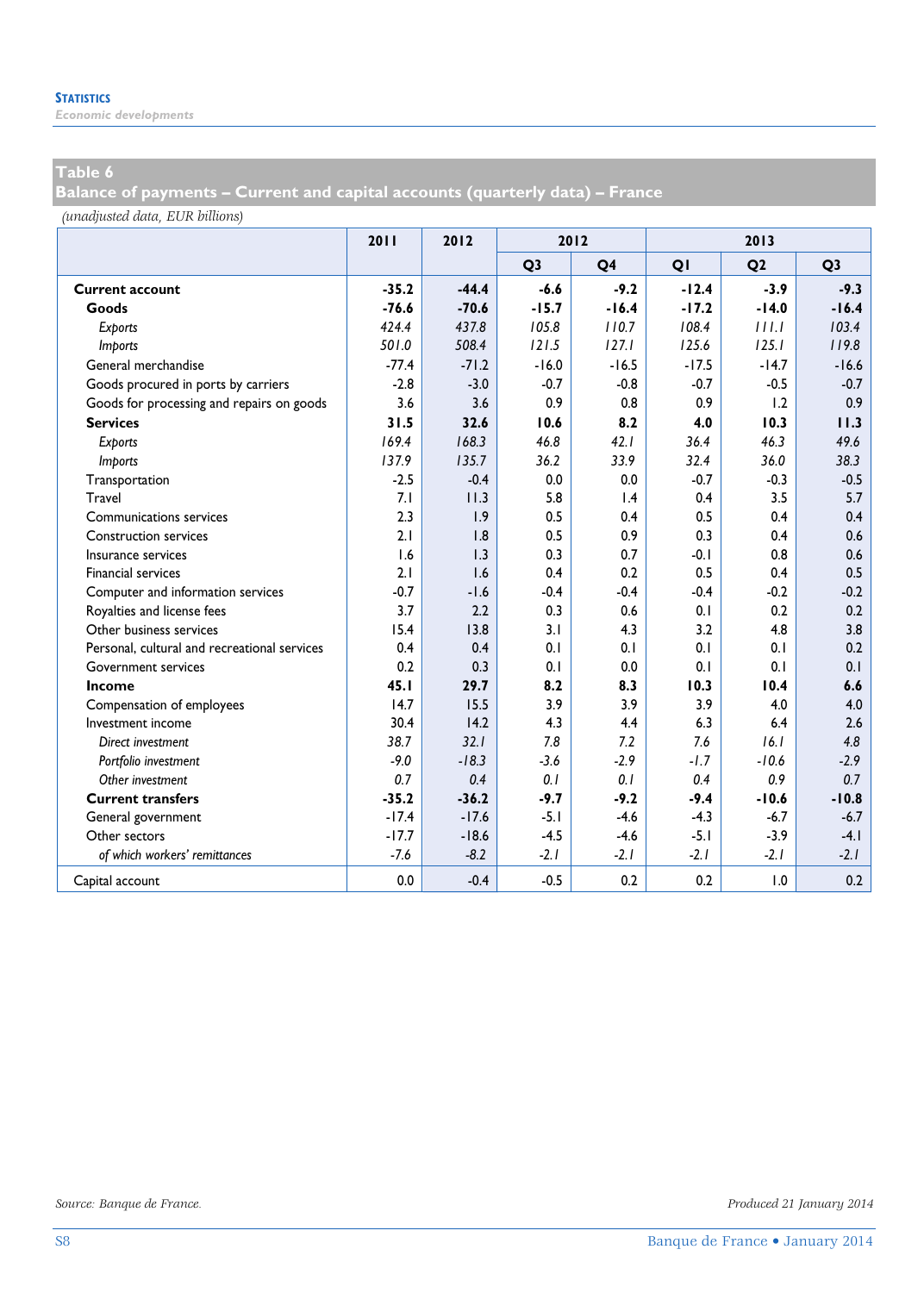**Balance of payments – Financial flows (quarterly data) – France** 

*(unadjusted data, EUR billions)*

|                                                 | 2011     | 2012    | 2012           |                |         | 2013           |                |
|-------------------------------------------------|----------|---------|----------------|----------------|---------|----------------|----------------|
|                                                 |          |         | Q <sub>3</sub> | Q <sub>4</sub> | QI      | Q <sub>2</sub> | Q <sub>3</sub> |
| <b>Financial account</b>                        | 53.6     | 74.2    | 26.4           | 19.5           | $-24.6$ | 1.6            | 16.8           |
| Direct investment                               | $-15.1$  | $-9.4$  | $-8.5$         | 0.3            | $-2.7$  | 1.8            | 4.5            |
| French direct investment abroad                 | $-42.8$  | $-28.9$ | $-11.1$        | $-4.0$         | $-0.8$  | $-0.1$         | 0.0            |
| of which equity capital and reinvested earnings | $-28.4$  | $-40.7$ | $-13.5$        | $-8.9$         | -1.6    | 1.4            | $-1.2$         |
| Foreign direct investment in France             | 27.7     | 19.5    | 2.6            | 4.3            | $-1.9$  | 1.9            | 4.5            |
| of which equity capital and reinvested earnings | 20.2     | 15.5    | 2.0            | 9.1            | 3.8     | 3.3            | 3.3            |
| Portfolio investment                            | 228.5    | 39.2    | $-32.4$        | 0.9            | 6.5     | 24.9           | 16.2           |
| Assets                                          | 166.6    | 6.3     | 0.7            | $-13.0$        | $-37.4$ | $-13.8$        | $-13.7$        |
| Equity securities                               | 39.3     | $-50.1$ | $-13.2$        | $-33.9$        | $-13.3$ | 4.4            | $-21.1$        |
| Bonds and notes                                 | 87.2     | 78.8    | 17.7           | 7.7            | $-25.5$ | $-8.5$         | 0.1            |
| Short-term debt securities                      | 40.1     | $-22.4$ | $-3.7$         | 13.1           | 1.4     | $-9.7$         | 7.3            |
| <b>Liabilities</b>                              | 61.9     | 32.9    | $-33.1$        | 13.9           | 43.8    | 38.8           | 29.9           |
| <b>Equity securities</b>                        | 5.0      | 27.9    | 1.0            | 19.8           | 2.8     | 8.0            | $-2.0$         |
| Bonds and notes                                 | 80.3     | 41.7    | $-18.2$        | 13.8           | 21.3    | 29.3           | 12.5           |
| Short-term debt securities                      | $-23.4$  | $-36.7$ | $-15.9$        | $-19.7$        | 19.7    | 1.5            | 19.4           |
| Financial derivatives                           | 13.9     | 14.3    | 0.4            | 9.1            | 4.3     | 5.9            | $-0.7$         |
| Other investment                                | $-179.3$ | 34.1    | 67.3           | 11.9           | $-33.1$ | $-31.2$        | -1.3           |
| Reserve assets                                  | 5.5      | $-4.0$  | $-0.5$         | $-2.8$         | 0.5     | 0.3            | -1.9           |
| Net errors and omissions                        | $-18.4$  | $-29.4$ | $-19.3$        | $-10.5$        | 36.8    | 1.3            | $-7.6$         |

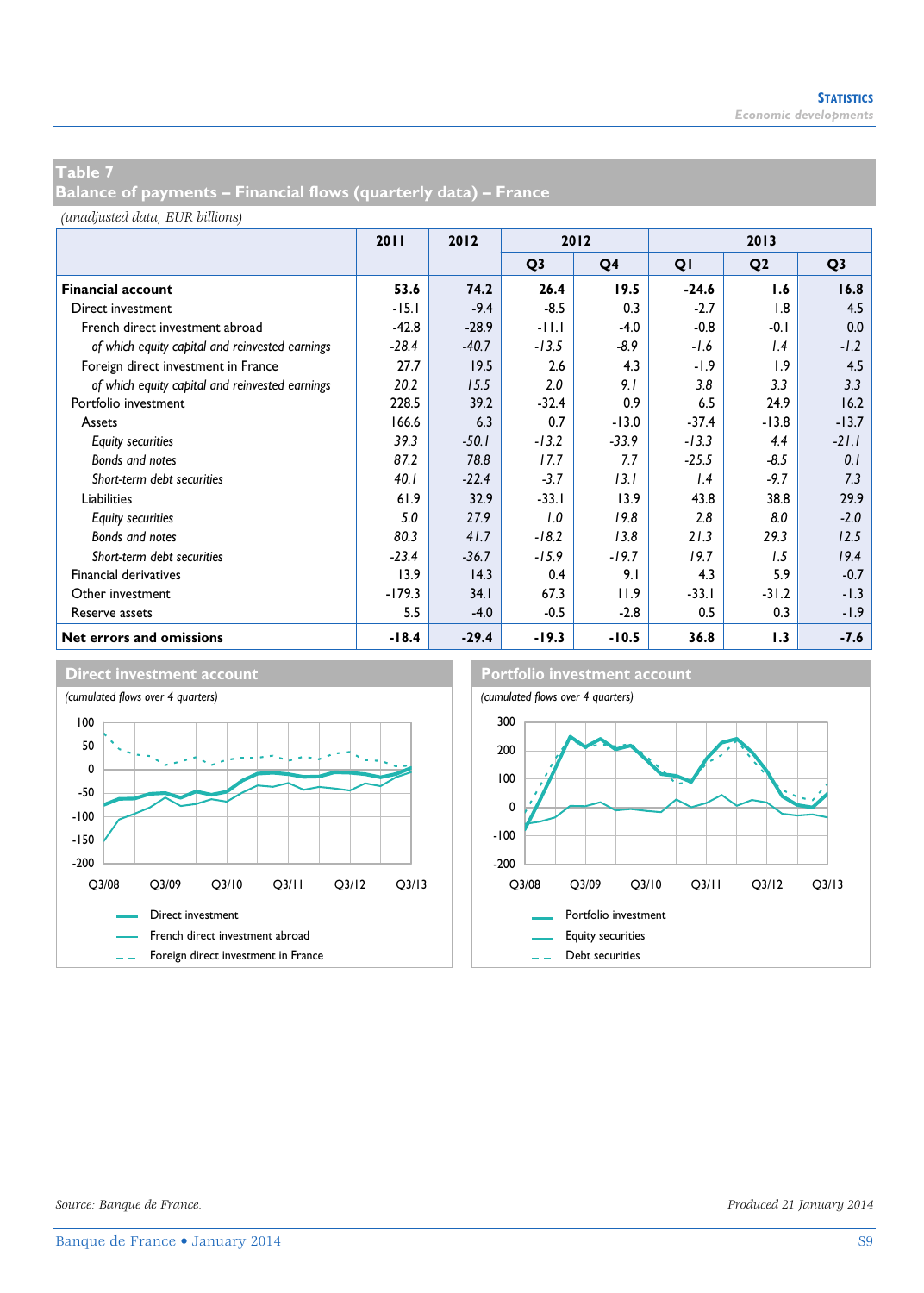*Economic developments* 

#### **Table 8**

**Balance of payments – Geographical breakdown (quarterly data) – France** 

*(unadjusted data, EUR billions)*

|                                             | 3rd quarter 2013 |                                            |            |         |                    |        |  |  |  |  |  |
|---------------------------------------------|------------------|--------------------------------------------|------------|---------|--------------------|--------|--|--|--|--|--|
|                                             | EMU <sup>a</sup> | <b>EU-28</b><br>excl.<br>EMU <sup>b)</sup> | <b>USA</b> | Japan   | <b>Switzerland</b> | China  |  |  |  |  |  |
| <b>Current account</b>                      | $-13.0$          | 0.4                                        | 1.5        | 0.5     | 2.4                | na     |  |  |  |  |  |
| Receipts                                    | 84.2             | 26.6                                       | 14.6       | 2.2     | 9.1                | 6.1    |  |  |  |  |  |
| Expenditure                                 | 97.2             | 26.2                                       | 13.1       | 1.8     | 6.7                | na     |  |  |  |  |  |
| Goods                                       | $-19.6$          | 2.1                                        | 0.4        | 0.8     | 0.4                | $-2.8$ |  |  |  |  |  |
| Receipts                                    | 47.0             | 13.8                                       | 6.6        | 1.7     | 3.3                | 3.8    |  |  |  |  |  |
| Expenditure                                 | 66.7             | 11.8                                       | 6.2        | 0.9     | 2.9                | 6.6    |  |  |  |  |  |
| <b>Services</b>                             | 5.0              | 1.5                                        | 0.0        | $-0.3$  | 0.7                | 0.7    |  |  |  |  |  |
| Receipts                                    | 21.2             | 7.4                                        | 4.3        | 0.1     | 2.5                | 1.7    |  |  |  |  |  |
| Expenditure                                 | 16.1             | 5.9                                        | 4.3        | 0.4     | 1.8                | 1.0    |  |  |  |  |  |
| Income                                      | 2.8              | 2.0                                        | 1.2        | 0.0     | 2.2                | na     |  |  |  |  |  |
| Receipts                                    | 14.4             | 4.3                                        | 3.4        | 0.5     | 3.0                | 0.5    |  |  |  |  |  |
| Expenditure <sup>c)</sup>                   | 11.5             | 2.3                                        | 2.2        | 0.4     | 0.8                | na     |  |  |  |  |  |
| <b>Current Transfers</b>                    | $-1.2$           | $-5.2$                                     | 0.0        | $-0.1$  | $-0.9$             | $-0.1$ |  |  |  |  |  |
| <b>Financial account</b>                    |                  |                                            |            |         |                    |        |  |  |  |  |  |
| Direct investment                           | 3.3              | 0.1                                        | 0.3        | 0.2     | 0.8                | $-0.4$ |  |  |  |  |  |
| French direct investment abroad             | 1.8              | $-0.6$                                     | $-0.4$     | 0.1     | 0.8                | $-0.5$ |  |  |  |  |  |
| Foreign direct investment in France         | 1.5              | 0.7                                        | 0.7        | 0.1     | 0.0                | 0.1    |  |  |  |  |  |
| Portfolio investment - Assets <sup>d)</sup> | $-7.5$           | $-5.3$                                     | 2.5        | $-3.6$  | $-0.8$             | 0.2    |  |  |  |  |  |
| <b>Equity securities</b>                    | $-5.7$           | $-5.3$                                     | $-3.0$     | $-6.2$  | $-0.6$             | 0.4    |  |  |  |  |  |
| <b>Bonds and notes</b>                      | $-0.6$           | $-3.9$                                     | 4.8        | $-1.2$  | $-0.1$             | 0.0    |  |  |  |  |  |
| Short-term debt securities                  | $-1.2$           | 3.9                                        | 0.7        | 3.8     | 0.0                | $-0.1$ |  |  |  |  |  |
| Other investment                            | 13.3             | $-0.3$                                     | 2.9        | $-24.8$ | 3.0                | 6.9    |  |  |  |  |  |

*a) 17 Member States (including Estonia as of 1 January 2011).* 

*b) Denmark, United Kingdom, Sweden, European Institutions and New Member States (Czech Republic, Hungary, Latvia, Lithuania, Poland, Bulgaria, Romania, Croatia).* 

*c) Geographical breakdown of portfolio investment income based on data compiled by the IMF (Coordinated Portfolio Investment Survey); data not available for China.* 

*d) The geographical breakdown is not available for liabilities.*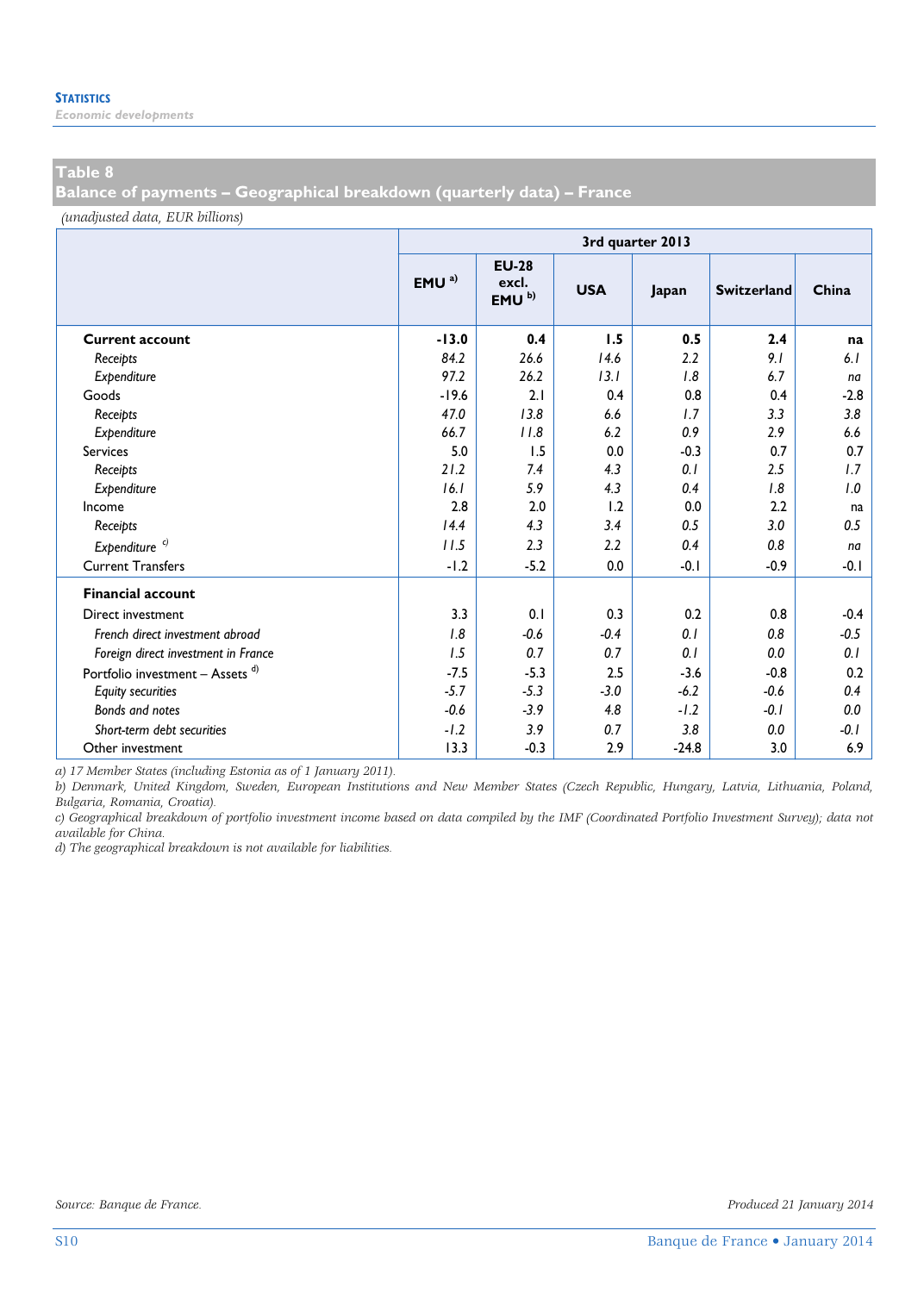**Balance of payments (monthly data) – France** 

*(unadjusted data, EUR billions)*

|                                     |         |         |         |         | 12-month total |                 |
|-------------------------------------|---------|---------|---------|---------|----------------|-----------------|
|                                     | 2012    |         | 2013    |         | 2012           | 2013            |
|                                     | Nov.    | Sept.   | Oct.    | Nov.    | Nov.           | Nov.            |
| <b>Current account</b>              | $-3.5$  | $-4.9$  | $-3.4$  | $-3.8$  | $-45.9$        | $-33.1$         |
| Goods                               | $-5.1$  | $-6.2$  | $-4.7$  | $-5.0$  | $-70.0$        | $-62.8$         |
| <b>Services</b>                     | 1.6     | 3.0     | 2.1     | 2.2     | 31.3           | 34.2            |
| Income                              | 2.8     | 1.9     | 2.2     | 2.1     | 29.7           | 35.5            |
| <b>Current transfers</b>            | $-2.7$  | $-3.6$  | $-3.1$  | $-3.1$  | $-36.9$        | $-40.0$         |
| Capital account                     | 0.0     | 0.0     | 0.1     | 0.1     | $-0.1$         | $\mathsf{I}$ .4 |
| <b>Financial account</b>            | $-5.6$  | 2.5     | 16.5    | 12.2    | 110.6          | 9.3             |
| Direct investment                   | $-0.4$  | 0.4     | 8.0     | $-3.5$  | $-14.2$        | 9.6             |
| French direct investment abroad     | $-0.9$  | $-0.4$  | 7.8     | $-2.8$  | $-43.1$        | 1.0             |
| Equity capital                      | $-1.7$  | $-1.1$  | 5.4     | $-2.9$  | $-39.1$        | 1.6             |
| Reinvested earnings                 | $-0.5$  | $-0.5$  | $-0.5$  | $-0.5$  | $-5.9$         | $-6.2$          |
| Other capital                       | 1.3     | 1.3     | 2.9     | 0.5     | 2.0            | 5.6             |
| Foreign direct investment in France | 0.5     | 0.8     | 0.2     | $-0.7$  | 28.9           | 8.6             |
| Equity capital                      | 2.6     | 0.5     | 0.9     | 0.0     | 22.3           | 15.9            |
| Reinvested earnings                 | 0.1     | 0.1     | 0.1     | 0.1     | 0.6            | 0.8             |
| Other capital                       | $-2.2$  | 0.2     | $-0.7$  | $-0.8$  | 6.0            | $-8.1$          |
| Portfolio investment                | $-34.4$ | $-24.7$ | $-11.3$ | 5.8     | 46.6           | 83.1            |
| Assets                              | $-42.4$ | $-21.0$ | $-11.7$ | $-14.7$ | 27.1           | $-54.0$         |
| <b>Equity securities</b>            | $-3.6$  | $-16.8$ | $-2.5$  | $-3.3$  | $-9.8$         | $-63.8$         |
| <b>Bonds and notes</b>              | $-9.8$  | $-7.5$  | $-8.2$  | $-10.5$ | 97.2           | $-28.0$         |
| Short-term debt securities          | $-28.9$ | 3.2     | $-1.1$  | $-0.9$  | $-60.3$        | 37.8            |
| Liabilities                         | 8.0     | $-3.6$  | 0.4     | 20.5    | 19.5           | 137.1           |
| <b>Equity securities</b>            | 5.0     | 3.3     | 0.1     | 3.0     | 17.8           | 22.7            |
| <b>Bonds and notes</b>              | 13.4    | $-1.7$  | $-0.9$  | 16.5    | 42.7           | 79.1            |
| Short-term debt securities          | $-10.4$ | $-5.3$  | 1.2     | 1.1     | $-40.9$        | 35.4            |
| Financial derivatives               | 0.5     | 0.9     | 1.1     | 0.7     | 7.5            | 18.4            |
| Other investment                    | 30.5    | 27.0    | 17.5    | 8.4     | 75.3           | $-103.0$        |
| Reserve assets                      | $-1.8$  | $-1.2$  | 1.2     | 0.9     | $-4.7$         | 1.2             |
| Net errors and omissions            | 9.1     | 2.4     | $-13.2$ | $-8.5$  | $-64.6$        | 22.4            |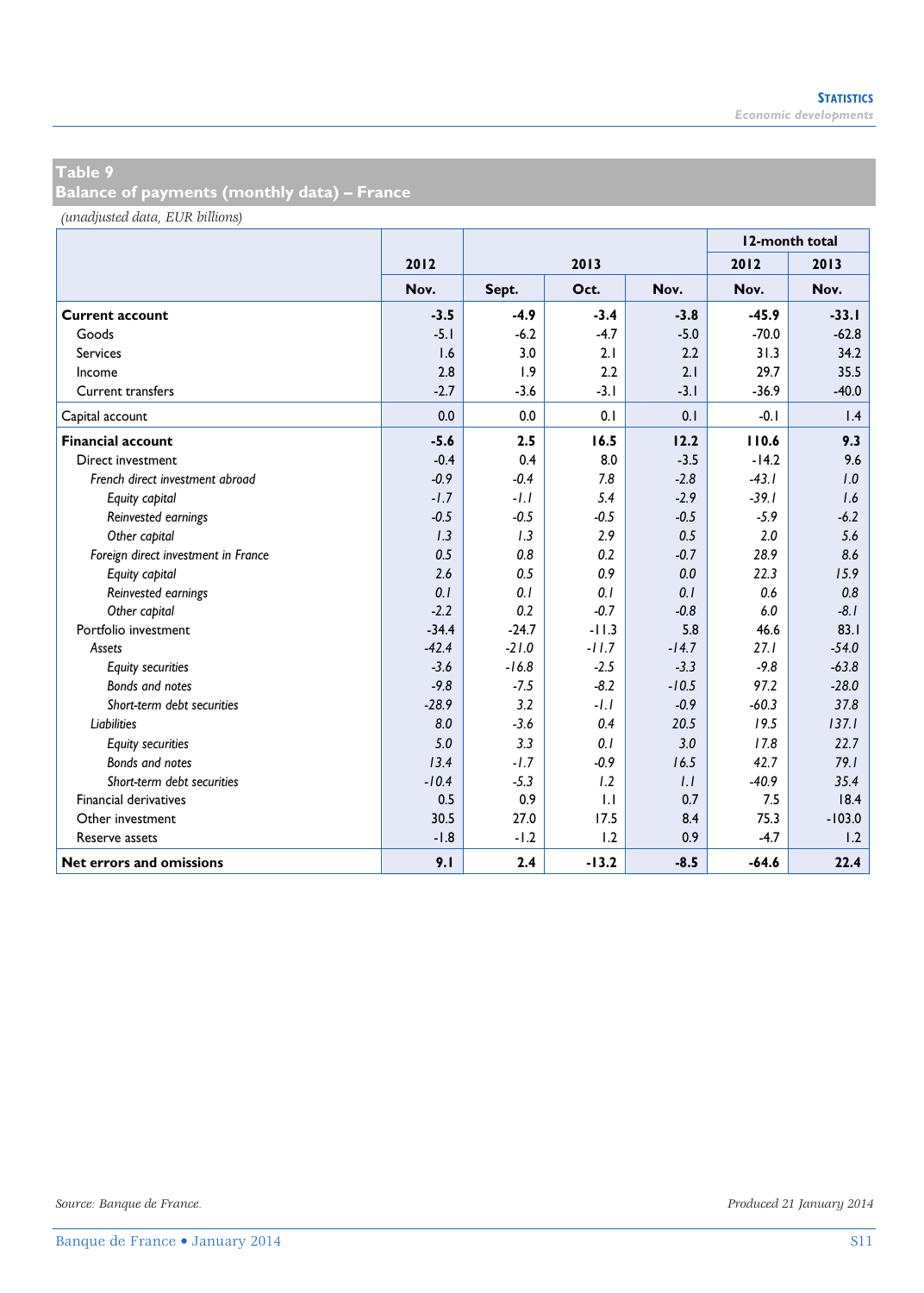*Economic developments* 

#### **Table 10**

**France's international investment position (direct investment measured at book value)** 

*(EUR billions)*

|                                           | 2008       | 2009       | 2010       | 2011        | 2012       | 2013           |
|-------------------------------------------|------------|------------|------------|-------------|------------|----------------|
|                                           | Dec.       | Dec.       | Dec.       | Dec.        | Dec.       | Q <sub>3</sub> |
| <b>Assets</b>                             | 4,414.1    | 4,661.2    | 5,547.5    | 5,976.0     | 6,115.9    | 5,911.5        |
| French direct investment abroad           | 975.3      | 1,036.0    | 1,109.3    | 1,142.8     | 1,167.4    | 1,148.1        |
| Equity capital and reinvested earnings    | 658.6      | 726.1      | 835.3      | 852.6       | 889.9      | 874.2          |
| Other capital                             | 316.7      | 309.9      | 274.0      | 290.2       | 277.4      | 274.0          |
| Portfolio investment                      | 1,857.4    | 2,049.9    | 2,078.0    | 1,826.7     | 1,947.9    | 2,032.6        |
| (foreign securities held by residents)    |            |            |            |             |            |                |
| Financial derivatives                     | 234.0      | 273.5      | 868.0      | 1,237.1     | 1,301.6    | 1,009.7        |
| Other investment                          | 1,273.5    | 1,209.5    | 1,367.6    | 1,636.3     | 1,559.1    | 1,603.2        |
| Reserve assets                            | 74.0       | 92.4       | 124.5      | 133.1       | 139.9      | 117.9          |
| <b>Liabilities</b>                        | $-4,633.3$ | $-4,864.1$ | $-5,742.4$ | $-6, 192.6$ | $-6,439.1$ | $-6,286.5$     |
| Foreign direct investment in France       | $-684.5$   | $-683.9$   | $-714.8$   | $-737.3$    | $-756.4$   | $-758.8$       |
| Equity capital and reinvested earnings    | $-395.3$   | $-408.4$   | $-430.6$   | $-443.8$    | $-459.1$   | $-469.5$       |
| Other capital                             | $-289.2$   | $-275.5$   | $-284.2$   | $-293.5$    | $-297.2$   | $-289.3$       |
| Portfolio investment                      | $-1,872.5$ | $-2,299.7$ | $-2,430.8$ | $-2,425.5$  | $-2,629.2$ | $-2,781.7$     |
| (French securities held by non-residents) |            |            |            |             |            |                |
| <b>Financial derivatives</b>              | $-289.3$   | $-311.8$   | $-906.1$   | $-1,278.6$  | $-1.344.3$ | $-1,060.7$     |
| Other investment                          | $-1,787.0$ | $-1,568.6$ | -1,690.7   | $-1,751.2$  | $-1,709.2$ | $-1,685.2$     |
| <b>Net position</b>                       | $-219.2$   | $-202.8$   | $-194.9$   | $-216.6$    | $-323.1$   | $-375.0$       |



**and government negotiable debt securities**



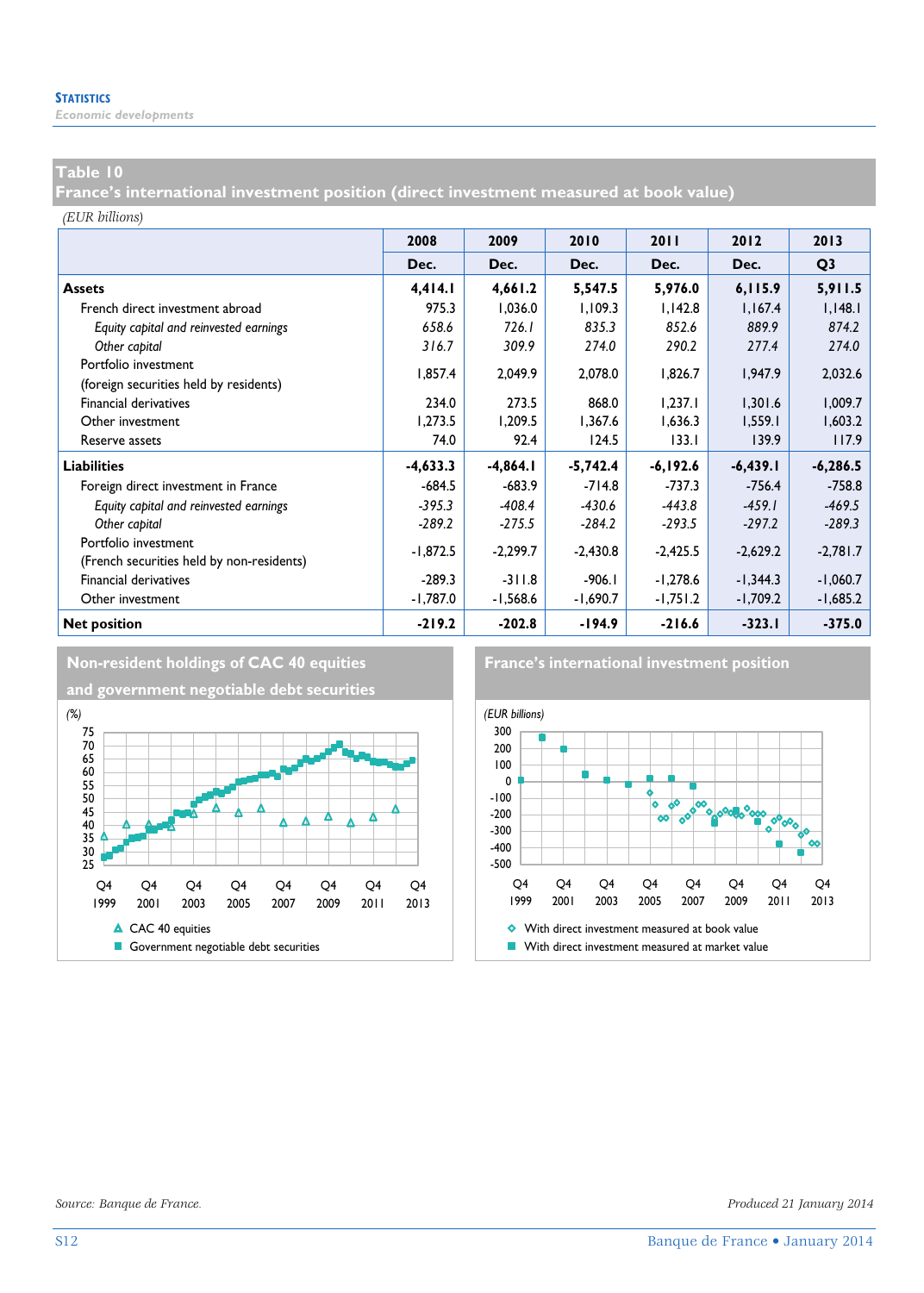**Main monetary and financial aggregates – France and the euro area** 

#### *(annual percentage growth rate)* **2010 2011 2012 2012 2013 Dec.** | Dec. | Dec. | Nov. | May | June | July | Aug. | Sept. | Oct. | Nov. **M1** Euro area <sup>a)</sup> 1.9 **4.4** 1.9 6.5 6.4 8.4 7.6 7.1 6.8 6.7 6.6 6.5 France (contribution) 8.7 5.7 3.0 2.3 1.7 2.6 2.1 3.2 2.1 3.8 6.1 **M2** Euro area <sup>a)</sup> 2.2 1.9 4.5 4.4 4.7 4.3 4.1 4.0 3.8 3.2 3.1 France (contribution) 5.6 7.0 5.4 4.5 4.6 4.5 3.7 4.2 3.7 2.7 3.7 **M3** Euro area <sup>a)</sup> 1.1 1.6 3.5 3.8 2.9 2.4 2.2 2.3 2.0 1.4 1.5 France (contribution) 6.4 3.0 2.6 2.4 3.3 2.5 2.1 2.9 2.7 1.4 2.6 **Loans to the private sector** Euro area <sup>a)</sup> 1.7 | 1.0 | -0.6 | -0.8 | -1.2 | -1.6 | -1.9 | -2.1 | -2.1 | -2.2 | -2.3 France <sup>b</sup> 4.7 3.1 2.5 1.4 3.1 2.3 1.8 2.1 1.7 1.5 1.5



**M3 Loans to the private sector** *(annual percentage growth rate) (annual percentage growth rate)* Euro area Euro area France (contribution) France b) France b) France b) -5 0 5 10 15 20 11/07 11/08 11/09 11/10 11/11 11/12 11/13





*a) Seasonal and calendar effect adjusted data.* 

*b) Loans extended by MFIs resident in France to euro area residents excluding MFIs and central government.* 

*Sources: Banque de France, European Central Bank. Produced 21 January 2014*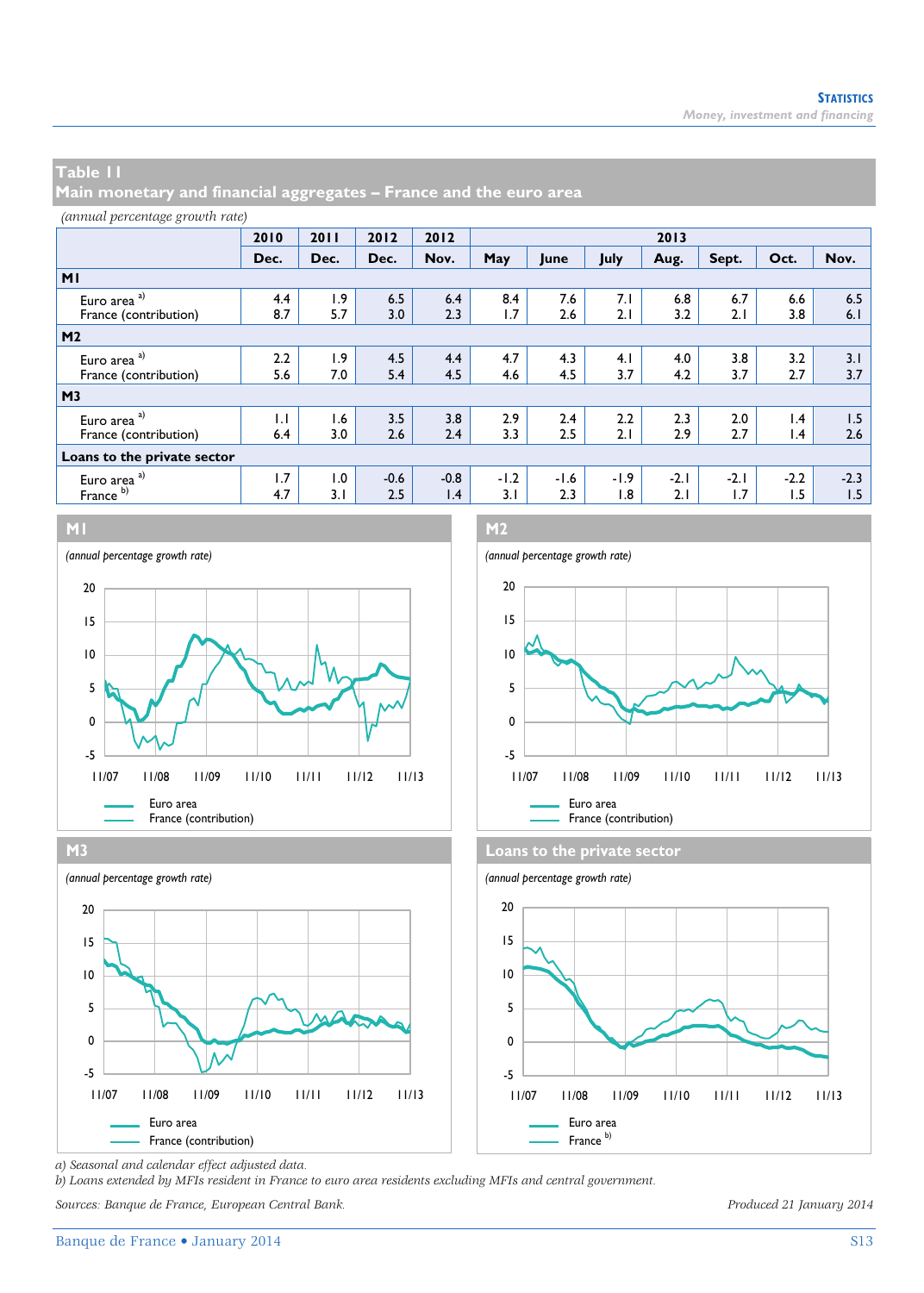*Money, investment and financing* 

#### **Table 12**

**Banque de France Monthly Statement a)**

*(outstanding amounts at the end of the period, EUR billions)*

|                                                    | 2011  | 2012  | 2013  | 2012  |       | 2013  |       |       |
|----------------------------------------------------|-------|-------|-------|-------|-------|-------|-------|-------|
|                                                    | Dec.  | Dec.  | Dec.  | Dec.  | Sept. | Oct.  | Nov.  | Dec.  |
| <b>Assets</b>                                      |       |       |       |       |       |       |       |       |
| National territory                                 | 295.8 | 326.4 | 199.7 | 326.4 | 221.0 | 211.9 | 201.8 | 199.7 |
| Loans                                              | 218.4 | 234.2 | 127.1 | 234.2 | 141.1 | 135.4 | 126.7 | 127.1 |
| $MFIs$ <sup>b)</sup>                               | 218.2 | 234.0 | 127.0 | 234.0 | 140.9 | 135.3 | 126.5 | 127.0 |
| General government                                 | 0.0   | 0.0   | 0.0   | 0.0   | 0.0   | 0.0   | 0.0   | 0.0   |
| Other sectors                                      | 0.2   | 0.2   | 0.2   | 0.2   | 0.2   | 0.2   | 0.2   | 0.2   |
| Securities other than shares                       | 76.9  | 92.1  | 72.5  | 92.1  | 79.8  | 76.4  | 75.0  | 72.5  |
| <b>MFIs</b>                                        | 34.1  | 32.2  | 25.2  | 32.2  | 25.3  | 25.2  | 25.1  | 25.2  |
| General government                                 | 42.9  | 59.9  | 47.3  | 59.9  | 54.5  | 51.2  | 49.9  | 47.3  |
| Other sectors                                      | 0.0   | 0.0   | 0.0   | 0.0   | 0.0   | 0.0   | 0.0   | 0.0   |
| Shares and other equity                            | 0.5   | 0.1   | 0.1   | 0.1   | 0.1   | 0.1   | 0.1   | 0.1   |
| Other euro area countries b)                       | 106.8 | 87.6  | 91.4  | 87.6  | 90.1  | 91.1  | 92.1  | 91.4  |
| Rest of the world b)                               | 110.5 | 114.9 | 88.3  | 114.9 | 104.3 | 91.3  | 88.6  | 88.3  |
| Gold                                               | 95.3  | 98.8  | 68.2  | 98.8  | 77.4  | 76.1  | 72.1  | 68.2  |
| Not broken down by geographical area <sup>c)</sup> | 105.3 | 109.6 | 107.6 | 109.6 | 103.7 | 102.7 | 104.9 | 107.6 |
| <b>Total</b>                                       | 713.6 | 737.3 | 555.2 | 737.3 | 596.5 | 573.2 | 559.6 | 555.2 |
| <b>Liabilities</b>                                 |       |       |       |       |       |       |       |       |
| National territory - Deposits                      | 185.6 | 200.3 | 116.0 | 200.3 | 121.4 | 97.7  | 84.7  | 116.0 |
| <b>MFIs</b>                                        | 176.2 | 194.8 | 112.2 | 194.8 | 120.0 | 96.2  | 83.2  | 112.2 |
| General government                                 | 8.9   | 4.9   | 3.3   | 4.9   | 0.7   | 0.7   | 0.7   | 3.3   |
| Other sectors                                      | 0.5   | 0.6   | 0.6   | 0.6   | 0.6   | 0.8   | 0.8   | 0.6   |
| Other euro area countries - Deposits               | 79.6  | 73.9  | 34.1  | 73.9  | 52.7  | 60.1  | 68.I  | 34.1  |
| Rest of the world - Deposits                       | 143.4 | 146.0 | 112.6 | 146.0 | 128.3 | 121.1 | 115.7 | 112.6 |
| Not broken down by geographical area               | 305.0 | 317.1 | 292.5 | 317.1 | 294.2 | 294.4 | 291.I | 292.5 |
| Banknotes and coins in circulation d)              | 169.0 | 173.5 | 181.7 | 173.5 | 174.7 | 175.7 | 176.3 | 181.7 |
| of which coins $e^{i}$                             | 2.8   | 2.9   | 3.0   | 2.9   | 3.0   | 3.0   | 3.0   | 3.0   |
| Debt securities issued                             | 0.0   | 0.0   | 0.0   | 0.0   | 0.0   | 0.0   | 0.0   | 0.0   |
| Capital reserves and revaluation account           | 112.4 | 117.0 | 86.6  | 117.0 | 96.6  | 95.2  | 91.2  | 86.6  |
| Other liabilities                                  | 23.6  | 26.5  | 24.1  | 26.5  | 22.9  | 23.5  | 23.6  | 24.1  |
| Total $\frac{f}{f}$                                | 713.6 | 737.3 | 555.2 | 737.3 | 596.5 | 573.2 | 559.6 | 555.2 |

 *a) These statistics are transmitted to the European Central Bank, on the 15th working day following the end of the month to which they relate, within the production of the consolidated balance sheet of the monetary financial institutions (Regulation ECB/2008/32).* 

*b) This item includes the outstanding amounts of market operations.* 

*c) Including the adjustment linked to the method of accounting used for measuring the euro notes on the liability side of the balance sheet of the Banque de France since January 2002.* 

*d) Since January 2002, banknotes in circulation are treated according to specific euro area accounting conventions to bring them in line with the capital key share. 8% of the total value of euro banknotes in circulation is allocated to the European Central Bank. The remaining 92% is broken down between the NCBs in proportion to their share in the paid-up capital of the ECB.* 

*e) Coins in circulation are not a liability of MFIs in the participating Member States, but a liability of the central government. However, coins are part of the monetary aggregates and, by convention, this liability is to be entered under the category 'currency in circulation'. The counterpart to this liability is to be included within 'remaining assets'. (Regulation ECB/2008/32.)* 

*f) The total of the balance sheet at end 2012 published in March 2013 (731.8 bn) can be calculated by substracting from the total of the Monthly Statement at end December 2012 (737.3 bn): coins (2.9 bn) and miscellaneous amounts linked to the accounting gap between the statement established in the early January 2013 and the Annual Accounts, which include all the year-end entries (2.6 bn).*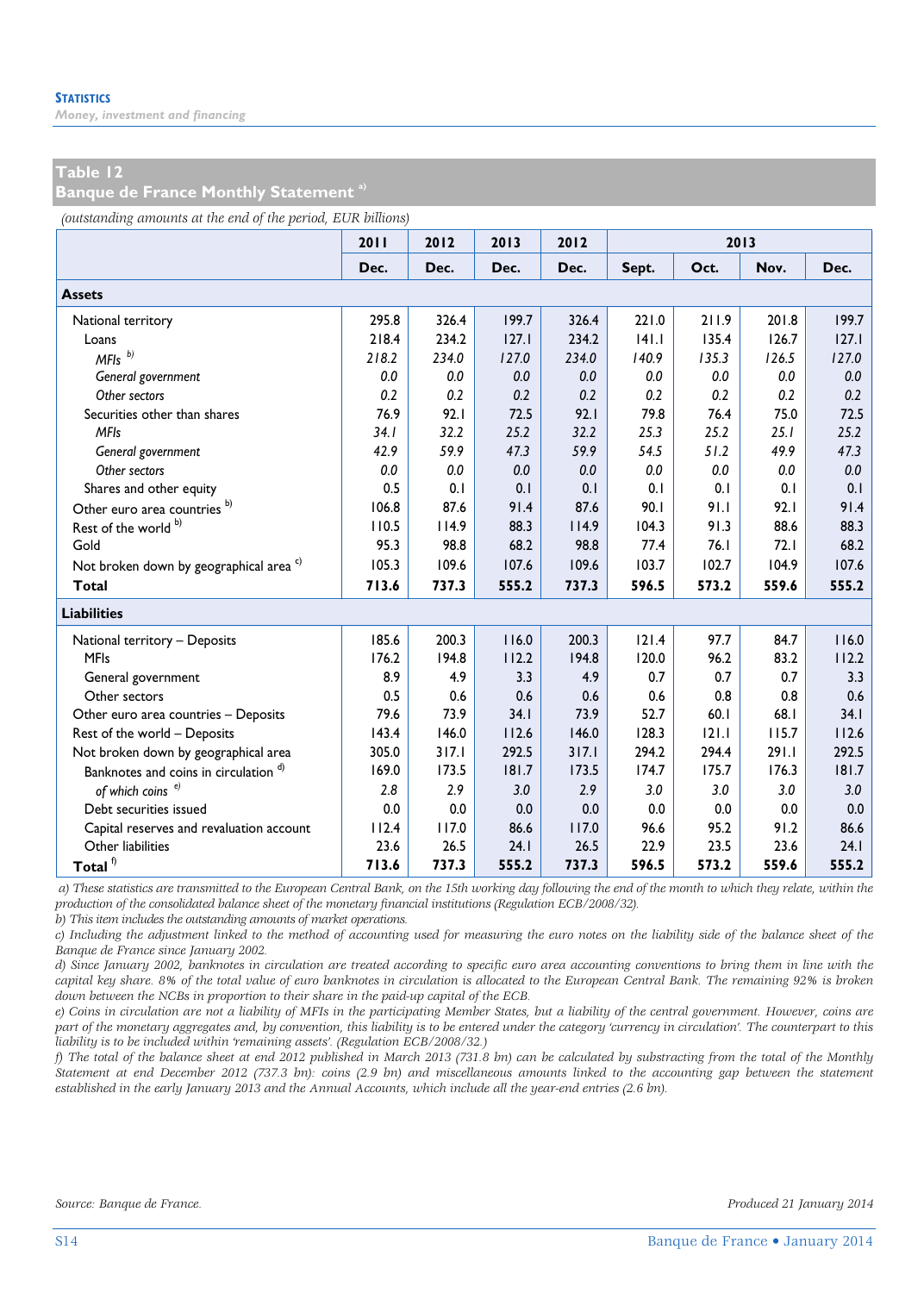**Deposits – France** 

*(outstanding amounts at the end of the period in EUR billions – % growth)*

|                                               | 2010  | 2011  | 2012  | 2012  | 2013  |       |       |       |
|-----------------------------------------------|-------|-------|-------|-------|-------|-------|-------|-------|
|                                               | Dec.  | Dec.  | Dec.  | Nov.  | Aug.  | Sept. | Oct.  | Nov.  |
| <b>Overnight deposits</b>                     |       |       |       |       |       |       |       |       |
| Total non-financial sectors                   | 516.3 | 546.3 | 555.9 | 523.5 | 561.0 | 561.6 | 557.7 | 559.9 |
| (excluding central government)                |       |       |       |       |       |       |       |       |
| Households and similar                        | 278.4 | 284.4 | 279.2 | 273.1 | 292.5 | 292.1 | 292.2 | 289.5 |
| Non-financial corporations                    | 182.5 | 203.3 | 214.7 | 196.4 | 211.1 | 211.1 | 208.8 | 214.6 |
| General government (excl. central government) | 55.4  | 58.6  | 62.0  | 54.1  | 57.4  | 58.3  | 56.7  | 55.8  |
| Other sectors                                 | 39.1  | 39.3  | 42.5  | 39.0  | 37.8  | 38.3  | 41.1  | 37.1  |
| <b>Total - Outstanding amounts</b>            | 555.1 | 585.I | 598.0 | 562.1 | 598.4 | 599.4 | 598.4 | 596.6 |
| <b>Total - Growth rate</b>                    | 8.0   | 5.3   | 2.8   | 2.2   | 3.3   | 2.2   | 3.7   | 6.1   |
| Passbook savings accounts                     |       |       |       |       |       |       |       |       |
| "A" and "Blue" passbooks                      | 193.5 | 214.7 | 247.2 | 239.8 | 262.8 | 261.3 | 259.8 | 259.0 |
| Housing savings accounts                      | 36.1  | 36.1  | 35.2  | 34.9  | 34.6  | 34.2  | 33.7  | 33.3  |
| Sustainable development passbook accounts     | 68.0  | 69.4  | 92.0  | 88.1  | 99.9  | 99.3  | 99.2  | 99.0  |
| People's savings passbooks                    | 54.4  | 52.4  | 51.7  | 51.5  | 49.6  | 49.5  | 49.3  | 48.9  |
| Youth passbooks                               | 7.0   | 7.0   | 7.0   | 6.9   | 6.9   | 6.9   | 6.9   | 6.9   |
| Taxable passbooks                             | 159.8 | 179.7 | 178.7 | 178.7 | 181.0 | 177.8 | 174.4 | 172.2 |
| <b>Total - Outstanding amounts</b>            | 518.8 | 559.3 | 611.7 | 599.9 | 634.7 | 628.9 | 623.2 | 619.3 |
| Total - Growth rate                           | 3.5   | 7.3   | 9.4   | 9.2   | 7.0   | 6.3   | 4.0   | 3.2   |



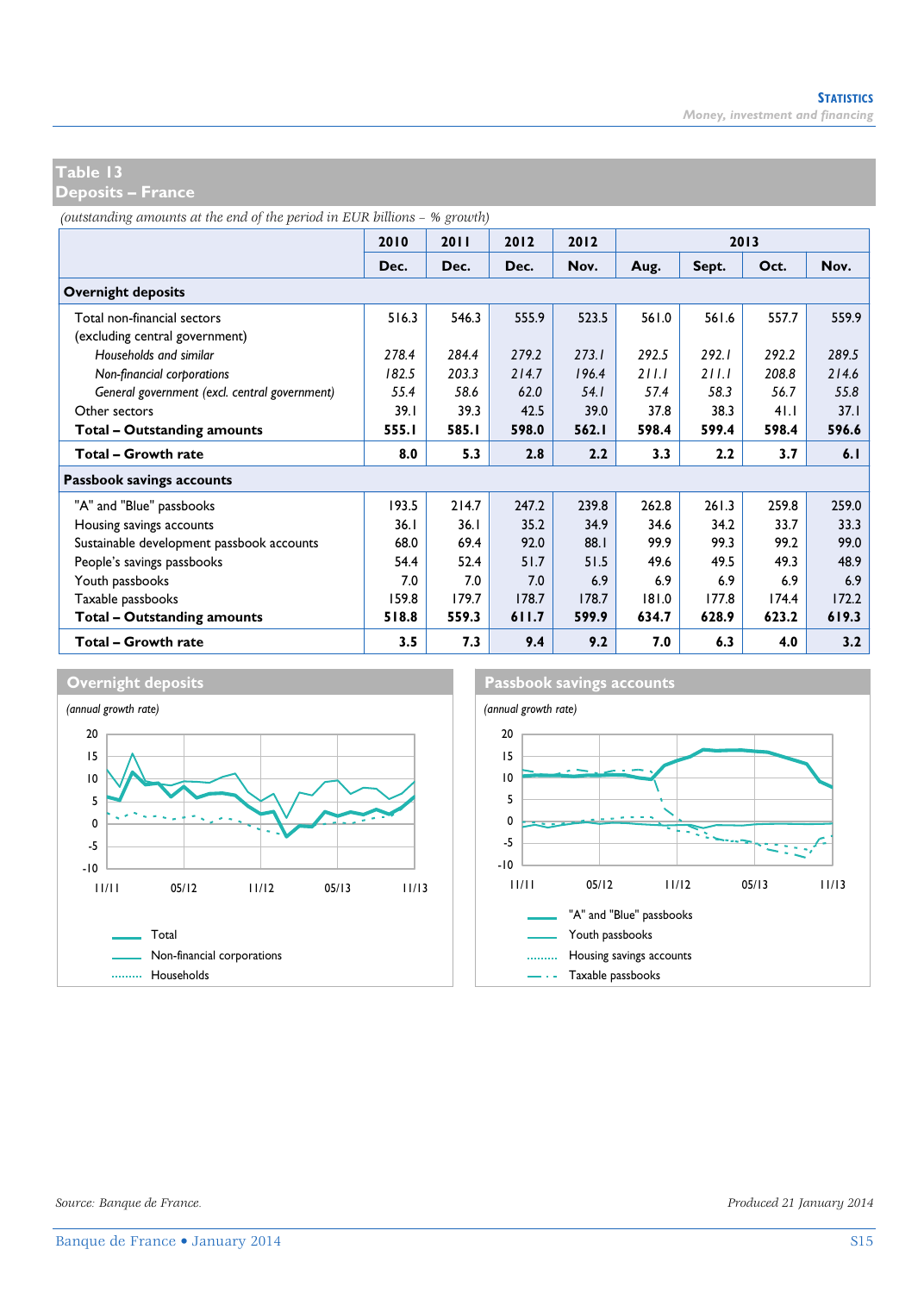*Money, investment and financing* 

#### **Table 14**

**Time deposits – France** 

*(outstanding amounts at the end of the period in EUR billions – % growth)*

|                                                        | 2010  | 2011  | 2012   | 2012   |        | 2013   |       |        |
|--------------------------------------------------------|-------|-------|--------|--------|--------|--------|-------|--------|
|                                                        | Dec.  | Dec.  | Dec.   | Nov.   | Aug.   | Sept.  | Oct.  | Nov.   |
| Deposits with agreed maturity up to two years          |       |       |        |        |        |        |       |        |
| Total non-financial sectors (excl. central government) | 89.1  | 108.1 | 111.8  | 109.6  | 109.1  | 109.3  | 110.1 | 111.6  |
| Households and similar                                 | 24.5  | 31.7  | 30.9   | 32.4   | 29.4   | 29.0   | 28.6  | 28.6   |
| Non-financial corporations                             | 63.9  | 75.5  | 79.9   | 76.3   | 78.8   | 79.3   | 80.4  | 82.0   |
| General government (excl. central government)          | 0.7   | 1.0   | 0.9    | 1.0    | 1.0    | 1.0    | 1.1   | 1.1    |
| Other sectors                                          | 44.2  | 42.7  | 40.7   | 38.5   | 37.5   | 36.3   | 32.2  | 31.6   |
| <b>Total - Outstanding amounts</b>                     | 133.4 | 150.9 | 152.5  | 148.1  | 146.6  | 145.6  | 142.3 | 143.2  |
| Total - Growth rate                                    | 1.6   | 10.9  | $-1.1$ | $-4.2$ | $-2.3$ | $-0.5$ | -6.9  | $-3.3$ |
| Deposits with agreed maturity of over two years        |       |       |        |        |        |        |       |        |
| Total non-financial sectors (excl. central government) | 282.6 | 306.7 | 328.9  | 324.9  | 335.1  | 335.8  | 337.3 | 337.4  |
| Households and similar                                 | 248.0 | 259.0 | 269.4  | 265.7  | 269.3  | 270.0  | 270.5 | 270.8  |
| PEL                                                    | 182.3 | 186.6 | 188.2  | 184.6  | 191.2  | 192.0  | 192.6 | 193.2  |
| <b>PEP</b>                                             | 26.6  | 24.4  | 24.0   | 23.5   | 23.0   | 22.9   | 22.7  | 22.6   |
| Other                                                  | 39.1  | 48.0  | 57.1   | 57.6   | 55.1   | 55.1   | 55.2  | 54.9   |
| Non-financial corporations                             | 34.0  | 46.6  | 58.1   | 57.7   | 64.1   | 64.0   | 65.1  | 64.8   |
| General government (excl. central government)          | 0.6   | 1.1   | 1.4    | 1.4    | 1.7    | 1.8    | 1.7   | 1.9    |
| Other sectors                                          | 94.4  | 177.0 | 154.7  | 156.3  | 165.6  | 158.1  | 164.8 | 164.7  |
| Total - Outstanding amounts                            | 377.0 | 483.7 | 483.5  | 481.2  | 500.7  | 493.9  | 502.I | 502.1  |
| Total - Growth rate                                    | 3.5   | 18.8  | 0.3    | 2.0    | 4.5    | 2.7    | 4.6   | 4.5    |



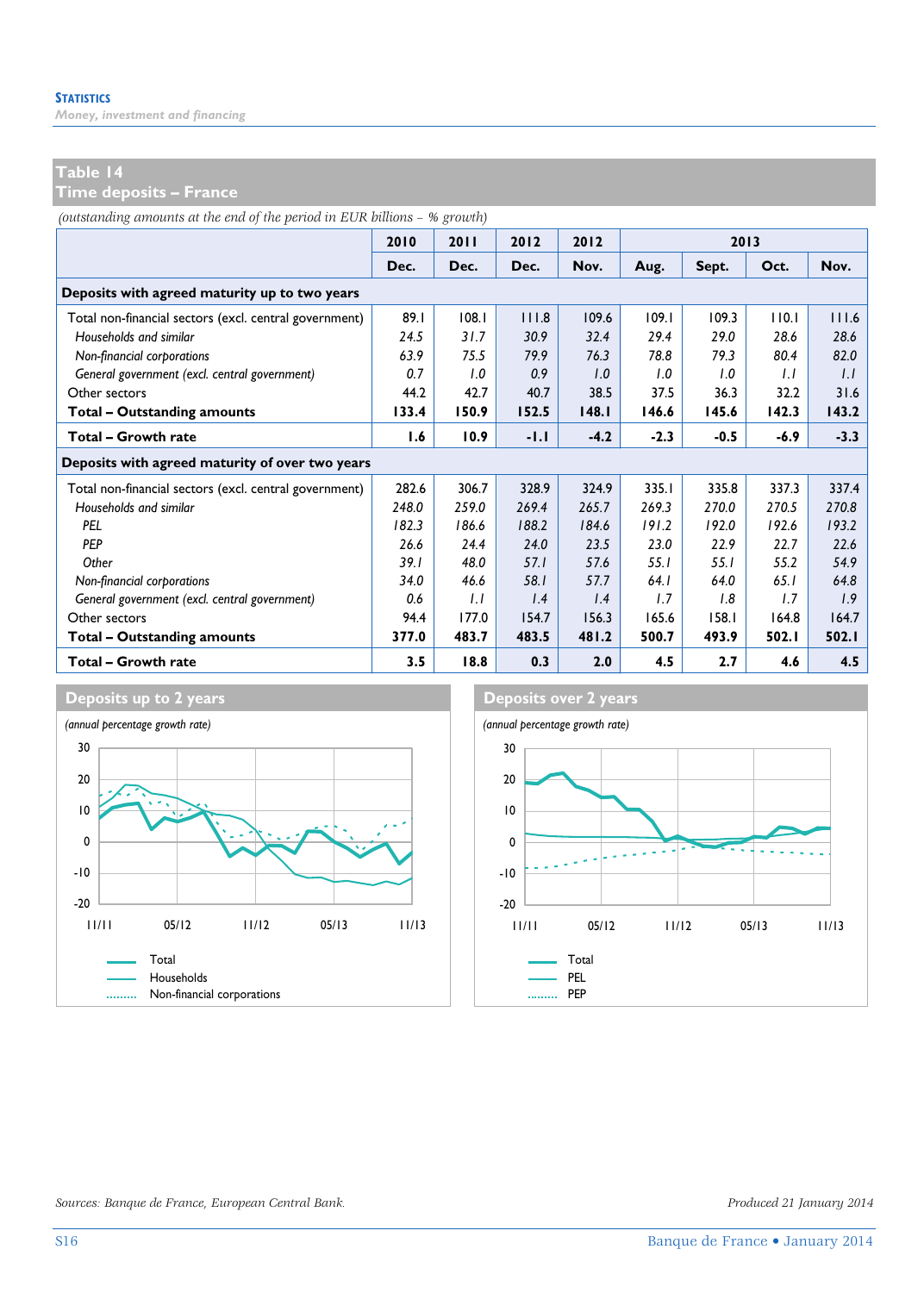**Loans extended by credit institutions established in France to French residents – France** 

*(outstanding amounts at the end of the period in EUR billions – % growth)*

|                                    | 2010    | 2011             | 2012    | 2012    |         |         | 2013    |         |         |
|------------------------------------|---------|------------------|---------|---------|---------|---------|---------|---------|---------|
|                                    | Dec.    | Dec.             | Dec.    | Nov.    | July    | Aug.    | Sept.   | Oct.    | Nov.    |
| <b>Loans to resident clients</b>   |         |                  |         |         |         |         |         |         |         |
| Private sector                     | 1,976.4 | 2,053.7          | 2,100.0 | 2,090.4 | 2,119.6 | 2,116.7 | 2,121.3 | 2,124.0 | 2,122.5 |
| General government                 | 214.8   | 195.1            | 206.8   | 206.3   | 212.2   | 212.1   | 211.1   | 212.9   | 213.1   |
| <b>Total - Outstanding amounts</b> | 2,191.2 | 2,248.7          | 2,306.7 | 2,296.7 | 2,331.8 | 2,328.8 | 2,332.4 | 2,336.9 | 213.1   |
| Private sector                     | 4.7     | 3.1              | 2.5     | 1.4     | 1.8     | 2.1     | 1.7     | 1.5     | 1.5     |
| General government                 | 9.5     | $-6.7$           | 6.1     | 8.4     | 6.4     | 6.3     | 6.3     | 3.5     | 3.1     |
| Total - Growth rate                | 5.2     | $2.2\phantom{0}$ | 2.8     | 2.0     | 2.2     | 2.4     | 2.1     | 1.7     | 1.7     |
| Loans to non-financial companies   |         |                  |         |         |         |         |         |         |         |
| <b>Fixed investment</b>            | 525.0   | 547.I            | 563.0   | 559.5   | 562.5   | 562.8   | 561.8   | 563.9   | 564.8   |
| Inventories and working capital    | 179.7   | 187.5            | 174.1   | 175.5   | 169.8   | 166.5   | 168.0   | 167.1   | 168.5   |
| Other lending                      | 76.1    | 81.2             | 82.0    | 79.4    | 81.3    | 80.9    | 82.1    | 79.3    | 81.0    |
| <b>Total - Outstanding amounts</b> | 780.8   | 815.9            | 819.1   | 814.4   | 813.6   | 810.3   | 812.0   | 810.2   | 814.4   |
| Total - Growth rate                | 1.2     | 4.4              | 1.0     | 0.7     | $-0.1$  | $-0.1$  | 0.2     | $-0.1$  | 0.3     |
| <b>Loans to households</b>         |         |                  |         |         |         |         |         |         |         |
| Loans for house purchase           | 798.I   | 847.0            | 874.2   | 872.2   | 893.5   | 894.6   | 897.5   | 901.0   | 902.6   |
| Consumer loans                     | 164.4   | 161.1            | 160.4   | 156.7   | 157.8   | 155.7   | 155.9   | 155.8   | 155.9   |
| Other lending                      | 88.0    | 92.8             | 92.1    | 92.4    | 92.4    | 92.9    | 92.9    | 93.0    | 93.0    |
| <b>Total - Outstanding amounts</b> | 1,050.5 | 1,100.9          | 1,126.7 | 1,121.3 | 1,143.7 | 1,143.2 | 1,146.4 | 1,149.9 | 1,151.6 |
| Total - Growth rate                | 6.2     | 5.6              | 2.3     | 2.6     | 2.2     | 2.3     | 2.4     | 2.5     | 2.6     |



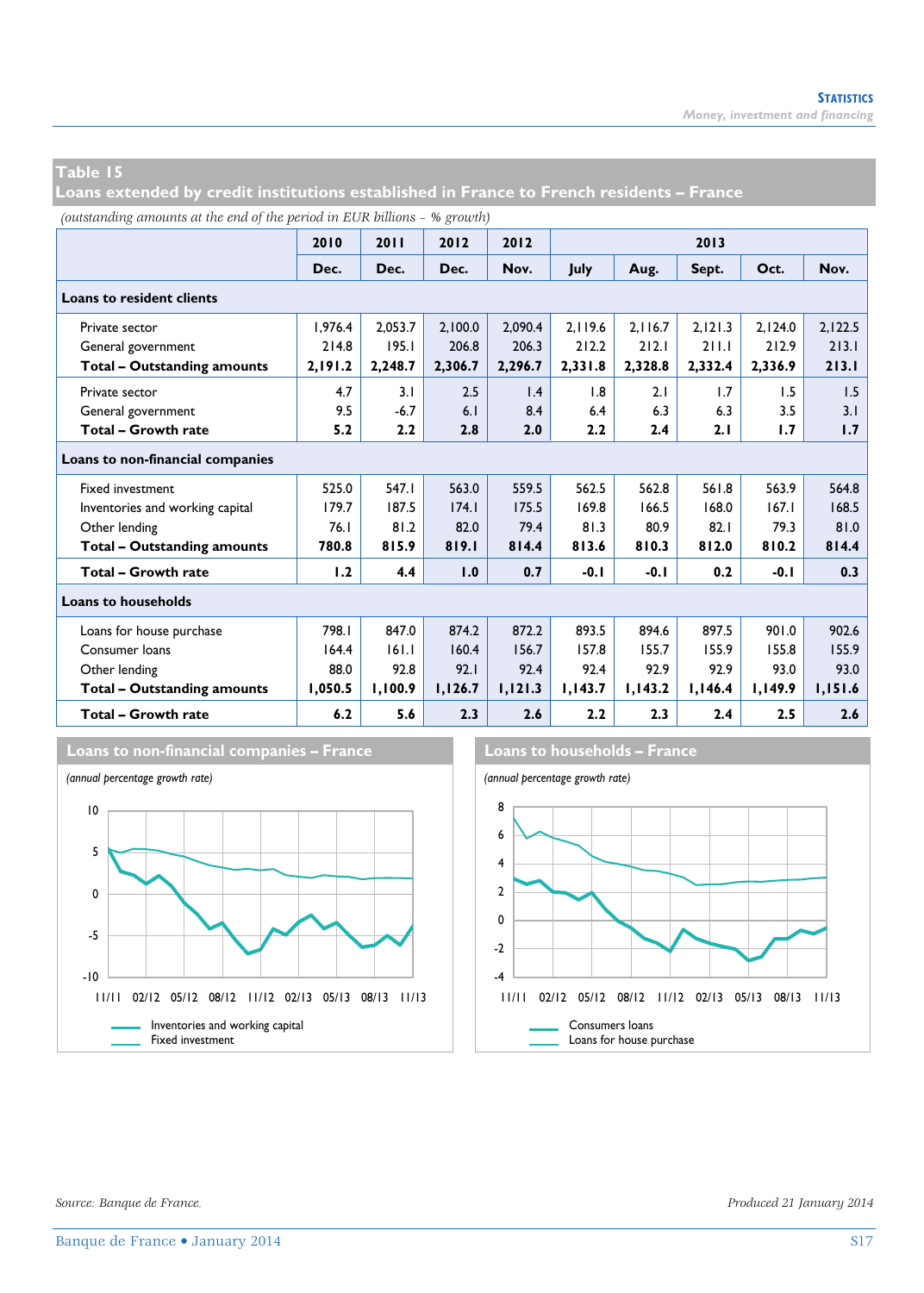*Money, investment and financing* 

#### **Table 16**

**New loans to residents, (excl. overdrafts) – France** 

*(monthly flows - seasonally adjusted - in euro billions)*

|                                                                                 |       | 2012 |      | 2013  |      |      |  |
|---------------------------------------------------------------------------------|-------|------|------|-------|------|------|--|
|                                                                                 | Sept. | Oct. | Nov. | Sept. | Oct. | Nov. |  |
| Loans to non-financial corporations                                             |       |      |      |       |      |      |  |
| Loans $\leq$ 1 million euro <sup><math>q</math></sup>                           | 5.8   | 5.9  | 5.8  | 5.7   | 6.2  | 5.7  |  |
| Loans $>1$ million euro <sup><math>q</math>)</sup>                              | 4.1   | 15.1 | 13.8 | 10.5  | 10.0 | 10.3 |  |
| <b>Loans to households</b>                                                      |       |      |      |       |      |      |  |
| Cash loans to sole traders and individuals<br>(excl. revolving consumer credit) | 4.3   | 4.2  | 4.2  | 4.1   | 4.0  | 3.8  |  |
| Housing loans                                                                   | 8.2   | 8.3  | 7.9  | 13.9  | 14.0 | 12.9 |  |







*a) All initial rate fixation periods.* 



#### **Households - Cash loans Households - Households - Housing loans**



*Sources: Banque de France, European Central Bank. Produced 21 January 2014*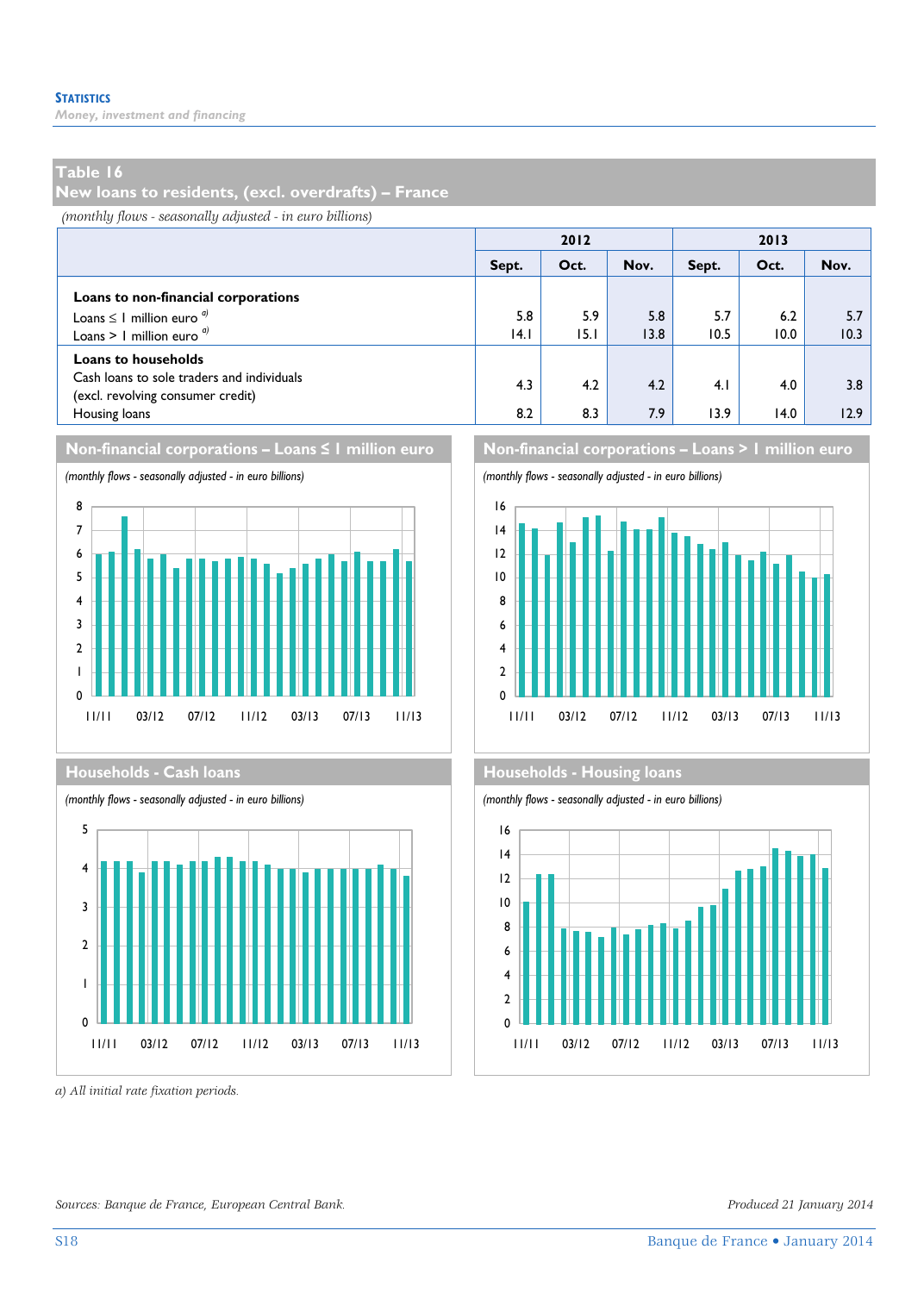**Investment and financing – Insurance corporations and pension funds – Euro area and France**  *(EUR billions)*

**Euro area**

| -urvurcu                                       |                |                                                    |                        |         |                |         |
|------------------------------------------------|----------------|----------------------------------------------------|------------------------|---------|----------------|---------|
|                                                |                | <b>Cumulated transaction flows over 4 quarters</b> | Outstanding<br>amounts |         |                |         |
|                                                |                | 2012<br>2013                                       |                        |         |                |         |
|                                                | Q <sub>2</sub> | Q <sub>3</sub>                                     | Q4                     | QI      | Q <sub>2</sub> | lune    |
| <b>Financial assets</b>                        |                |                                                    |                        |         |                |         |
| Currency and deposits                          | 9.6            | $-13.8$                                            | $-1.9$                 | $-7.7$  | $-8.1$         | 796.7   |
| of which deposits included in M3 <sup>a)</sup> | 15.0           | 2.5                                                | 15.1                   | 11.0    | 7.6            | 199.5   |
| Short-term debt securities                     | 13.5           | 11.6                                               | $-4.8$                 | $-1.8$  | $-14.2$        | 56.5    |
| Long-term debt securities                      | 41.6           | 79.I                                               | 137.0                  | 95.0    | 113.1          | 3,028.7 |
| Loans                                          | 3.0            | 14.9                                               | 8.2                    | 12.7    | 11.5           | 486.3   |
| Shares and other equity                        | 97.8           | 69.6                                               | 89.0                   | 96.7    | 91.4           | 2,761.1 |
| of which quoted shares                         | $-13.7$        | $-16.9$                                            | $-4.7$                 | 2.4     | $-1.8$         | 408.2   |
| Remaining net assets                           | $-6.9$         | $-5.2$                                             | $-40.8$                | $-21.9$ | $-24.4$        | 244.6   |
| <b>Financing</b>                               |                |                                                    |                        |         |                |         |
| Debt securities                                | 1.2            | 2.6                                                | 7.3                    | 5.8     | 3.6            | 52.1    |
| Loans                                          | 7.4            | 9.4                                                | $-15.3$                | 0.2     | $-7.3$         | 301.5   |
| Shares and other equity                        | 3.7            | 2.7                                                | 0.9                    | 1.7     | 1.5            | 496.8   |
| Insurance technical reserves                   | 112.5          | 124.6                                              | 148.8                  | 167.4   | 171.3          | 6,574.8 |
| Life insurance                                 | 103.6          | 116.4                                              | 136.1                  | 155.2   | 160.1          | 5,726.3 |
| Non-life insurance                             | 8.8            | 8.2                                                | 12.7                   | 12.1    | 11.1           | 848.5   |
| Net lending/net borrowing (B9B)                | 33.8           | 16.8                                               | 45.1                   | $-2.0$  | 0.2            |         |

#### *(EUR billions)*

| France                           |                |                                                    |                        |        |                |         |
|----------------------------------|----------------|----------------------------------------------------|------------------------|--------|----------------|---------|
|                                  |                | <b>Cumulated transaction flows over 4 quarters</b> | Outstanding<br>amounts |        |                |         |
|                                  | 2012           |                                                    |                        |        | 2013           | 2013    |
|                                  | Q <sub>2</sub> | Q <sub>3</sub>                                     | Q4                     | QI     | Q <sub>2</sub> | June    |
| <b>Financial assets</b>          |                |                                                    |                        |        |                |         |
| Currency and deposits            | 6.1            | 3.0                                                | 2.8                    | 2.1    | 5.2            | 31.7    |
| Short-term debt securities       | 9.7            | 9.3                                                | $-9.4$                 | $-4.1$ | $-13.0$        | 19.4    |
| Long-term debt securities        | $-13.6$        | $-3.1$                                             | 42.7                   | 44.1   | 58.7           | 1,268.1 |
| Loans                            | 0.8            | 0.7                                                | 0.9                    | 0.9    | $\mathbf{L}$   | 35.8    |
| Shares and other equity          | 30.3           | 20.8                                               | 10.2                   | 11.7   | 2.5            | 658.3   |
| of which quoted shares           | $-7.3$         | $-10.4$                                            | $-10.4$                | $-2.7$ | $-3.3$         | 67.8    |
| Remaining net assets             | $-6.8$         | $-9.6$                                             | $-12.2$                | -8.1   | $-6.2$         | 4.4     |
| Financing                        |                |                                                    |                        |        |                |         |
| Debt securities                  | 0.0            | 0.0                                                | 0.6                    | 0.9    | 1.7            | 10.3    |
| Loans                            | -5.1           | $-3.4$                                             | 7.2                    | 11.0   | 14.5           | 94.7    |
| Shares and other equity          | 1.0            | 1.7                                                | 2.1                    | 1.6    | 1.5            | 105.8   |
| Insurance technical reserves     | 12.9           | 13.2                                               | 26.8                   | 40.9   | 47.0           | 1,771.8 |
| Life insurance and pension funds | 7.7            | 7.8                                                | 19.8                   | 31.3   | 37.1           | 1,502.0 |
| Non-life insurance               | 5.2            | 5.4                                                | 7.0                    | 9.6    | 9.8            | 269.8   |
| Net lending/net borrowing (B9B)  | 21.5           | 14.1                                               | 5.9                    | 3.4    | $-4.3$         |         |

*a) Deposits with agreed maturity up to 2 years and redeemable at notice up to 3 months of insurance corporations held with MFIs and central government.* 

*Sources: Banque de France, European Central Bank. Produced 21 January 2014*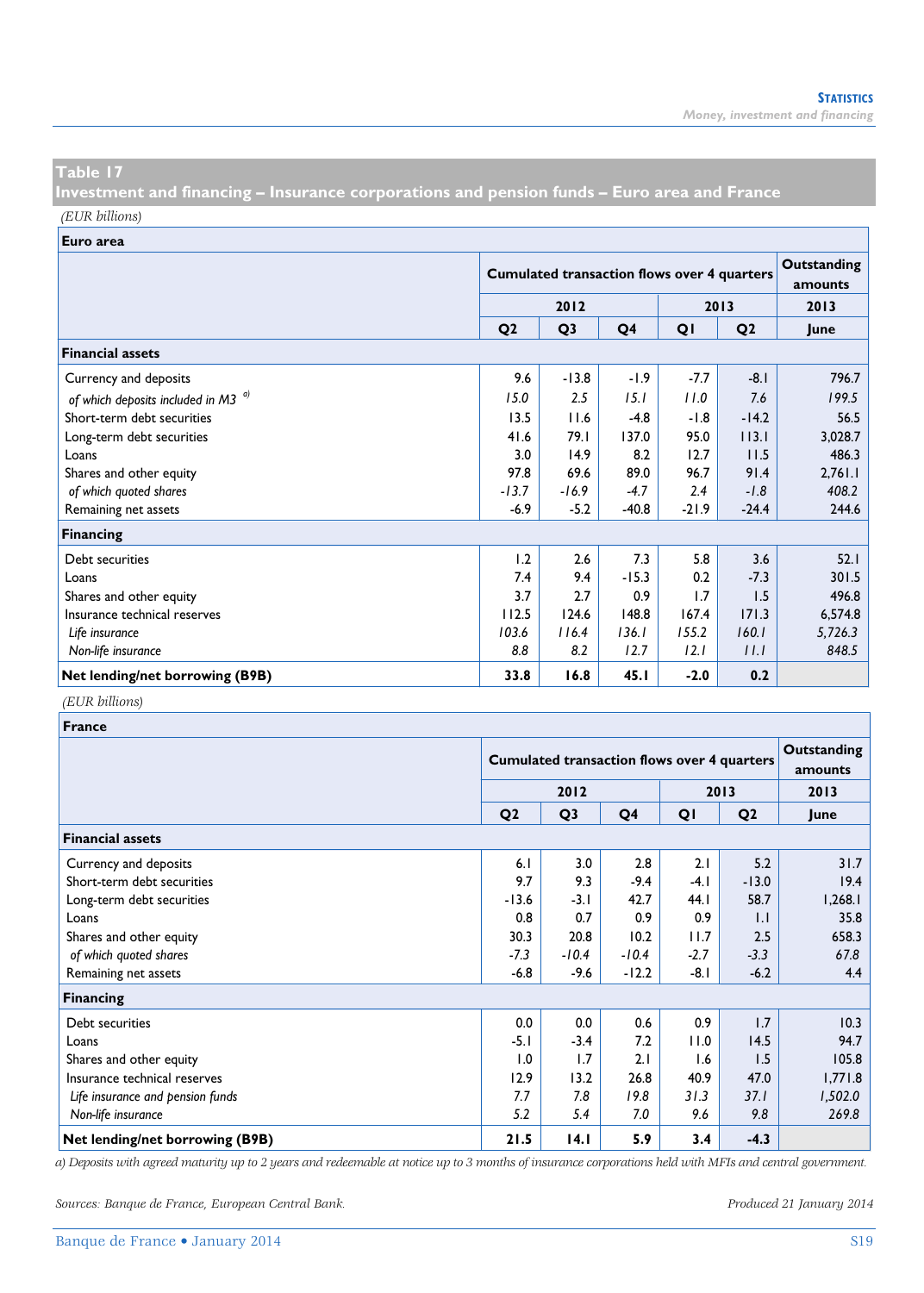*Money, investment and financing* 

#### **Table 18**

**Investment and financing – Households – Euro area** 

*(EUR billions)*

|                                        |                | <b>Cumulated transaction flows over 4 quarters</b> |                |          |                |         |  |  |
|----------------------------------------|----------------|----------------------------------------------------|----------------|----------|----------------|---------|--|--|
|                                        |                | 2012                                               |                |          | 2013           | 2013    |  |  |
|                                        | O <sub>2</sub> | Q <sub>3</sub>                                     | Q <sub>4</sub> | QI       | Q <sub>2</sub> | lune    |  |  |
| <b>Financial assets</b>                |                |                                                    |                |          |                |         |  |  |
| Currency and deposits                  | 209.1          | 204.4                                              | 237.1          | 232.2    | 219.1          | 7,139.8 |  |  |
| of which deposits included in M3 $a$   | 132.3          | 150.8                                              | 213.4          | 213.7    | 206.2          | 5,403.2 |  |  |
| Short-term debt securities             | 16.6           | 24.6                                               | $-1.8$         | $-14.7$  | $-18.4$        | 35.1    |  |  |
| Long-term debt securities              | 11.9           | $-2.1$                                             | $-91.5$        | $-124.7$ | $-119.3$       | 1.210.7 |  |  |
| Shares and other equity                | 45.5           | 26.3                                               | 60.5           | 74.8     | 66.3           | 4,581.8 |  |  |
| Ouoted shares                          | 37.5           | 8.4                                                | $\mathbf{L}$   | 2.3      | $-4.6$         | 775.9   |  |  |
| Unquoted shares and other equity       | 57.2           | 53.2                                               | 53.5           | 39.4     | 22.8           | 2,386.1 |  |  |
| Mutual fund shares                     | $-49.2$        | $-35.4$                                            | 5.9            | 33.1     | 48.2           | 1,419.8 |  |  |
| of which money market fund shares      | $-19.4$        | $-27.6$                                            | $-31.1$        | $-39.1$  | $-30.1$        | 108.7   |  |  |
| Insurance technical reserves           | 103.4          | 110.5                                              | 135.0          | 154.7    | 158.5          | 6,335.6 |  |  |
| Remaining net assets                   | $-43.4$        | $-50.0$                                            | $-32.9$        | $-6.8$   | $-22.4$        | $-74.2$ |  |  |
| <b>Financing</b>                       |                |                                                    |                |          |                |         |  |  |
| Loans                                  | 40.5           | 19.0                                               | 13.7           | 1.2      | $-11.9$        | 6,156.8 |  |  |
| of which from euro area MFIs           | 12.6           | 1.1                                                | 25.0           | 21.0     | 0.1            | 5,279.7 |  |  |
| <b>Revaluation of financial assets</b> |                |                                                    |                |          |                |         |  |  |
| Shares and other equity                | $-281.1$       | 315.2                                              | 352.8          | 295.3    | 349.4          |         |  |  |
| Insurance technical reserves           | 94.2           | 184.5                                              | 182.7          | 161.7    | 123.8          |         |  |  |
| Other flows                            | $-39.1$        | 29.1                                               | 77.9           | $-11.5$  | 45.0           |         |  |  |
| Change in net financial worth          | 76.5           | 823.5                                              | 906.I          | 759.7    | 813.8          |         |  |  |



*a) Deposits with agreed maturity up to 2 years and redeemable at notice up to 3 months of households held with MFIs and central government.*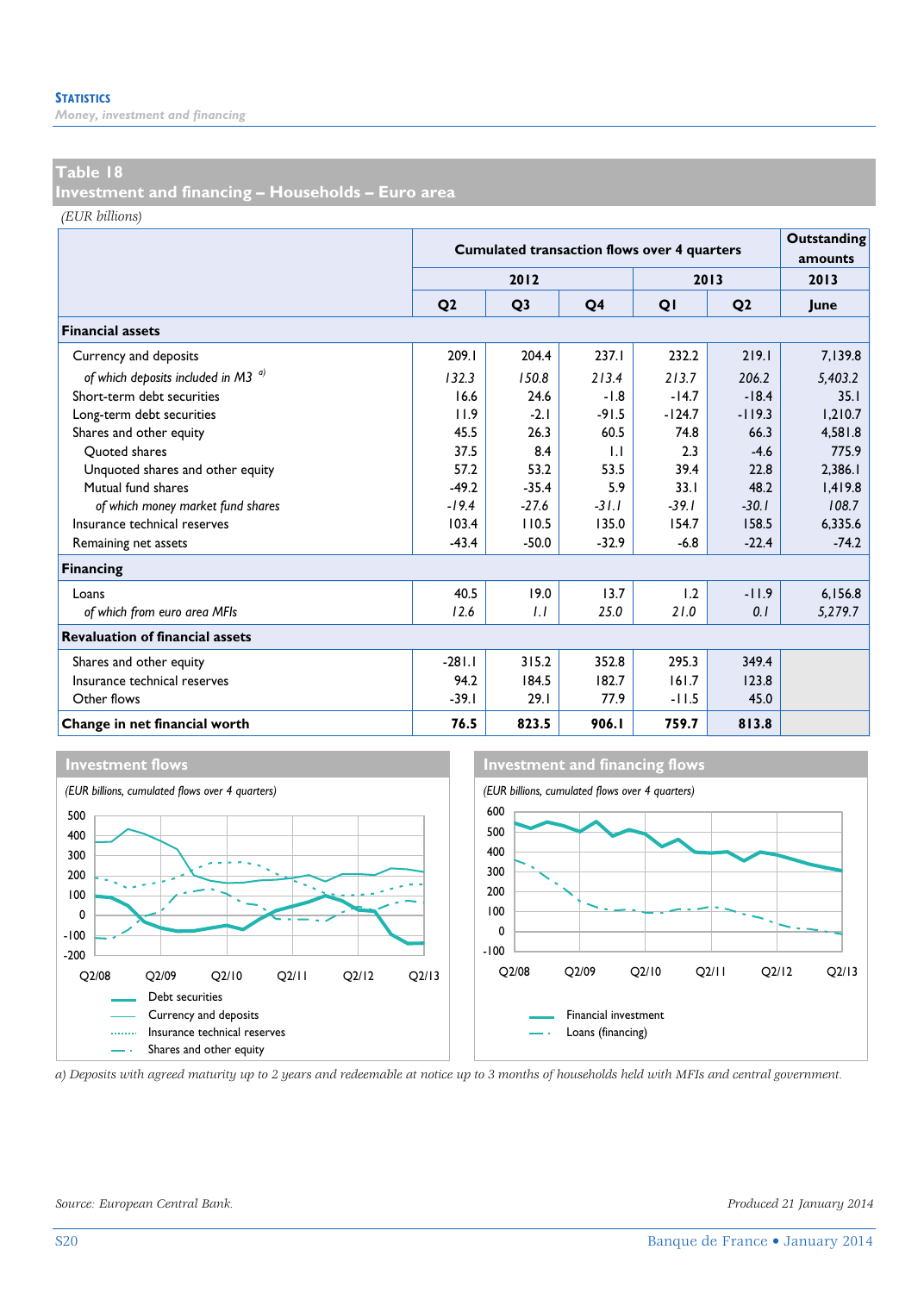**Investment and financing – Households – France** 

*(EUR billions)*

|                                        |                | <b>Cumulated transaction flows over 4 quarters</b> |        |        |                |         |  |
|----------------------------------------|----------------|----------------------------------------------------|--------|--------|----------------|---------|--|
|                                        |                | 2012                                               |        |        | 2013           | 2013    |  |
|                                        | Q <sub>2</sub> | Q <sub>3</sub>                                     | Q4     | QI     | Q <sub>2</sub> | June    |  |
| <b>Financial assets</b>                |                |                                                    |        |        |                |         |  |
| Currency and deposits                  | 72.1           | 66.3                                               | 57.0   | 45.6   | 41.8           | 1,298.4 |  |
| Short-term debt securities             | $-0.2$         | $-0.3$                                             | $-0.7$ | $-0.5$ | $-0.5$         | 0.9     |  |
| Long-term debt securities              | 1.3            | 1.3                                                | 3.3    | $-1.8$ | $-1.6$         | 62.4    |  |
| Shares and other equity                | 5.5            | -1.5                                               | 8.8    | 8.7    | 4.8            | 1,031.0 |  |
| Quoted shares                          | 0.4            | $-5.0$                                             | $-6.1$ | $-4.5$ | $-6.0$         | 150.5   |  |
| Unquoted shares and other equity       | 14.5           | 17.2                                               | 22.1   | 23.0   | 20.4           | 574.9   |  |
| Mutual fund shares                     | $-9.4$         | $-13.7$                                            | $-7.2$ | $-9.8$ | $-9.7$         | 305.6   |  |
| of which money market fund shares      | $-3.8$         | -6.9                                               | $-8.3$ | $-8.0$ | $-8.1$         | 23.0    |  |
| Insurance technical reserves           | 9.0            | 9.3                                                | 21.5   | 34.2   | 39.6           | 1,601.1 |  |
| Remaining net assets                   | 0.5            | 8.8                                                | $-1.3$ | 11.1   | 22.7           | 73.1    |  |
| <b>Financing</b>                       |                |                                                    |        |        |                |         |  |
| Loans                                  | 37.0           | 30.6                                               | 26.4   | 21.1   | 22.3           | 1,161.9 |  |
| <b>Revaluation of financial assets</b> |                |                                                    |        |        |                |         |  |
| Shares and other equity                | $-73.5$        | 78.2                                               | 87.6   | 58.8   | 75.2           |         |  |
| Insurance technical reserves           | $-12.4$        | 20.1                                               | 24.6   | 16.4   | 23.5           |         |  |
| Other flows                            | 6.0            | 13.2                                               | 11.7   | 6.2    | 4.8            |         |  |
| Change in net financial worth          | $-28.6$        | 164.8                                              | 186.1  | 157.6  | 188.0          |         |  |



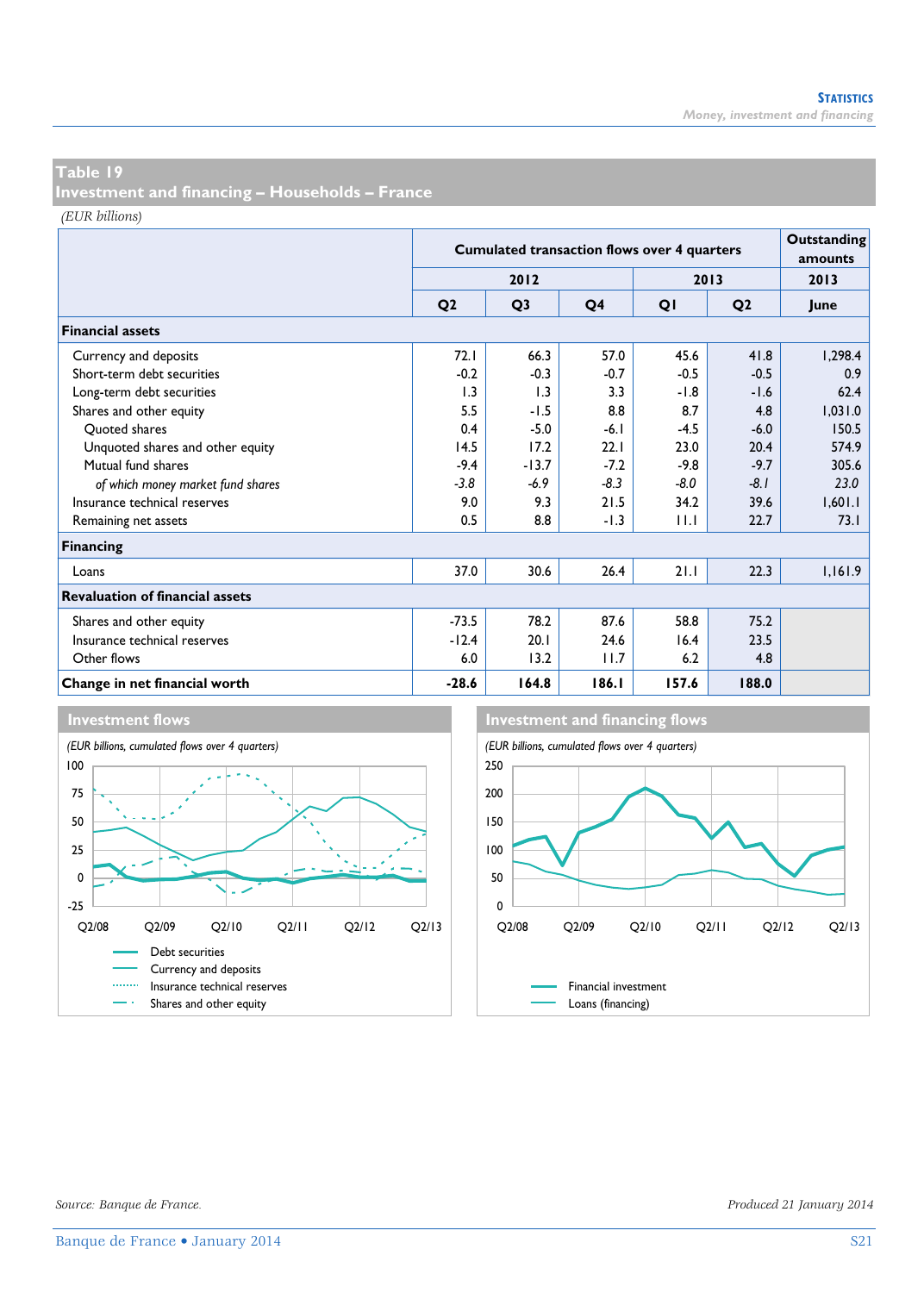*Money, investment and financing* 

#### **Table 20**

**Investment and financing – Non-financial corporations – Euro area** 

*(EUR billions)*

|                                                |                | <b>Cumulated transaction flows over 4 quarters</b> |          |          |                | Outstanding     |
|------------------------------------------------|----------------|----------------------------------------------------|----------|----------|----------------|-----------------|
|                                                |                | 2012                                               |          |          | 2013           | amounts<br>2013 |
|                                                | Q <sub>2</sub> | Q <sub>3</sub>                                     | Q4       | QI       | Q <sub>2</sub> | lune            |
| <b>Financial assets</b>                        |                |                                                    |          |          |                |                 |
| Currency and deposits                          | 71.I           | 51.6                                               | 86.7     | 65.2     | 74.7           | 2,035.5         |
| of which deposits included in M3 <sup>a)</sup> | 10.5           | 32.8                                               | 72.2     | 78.9     | 81.3           | 1,648.9         |
| Debt securities                                | 0.2            | $-5.4$                                             | $-10.6$  | $-30.7$  | $-34.8$        | 300.9           |
| Loans                                          | 123.7          | 116.8                                              | 66.2     | 34.3     | $-15.8$        | 3,059.8         |
| Shares and other equity                        | 169.9          | 161.7                                              | 102.1    | 147.1    | 88.4           | 8,174.8         |
| Insurance technical reserves                   | 5.5            | 4.1                                                | 4.1      | 4.2      | 3.7            | 182.6           |
| Remaining net assets                           | $-77.3$        | $-29.0$                                            | 1.7      | 13.6     | 80.7           | 101.6           |
| Financing                                      |                |                                                    |          |          |                |                 |
| Debt                                           | 169.2          | 177.8                                              | 116.9    | 89.8     | 33.6           | 9,765.8         |
| Loans                                          | 70.8           | 63.9                                               | $-7.0$   | $-19.9$  | $-62.4$        | 8,346.6         |
| of which from euro area MFIs                   | $-30.2$        | $-71.6$                                            | $-108.5$ | $-114.2$ | $-155.1$       | 4,451.1         |
| Debt securities                                | 93.4           | 108.8                                              | 119.4    | 105.3    | 91.8           | 1,068.2         |
| Pension fund reserves                          | 5.1            | 5.1                                                | 4.5      | 4.4      | 4.1            | 351.0           |
| Shares and other equity                        | 210.8          | 170.1                                              | 169.6    | 143.3    | 132.8          | 13,659.4        |
| Quoted shares                                  | 15.3           | 15.7                                               | 26.5     | 10.8     | 20.9           | 3,853.8         |
| Unquoted shares and other equity               | 195.5          | 154.4                                              | 143.I    | 132.5    | 111.9          | 9,805.6         |
| Net lending/net borrowing (B9B)                | $-86.9$        | $-48.0$                                            | $-36.3$  | 0.7      | 30.4           |                 |



*a) Deposits with agreed maturity up to 2 years and redeemable at notice up to 3 months of non-financial corporations held with MFIs and central government.*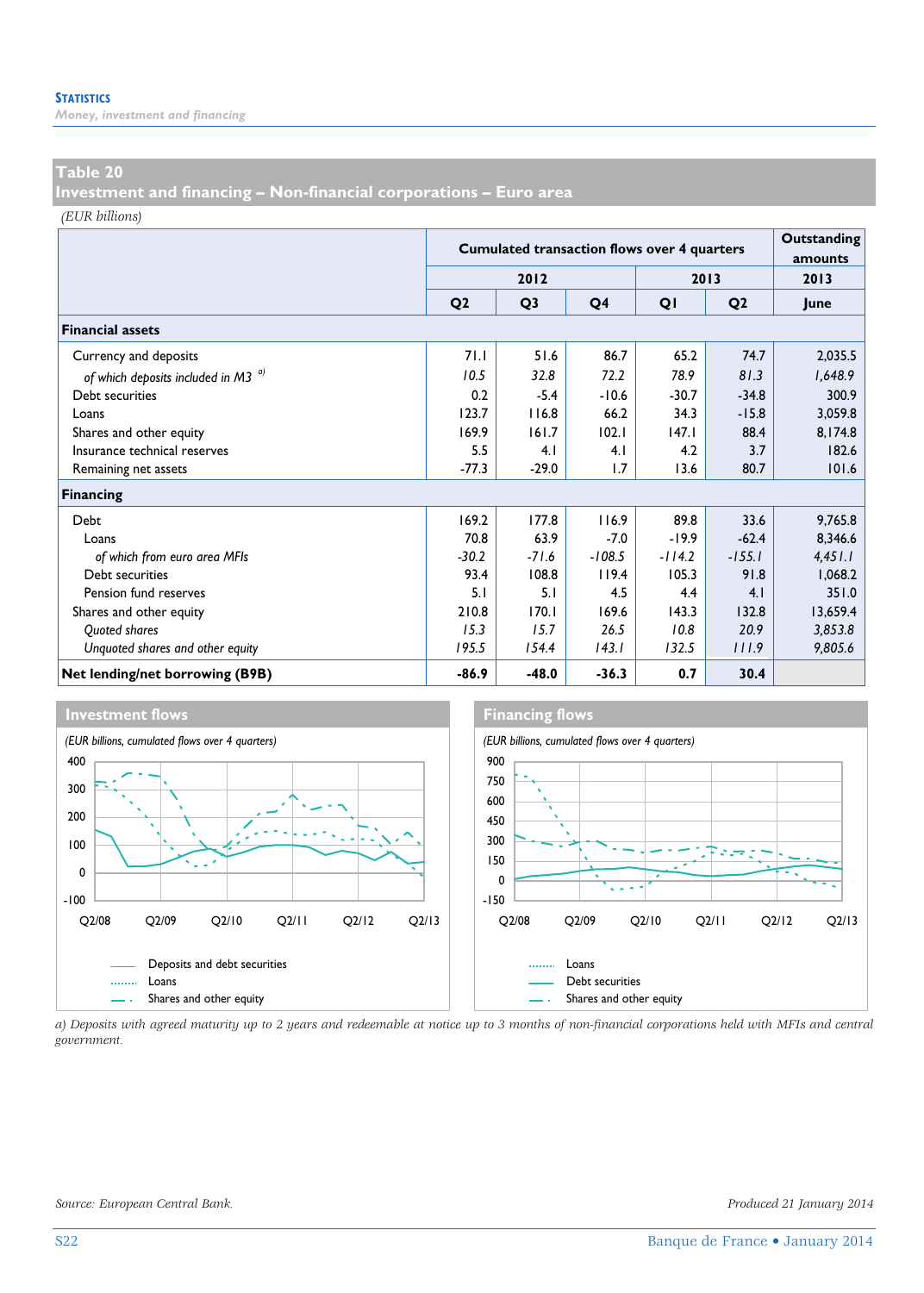**Investment and financing – Non-financial corporations – France** 

*(EUR billions)*

|                                  |                | <b>Cumulated transaction flows over 4 quarters</b> | <b>Outstanding</b><br>amounts |         |                |         |
|----------------------------------|----------------|----------------------------------------------------|-------------------------------|---------|----------------|---------|
|                                  |                | 2012                                               |                               |         | 2013           | 2013    |
|                                  | Q <sub>2</sub> | Q <sub>3</sub>                                     | Q4                            | QI      | Q <sub>2</sub> | June    |
| <b>Financial assets</b>          |                |                                                    |                               |         |                |         |
| Currency and deposits            | 39.4           | 40.8                                               | 56.0                          | 51.7    | 51.4           | 451.7   |
| Debt securities                  | $-1.2$         | $-10.0$                                            | $-1.3$                        | $-17.4$ | $-13.8$        | 55.0    |
| Loans                            | 12.4           | 6.4                                                | $-1.0$                        | 6.4     | 1.6            | 728.9   |
| Shares and other equity          | 51.8           | 50.5                                               | 68.9                          | 75.I    | 56.5           | 2,873.2 |
| Insurance technical reserves     | 0.8            | 0.8                                                | 0.6                           | 0.9     | 0.4            | 54.2    |
| Remaining net assets             | $-31.6$        | $-2.1$                                             | $-26.0$                       | $-29.0$ | $-11.1$        | $-40.7$ |
| Financing                        |                |                                                    |                               |         |                |         |
| Debt                             | 96.0           | 79.6                                               | 53.0                          | 41.6    | 8.3            | 2,127.3 |
| Loans                            | 40.5           | 25.6                                               | $-0.6$                        | 0.3     | $-15.8$        | 1,622.5 |
| Debt securities                  | 55.5           | 54.0                                               | 53.6                          | 41.3    | 24.1           | 504.8   |
| Shares and other equity          | 87.8           | 84.1                                               | 87.9                          | 72.8    | 72.7           | 4,451.9 |
| Quoted shares                    | 7.0            | 6.7                                                | 10.4                          | 9.4     | 11.6           | 1,170.1 |
| Unquoted shares and other equity | 80.8           | 77.4                                               | 77.5                          | 63.4    | 61.1           | 3,281.8 |
| Net lending/net borrowing (B9B)  | $-112.3$       | $-77.4$                                            | $-43.7$                       | $-26.6$ | 3.9            |         |





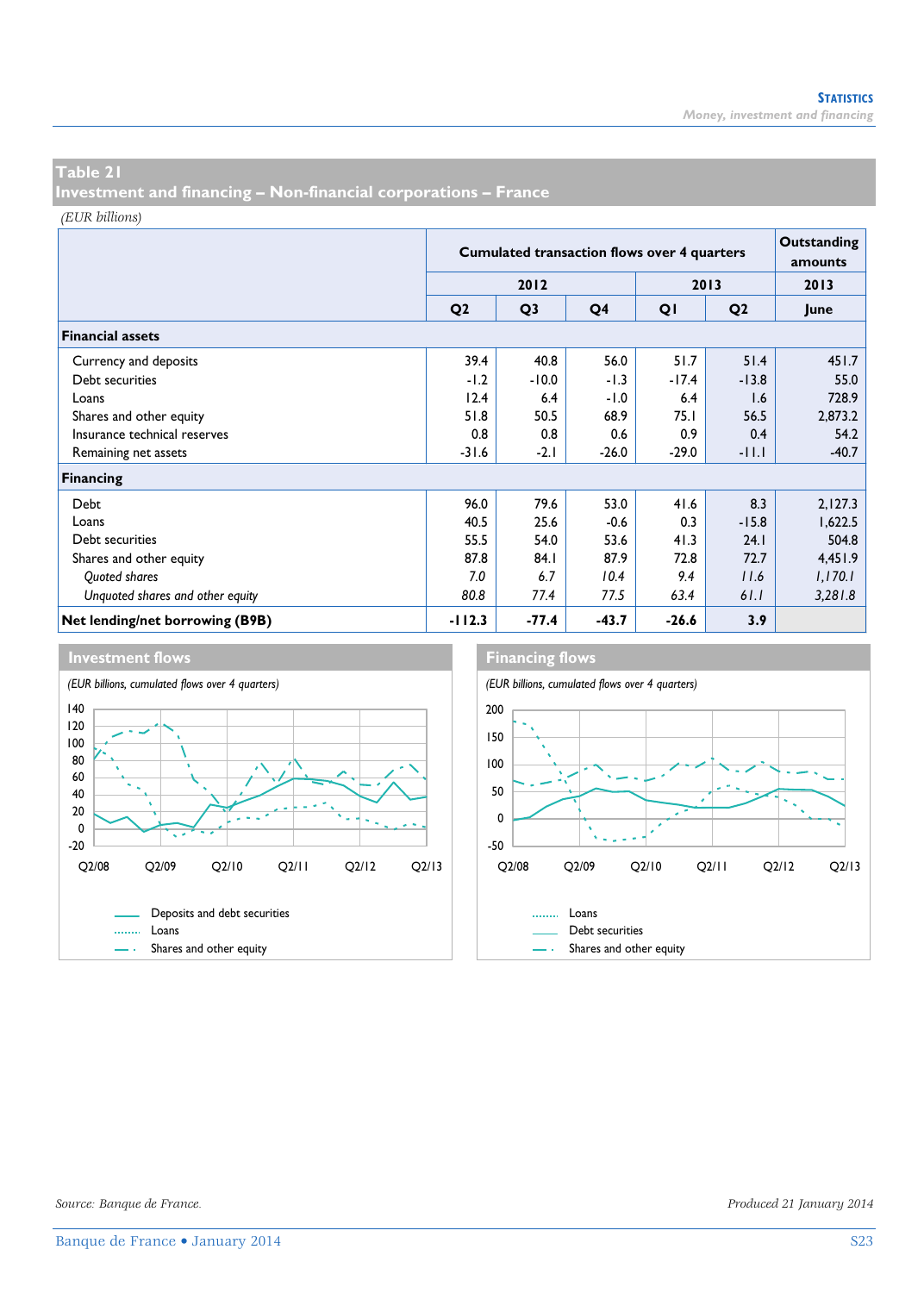*Money, investment and financing* 

#### **Table 22**

**Interest rates on bank deposits – France and the euro area** 

*(average monthly rates – %)*

|                                                           | 2011 | 2012 | 2012 | 2013 |      |       |      |      |
|-----------------------------------------------------------|------|------|------|------|------|-------|------|------|
|                                                           | Dec. | Dec. | Nov. | July | Aug. | Sept. | Oct. | Nov. |
| Euro area                                                 |      |      |      |      |      |       |      |      |
| Overnight deposits - households                           | 0.54 | 0.39 | 0.40 | 0.31 | 0.30 | 0.30  | 0.29 | 0.29 |
| Deposits redeemable at notice up to 3 months - households | 1.79 | 1.59 | 1.61 | 1.28 | 1.15 | 1.15  | 1.13 | 1.12 |
| Time deposits with agreed maturity over 2 years -         |      |      |      |      |      |       |      |      |
| non-financial corporations                                | 2.90 | 2.16 | 2.21 | 1.78 | 1.85 | 1.87  | 2.28 | 1.73 |
| France                                                    |      |      |      |      |      |       |      |      |
| "A" passbooks (end of period)                             | 2.25 | 2.25 | 2.25 | I.75 | 1.25 | 1.25  | 1.25 | 1.25 |
| Regulated savings deposits                                | 2.25 | 2.25 | 2.25 | 1.77 | 1.27 | 1.27  | 1.27 | 1.27 |
| Market rate savings deposits                              | 2.07 | 1.82 | 1.85 | 1.48 | 1.31 | 1.30  | 1.25 | 1.25 |
| Deposits with agreed maturity up to 2 years               | 2.47 | 2.26 | 2.28 | 2.11 | 2.08 | 2.07  | 2.04 | 2.00 |
| Deposits with agreed maturity over 2 years                | 3.12 | 3.01 | 3.08 | 2.95 | 2.94 | 2.98  | 2.92 | 2.96 |





*Sources: Banque de France, European Central Bank. Produced 21 January 2014*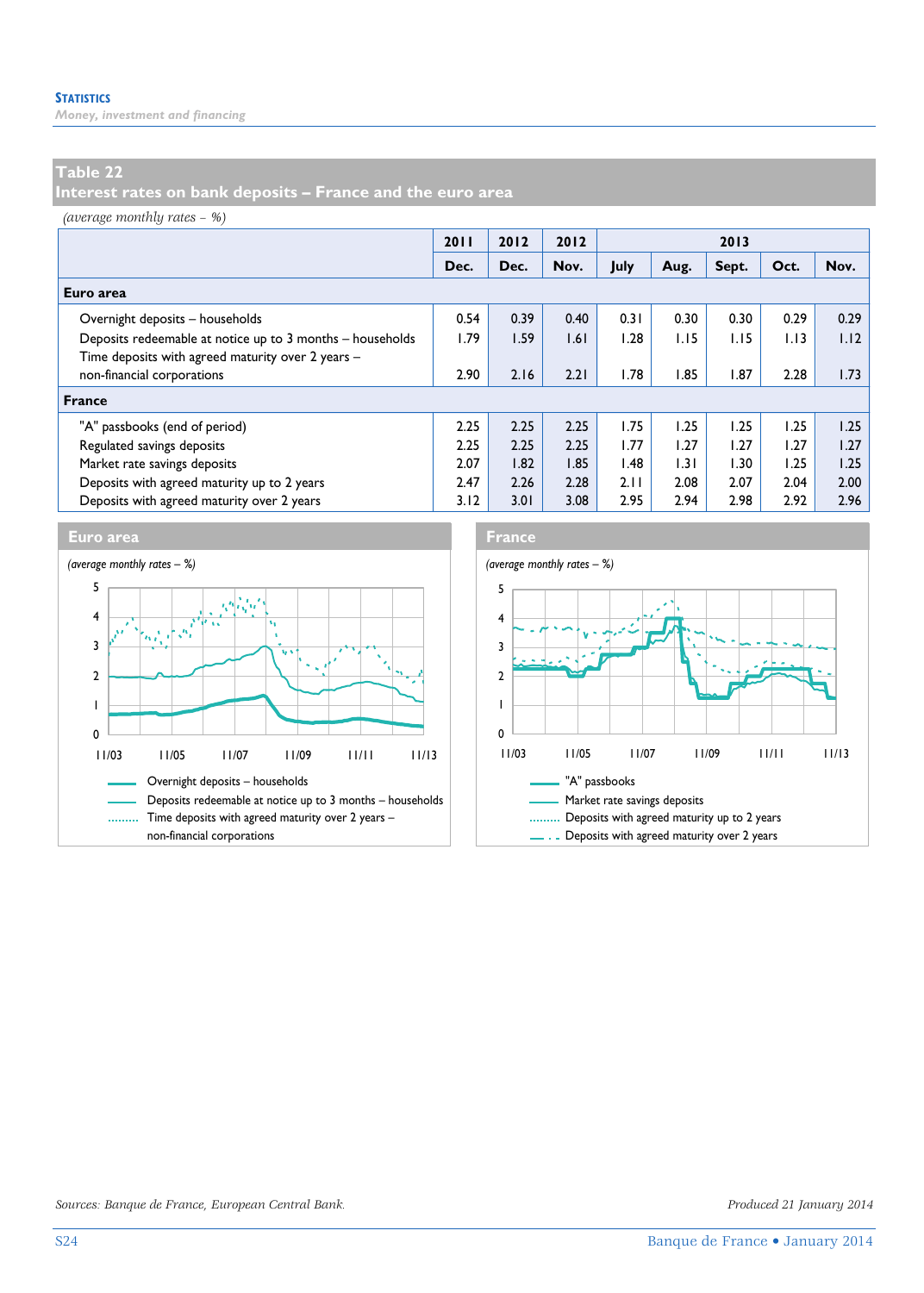**Interest rates on bank loans – France and the euro area** 

*(average monthly rate – %)*

|                                               | 2012 | 2013 |      |                  |      |      |      |      |      |       |      |      |
|-----------------------------------------------|------|------|------|------------------|------|------|------|------|------|-------|------|------|
|                                               | Dec. | Jan. |      | Feb. March April |      | May  | June | July | Aug. | Sept. | Oct. | Nov. |
| Euro area                                     |      |      |      |                  |      |      |      |      |      |       |      |      |
| <b>Consumer loans</b>                         |      |      |      |                  |      |      |      |      |      |       |      |      |
| Floating rate and IRFP of up to 1 year a)     | 5.36 | 5.77 | 5.89 | 5.86             | 5.74 | 6.00 | 5.85 | 5.63 | 5.62 | 5.80  | 5.70 | 5.81 |
| Loans for house purchase                      |      |      |      |                  |      |      |      |      |      |       |      |      |
| Floating rate and IRFP of between             |      |      |      |                  |      |      |      |      |      |       |      |      |
| I and 5 years                                 | 3.25 | 3.17 | 3.17 | 3.19             | 3.13 | 3.09 | 3.00 | 2.97 | 3.01 | 3.05  | 3.04 | 3.06 |
| Non financial corporations                    |      |      |      |                  |      |      |      |      |      |       |      |      |
| of over EUR 1 million                         |      |      |      |                  |      |      |      |      |      |       |      |      |
| IRFP of up to 1 year $a^{(1)}$                | 2.28 | 2.20 | 2.12 | 2.12             | 2.21 | 2.17 | 2.16 | 2.23 | 2.10 | 2.15  | 2.23 | 2.28 |
| <b>France</b>                                 |      |      |      |                  |      |      |      |      |      |       |      |      |
| <b>Consumer loans</b>                         | 6.07 | 6.17 | 6.08 | 6.08             | 5.99 | 5.92 | 5.85 | 5.75 | 5.76 | 5.76  | 5.73 | 5.82 |
| Loans for house purchase                      |      |      |      |                  |      |      |      |      |      |       |      |      |
| IRFP of up to 1 year $a$ )                    | 2.95 | 2.97 | 2.97 | 2.87             | 2.72 | 2.81 | 2.63 | 2.64 | 2.65 | 2.74  | 2.67 | 2.74 |
| IRFP of over $\vert$ year $a$ )               | 3.45 | 3.37 | 3.36 | 3.32             | 3.28 | 3.23 | 3.17 | 3.13 | 3.13 | 3.14  | 3.14 | 3.21 |
| Non-financial corporations                    |      |      |      |                  |      |      |      |      |      |       |      |      |
| IRFP of up to 1 year $a^{(1)}$                | 1.92 | 1.82 | 1.85 | 1.86             | 1.85 | 1.82 | 1.77 | 1.89 | 1.77 | 1.76  | 1.88 | 1.87 |
| IRFP of over $\frac{1}{2}$ year $\frac{1}{2}$ | 3.23 | 3.25 | 3.21 | 3.26             | 3.21 | 3.18 | 3.11 | 2.94 | 3.05 | 3.06  | 3.05 | 3.13 |



*a) IRFP: initial rate fixation period i.e. the period for which the rate of a loan is fixed.* 

*IRFP* ≤ *1 year: loans for which the rate is adjusted at least once a year + fixed-rate loans with an initial maturity of up to 1 year. IRFP > 1 year: loans for which the rate is adjusted less than once a year + fixed-rate loans with an initial maturity of over 1 year.*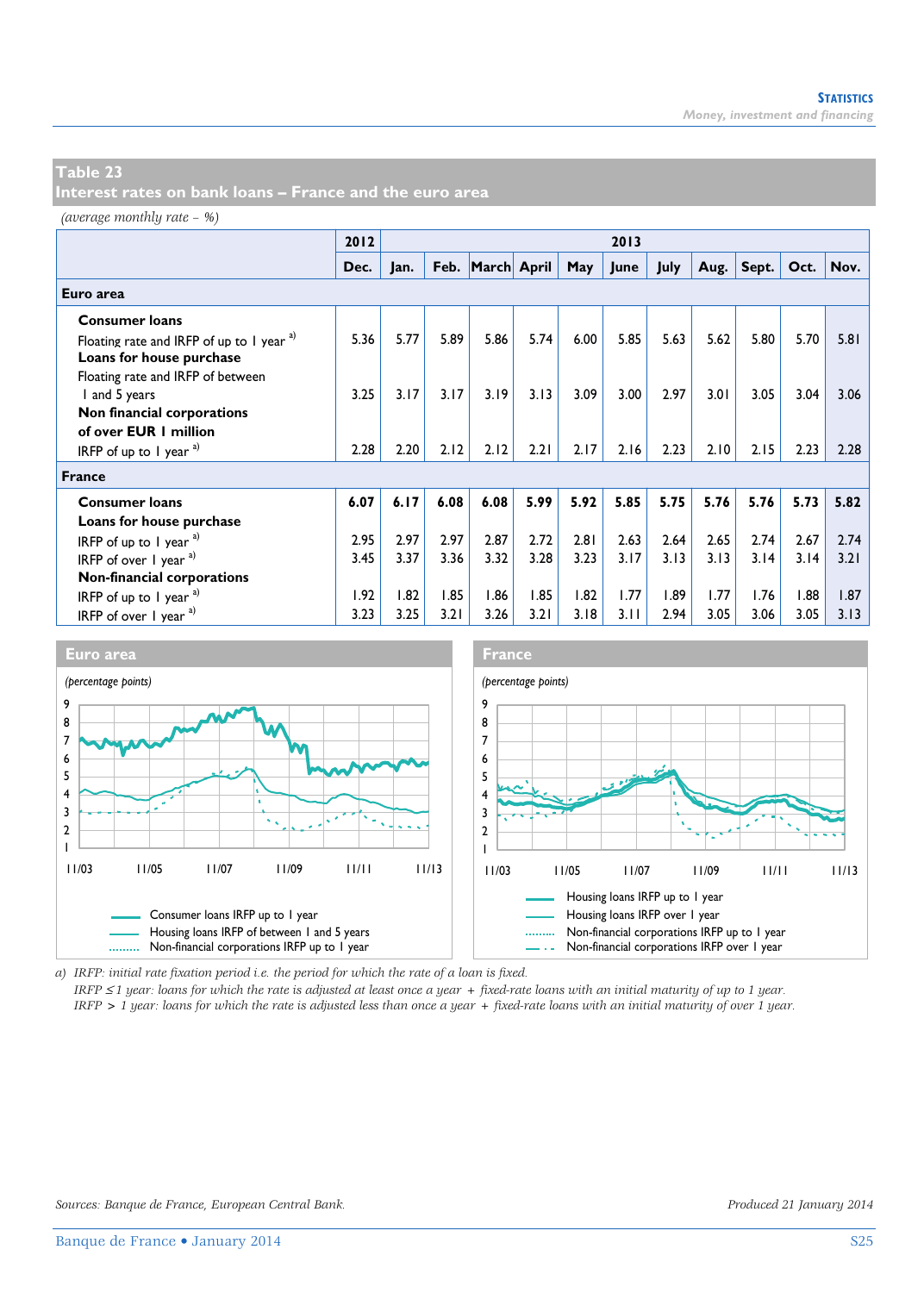*Money, investment and financing* 

#### **Table 24**

**Usury rates on loans to households and cost of business credit – France** 

*(%)*

| $($ %)                                                                                                              |              |              | 2013         |              | 2014                      |  |  |  |
|---------------------------------------------------------------------------------------------------------------------|--------------|--------------|--------------|--------------|---------------------------|--|--|--|
| Usury ceiling with effect from the 1st day of the reference period                                                  |              | April        | July         | Oct.         | Jan.                      |  |  |  |
| Loans to households under Articles L312-1 to L312-36 of the french Consumer Code (housing loans)                    |              |              |              |              |                           |  |  |  |
| Fixed-rate loans                                                                                                    |              | 5.43         | 5.23         | 5.03         | 5.04                      |  |  |  |
| Floating-rate loans                                                                                                 | 5.01         | 4.68         | 4.45         | 4.51         |                           |  |  |  |
| Bridge loans                                                                                                        |              | 5.55         | 5.44         | 5.29         | 5.23                      |  |  |  |
| Loans to households not within the scope of Articles L312-1 to L312-36 of the French Consumer Code (consumer loans) |              |              |              |              |                           |  |  |  |
| Loans up to EUR 3,000                                                                                               |              | 20.29        | 20.09        | 20.23        | 20.23                     |  |  |  |
| Loans comprised between EUR 3,000 and EUR 6,000                                                                     |              | 16.25        | 15.77        | 15.17        | 15.12                     |  |  |  |
| Loans over EUR 6,000                                                                                                |              | 11.48        | 11.05        | 10.52        | 10.35                     |  |  |  |
|                                                                                                                     |              |              |              |              |                           |  |  |  |
|                                                                                                                     |              | 2012         |              | 2013         | July                      |  |  |  |
|                                                                                                                     | July         | Oct.         | Jan.         | <b>April</b> |                           |  |  |  |
| Loans to enterprises                                                                                                |              |              |              |              |                           |  |  |  |
| <b>Discount</b>                                                                                                     |              |              |              |              |                           |  |  |  |
| up to EUR 15,245                                                                                                    | 3.29         | 2.70         | 2.57         | 2.75         | 2.69                      |  |  |  |
| EUR 15,245 to EUR 45,735                                                                                            | 3.32         | 3.12         | 2.77         | 2.98         | 3.23                      |  |  |  |
| EUR 45,735 to EUR 76,225                                                                                            | 3.10         | 3.07         | 2.90         | 3.26         | 3.04                      |  |  |  |
| EUR 76,225 to EUR 304,898<br>EUR 304,898 to EUR 1,524,490                                                           | 2.26<br>1.53 | 2.14<br>1.20 | 2.33<br>1.44 | 2.27<br>1.60 | 2.15<br>$\overline{1.42}$ |  |  |  |
| over EUR 1,524,490                                                                                                  | 0.75         | 0.76         | 1.05         | 0.90         | 0.85                      |  |  |  |
| <b>Overdrafts</b>                                                                                                   |              |              |              |              |                           |  |  |  |
| up to EUR 15,245                                                                                                    | 9.76         | 9.73         | 9.79         | 9.84         | 9.92                      |  |  |  |
| EUR 15,245 to EUR 45,735                                                                                            | 6.48         | 6.26         | 6.01         | 6.39         | 6.19                      |  |  |  |
| EUR 45,735 to EUR 76,225                                                                                            | 5.12         | 4.93         | 4.43         | 4.50         | 4.55                      |  |  |  |
| EUR 76,225 to EUR 304,898                                                                                           | 3.18         | 2.97         | 2.74         | 3.40         | 3.69                      |  |  |  |
| EUR 304,898 to EUR 1,524,490                                                                                        | 2.17         | 1.89         | 1.82         | 1.95         | 1.83                      |  |  |  |
| over EUR 1,524,490                                                                                                  | 1.58         | 1.34         | 1.19         | 1.24         | 1.15                      |  |  |  |
| Other short-term loans                                                                                              |              |              |              |              |                           |  |  |  |
| up to EUR 15,245<br>EUR 15,245 to EUR 45,735                                                                        | 3.70<br>3.37 | 3.76<br>3.30 | 3.40<br>3.05 | 3.57<br>3.09 | 3.43<br>3.15              |  |  |  |
| EUR 45,735 to EUR 76,225                                                                                            | 2.88         | 2.68         | 2.75         | 2.57         | 2.61                      |  |  |  |
| EUR 76,225 to EUR 304,898                                                                                           | 2.49         | 2.07         | 2.13         | 2.19         | 2.22                      |  |  |  |
| EUR 304,898 to EUR 1,524,490                                                                                        | 1.90         | 1.66         | 1.67         | 1.61         | 1.74                      |  |  |  |
| over EUR 1,524,490                                                                                                  | 1.95         | 1.57         | 1.76         | 1.74         | 1.80                      |  |  |  |
| Medium and long-term loans                                                                                          |              |              |              |              |                           |  |  |  |
| up to EUR 15,245                                                                                                    | 4.01         | 3.63         | 3.51         | 3.23         | 3.20                      |  |  |  |
| EUR 15,245 to EUR 45,735                                                                                            | 3.62         | 3.34         | 3.13         | 2.97         | 2.89                      |  |  |  |
| EUR 45,735 to EUR 76,225                                                                                            | 3.58         | 3.31         | 3.08         | 2.93         | 2.88                      |  |  |  |
| EUR 76,225 to EUR 304,898<br>EUR 304,898 to EUR 1,524,490                                                           | 3.60<br>3.44 | 3.38<br>3.26 | 3.13<br>2.99 | 3.07<br>2.86 | 2.92<br>2.78              |  |  |  |
| over EUR 1,524,490                                                                                                  | 2.83         | 2.64         | 2.55         | 2.49         | 2.38                      |  |  |  |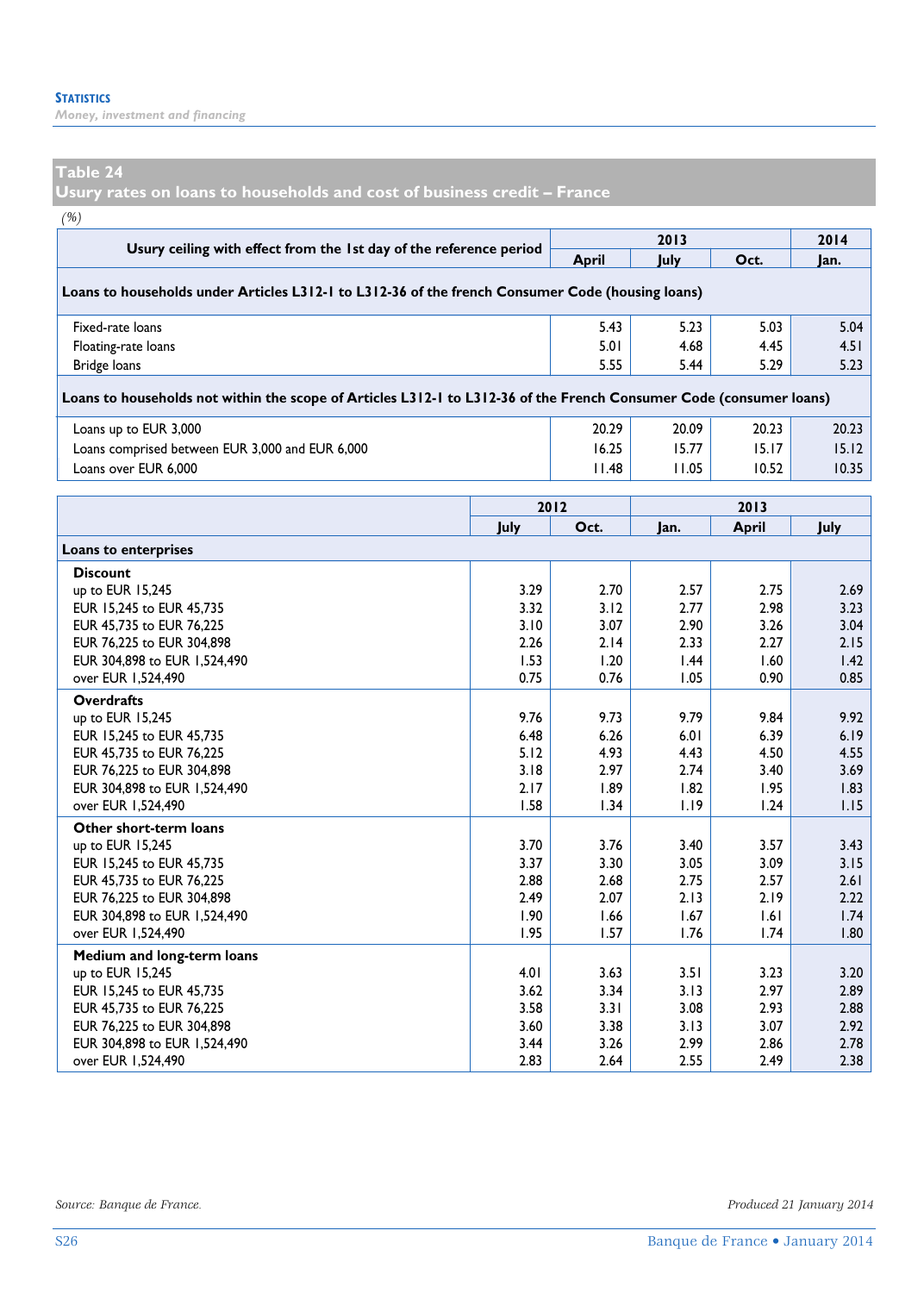*(%)*

| $\sqrt{2}$                                  |       |              |      |      | Monthly average <sup>a)</sup> |      |       |      |      |      | Key      |
|---------------------------------------------|-------|--------------|------|------|-------------------------------|------|-------|------|------|------|----------|
|                                             |       |              |      |      |                               | 2013 |       |      |      |      | interest |
|                                             | March | <b>April</b> | May  | lune | July                          | Aug. | Sept. | Oct. | Nov. | Dec. | rates at |
| Short-term interbank interest rates         |       |              |      |      |                               |      |       |      |      |      | 17/01/14 |
| Euro                                        |       |              |      |      |                               |      |       |      |      |      | 0.25     |
| Overnight                                   | 0.03  | 0.06         | 0.08 | 0.07 | 0.07                          | 0.06 | 0.07  | 0.09 | 0.11 | 0.13 |          |
| 3-month                                     | 0.15  | 0.15         | 0.14 | 0.15 | 0.16                          | 0.16 | 0.15  | 0.18 | 0.19 | 0.26 |          |
| I-year                                      | 0.50  | 0.51         | 0.48 | 0.46 | 0.43                          | 0.48 | 0.46  | 0.51 | 0.46 | 0.54 |          |
| <b>Pound sterling</b>                       |       |              |      |      |                               |      |       |      |      |      | 0.50     |
| Overnight                                   | 0.47  | 0.48         | 0.48 | 0.47 | 0.47                          | 0.47 | 0.45  | 0.45 | 0.44 | 0.44 |          |
| 3-month                                     | 0.59  | 0.59         | 0.58 | 0.58 | 0.57                          | 0.57 | 0.56  | 0.54 | 0.51 | 0.48 |          |
| l-year                                      | 0.90  | 0.90         | 0.88 | 0.87 | 0.88                          | 0.87 | 0.89  | 0.86 | 0.86 | 0.85 |          |
| <b>Dollar</b>                               |       |              |      |      |                               |      |       |      |      |      | 0.25     |
| Overnight                                   | 0.17  | 0.18         | 0.18 | 0.17 | 0.16                          | 0.15 | 0.14  | 0.15 | 0.13 | 0.12 |          |
| 3-month                                     | 0.42  | 0.40         | 0.39 | 0.34 | 0.32                          | 0.31 | 0.29  | 0.26 | 0.23 | 0.24 |          |
| l-year                                      | 0.87  | 0.81         | 0.82 | 0.68 | 0.69                          | 0.68 | 0.64  | 0.58 | 0.55 | 0.55 |          |
| Yen                                         |       |              |      |      |                               |      |       |      |      |      | 0.10     |
| Overnight                                   | 0.09  | 0.10         | 0.10 | 0.09 | 0.08                          | 0.08 | 0.08  | 0.07 | 0.07 | 0.07 |          |
| 3-month                                     | 0.16  | 0.16         | 0.16 | 0.15 | 0.16                          | 0.15 | 0.15  | 0.15 | 0.14 | 0.15 |          |
| l-year                                      | 0.38  | 0.38         | 0.40 | 0.33 | 0.34                          | 0.34 | 0.33  | 0.33 | 0.32 | 0.27 |          |
| 10-year benchmark government bond yields b) |       |              |      |      |                               |      |       |      |      |      |          |
| France                                      | 2.07  | 1.80         | 1.87 | 2.21 | 2.25                          | 2.36 | 2.49  | 2.39 | 2.27 | 2.33 |          |
| Germany                                     | .4    | 1.25         | 1.37 | 1.62 | 1.62                          | 1.80 | 1.93  | 1.81 | 1.72 | 1.85 |          |
| Euro area                                   | 3.03  | 2.86         | 2.69 | 3.07 | 3.10                          | 3.10 | 3.41  | 3.16 | 3.17 | 3.31 |          |
| United Kingdom                              | 1.90  | 1.71         | 1.87 | 2.21 | 2.36                          | 2.62 | 2.89  | 2.69 | 2.75 | 2.93 |          |
| <b>United States</b>                        | 1.96  | 1.73         | 1.93 | 2.29 | 2.57                          | 2.75 | 2.83  | 2.62 | 2.73 | 2.89 |          |
| Japan                                       | 0.61  | 0.58         | 0.78 | 0.85 | 0.83                          | 0.76 | 0.72  | 0.63 | 0.62 | 0.68 |          |







*a) Short-term: the interbank average of rates situated in the middle of the range between bid and ask rates. Quotes taken from Reuters, posted at 4.30pm for the euro and 11.30am for other currencies.* 

*b) Benchmark bonds: rates posted by Reuters at 4.30pm.* 

*Sources: Banque de France, European Central Bank. Produced 21 January 2014*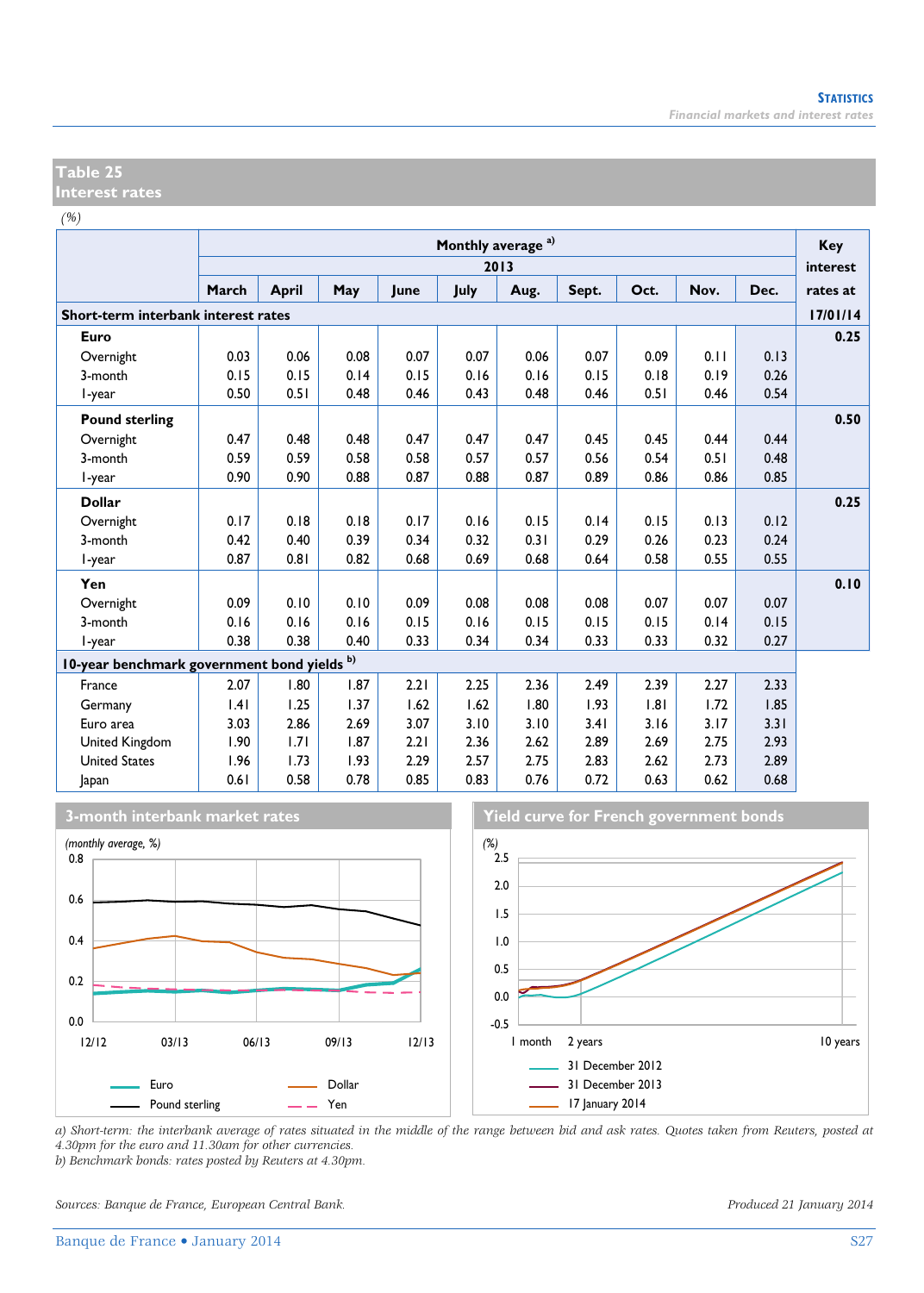*Financial markets and interest rates* 

#### **Table 26**

**Banking system liquidity and refinancing operations – Euro area** 

*(EUR billions, daily average for the reserve maintenance period from 13 November to 10 December 2013)*

|                                                            | Liquidity<br>providing | Liquidity<br>absorbing | <b>Net</b><br>contribution |  |  |  |  |  |
|------------------------------------------------------------|------------------------|------------------------|----------------------------|--|--|--|--|--|
| Contribution to banking system liquidity                   |                        |                        |                            |  |  |  |  |  |
| (a) Eurosystem monetary policy operations                  | 958.6                  | 225.8                  | 732.8                      |  |  |  |  |  |
| Main refinancing operations                                | 91.6                   |                        | 91.6                       |  |  |  |  |  |
| Longer-term refinancing operations                         | 625.3                  |                        | 625.3                      |  |  |  |  |  |
| <b>Standing facilities</b>                                 | 0.1                    | 48.3                   | $-48.2$                    |  |  |  |  |  |
| Other                                                      | 241.6                  | 177.4                  | 64.1                       |  |  |  |  |  |
| (b) Other factors affecting banking system liquidity       | 493.5                  | 1,006.1                | $-512.6$                   |  |  |  |  |  |
| Banknotes in circulation                                   |                        | 925.9                  | $-925.9$                   |  |  |  |  |  |
| Government deposits with the Eurosystem                    |                        | 80.2                   | $-80.2$                    |  |  |  |  |  |
| Net foreign assets (including gold)                        | 550.8                  |                        | 550.8                      |  |  |  |  |  |
| Other factors (net)                                        | $-57.3$                |                        | $-57.3$                    |  |  |  |  |  |
| (c) Reserves maintained by credit institutions (a) $+$ (b) |                        |                        | 220.3                      |  |  |  |  |  |
| including reserve requirements                             |                        |                        | 103.3                      |  |  |  |  |  |

**Net contribution to banking system liquidity**

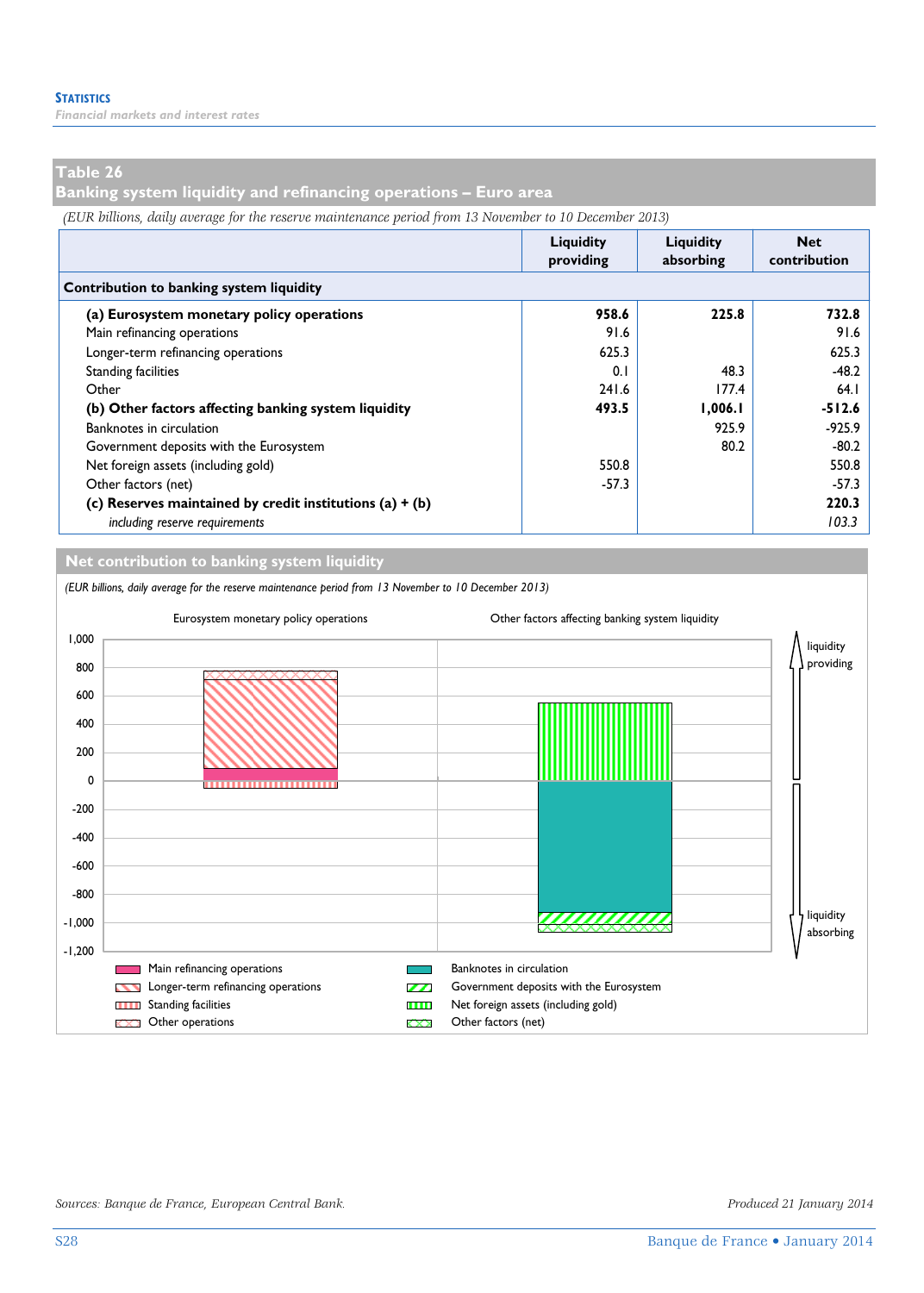**Eurosystem key rates; minimum reserves** 

#### *(%)*

| Key rates for the Eurosystem (latest changes) |                              |      |                            |            |                |          |  |  |  |
|-----------------------------------------------|------------------------------|------|----------------------------|------------|----------------|----------|--|--|--|
|                                               | Main refinancing operations  |      | <b>Standing facilities</b> |            |                |          |  |  |  |
|                                               | Date of<br><b>Fixed rate</b> |      |                            | Date of    |                | Marginal |  |  |  |
| decision                                      | settlement                   |      | decision                   | settlement | <b>Deposit</b> | lending  |  |  |  |
| 05/07/12                                      | 11/07/12                     | 0.75 | 05/07/12                   | 11/07/12   | 0.00           | 1.50     |  |  |  |
| 02/05/13                                      | 08/05/13                     | 0.50 | 02/05/13                   | 08/05/13   | 0.00           | 1.00     |  |  |  |
| 07/11/13                                      | 13/11/13                     | 0.25 | 07/11/13                   | 13/11/13   | 0.00           | 0.75     |  |  |  |

#### *(%)*

|      | <b>Main refinancing operations</b> |               | Longer-term refinancing operations |                   |               |  |
|------|------------------------------------|---------------|------------------------------------|-------------------|---------------|--|
|      |                                    | Marginal rate | Weighted average rate              |                   | Marginal rate |  |
| 2013 | 26 November <sup>a)</sup>          | 0.25          | 0.25                               | 2013<br>29 August | 0.50          |  |
|      | 4 December                         | 0.25          | 0.25                               | II September      | 0.50          |  |
|      | II December                        | 0.25          | 0.25                               | 9 October         | 0.50          |  |
|      | 30 December                        | 0.25          | 0.25                               | 31 October        | 0.50          |  |
| 2014 | 8 January                          | 0.25          | 0.25                               | 13 November       | 0.25          |  |
|      | 15 January                         | 0.25          | 0.25                               | I December        | 0.25          |  |

*(EUR billions – rates as a %)*

#### **Minimum reserves (daily averages)**

| $\frac{1}{2}$ . The distribution of the contract of the contract of the contract of the contract of the contract of the contract of the contract of the contract of the contract of the contract of the contract of the contract |              |           |                          |           |                         |                        |        |                        |  |  |
|----------------------------------------------------------------------------------------------------------------------------------------------------------------------------------------------------------------------------------|--------------|-----------|--------------------------|-----------|-------------------------|------------------------|--------|------------------------|--|--|
| Reserve maintenance<br>period ending on                                                                                                                                                                                          |              |           | <b>Required reserves</b> |           | <b>Current accounts</b> | <b>Excess reserves</b> |        | Interest rate          |  |  |
|                                                                                                                                                                                                                                  |              | Euro area | <b>France</b>            | Euro area | <b>France</b>           | Euro area              | France | on minimum<br>reserves |  |  |
| 2013                                                                                                                                                                                                                             | 9 July       | 105.10    | 19.90                    | 286.50    | 39.00                   | 181.40                 | 19.10  | 0.50                   |  |  |
|                                                                                                                                                                                                                                  | 6 August     | 104.50    | 19.70                    | 269.60    | 36.50                   | 165.10                 | 16.80  | 0.50                   |  |  |
|                                                                                                                                                                                                                                  | 10 September | 104.90    | 19.70                    | 274.50    | 44.50                   | 169.60                 | 24.80  | 0.50                   |  |  |
|                                                                                                                                                                                                                                  | 8 October    | 103.80    | 19.90                    | 268.40    | 42.80                   | 164.70                 | 22.90  | 0.50                   |  |  |
|                                                                                                                                                                                                                                  | 12 November  | 103.80    | 19.70                    | 244.90    | 41.60                   | 141.10                 | 21.90  | 0.50                   |  |  |
|                                                                                                                                                                                                                                  | 10 December  | 103.30    | 19.60                    | 220.20    | 36.00                   | 116.90                 | 16.40  | 0.25                   |  |  |





*a) Fixed rate tender procedure.* 

*Sources: European Central Bank, ESCB. Produced 21 January 2014*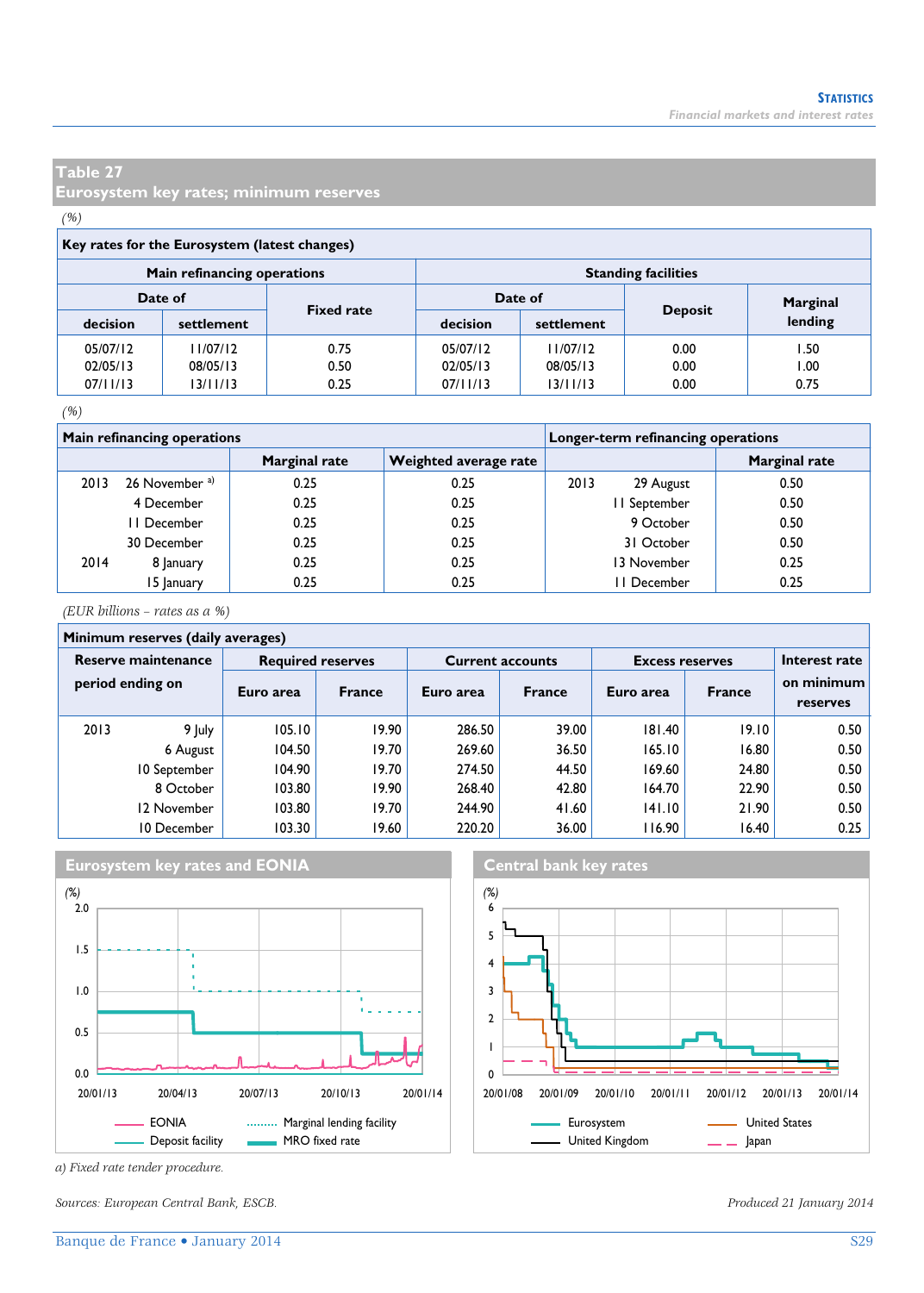**Negotiable debt securities – France** 

| <b>Certificates of deposit</b> |                            |               |               |  |  |  |  |  |  |
|--------------------------------|----------------------------|---------------|---------------|--|--|--|--|--|--|
|                                | EUR billions <sup>a)</sup> |               | <b>Number</b> |  |  |  |  |  |  |
|                                | <b>Issues</b>              | <b>Stocks</b> | of issuers    |  |  |  |  |  |  |
| 19/10/13 to 25/10/13           | 37.03                      | 271.86        | 148           |  |  |  |  |  |  |
| 26/10/13 to 01/11/13           | 35.04                      | 271.46        | 147           |  |  |  |  |  |  |
| $02/11/13$ to $08/11/13$       | 46.35                      | 267.16        | 150           |  |  |  |  |  |  |
| 09/11/13 to 15/11/13           | 37.97                      | 272.27        | 151           |  |  |  |  |  |  |
| 16/11/13 to 22/11/13           | 41.13                      | 272.35        | 150           |  |  |  |  |  |  |
| $23/11/13$ to $29/11/13$       | 34.22                      | 266.89        | 149           |  |  |  |  |  |  |
| 30/11/13 to 06/12/13           | 39.91                      | 261.83        | 149           |  |  |  |  |  |  |
| 07/12/13 to 13/12/13           | 51.05                      | 259.19        | 149           |  |  |  |  |  |  |
| 14/12/13 to 20/12/13           | 49.81                      | 253.30        | 149           |  |  |  |  |  |  |
| 21/12/13 to 27/12/13           | 36.57                      | 249.03        | 151           |  |  |  |  |  |  |
| 28/12/13 to 03/01/14           | 52.68                      | 245.21        | 149           |  |  |  |  |  |  |
| 04/01/14 to 10/01/14           | 71.10                      | 262.22        | 149           |  |  |  |  |  |  |
| 11/01/14 to 17/01/14           | 66.47                      | 263.45        | 148           |  |  |  |  |  |  |

#### **Commercial paper Commercial paper**

|                          | <b>EUR billions</b> | Number        |            |
|--------------------------|---------------------|---------------|------------|
|                          | <b>Issues</b>       | <b>Stocks</b> | of issuers |
| $19/10/13$ to $25/10/13$ | 6.62                | 49.94         | 95         |
| 26/10/13 to 01/11/13     | 5.78                | 50.84         | 96         |
| $02/11/13$ to $08/11/13$ | 7.72                | 52.33         | 97         |
| $09/11/13$ to $15/11/13$ | 5.98                | 51.93         | 98         |
| $16/11/13$ to $22/11/13$ | 8.22                | 54.53         | 92         |
| 23/11/13 to 29/11/13     | 8.10                | 57.II         | 93         |
| 30/11/13 to 06/12/13     | 3.94                | 57.27         | 95         |
| $07/12/13$ to $13/12/13$ | 4.73                | 56.83         | 94         |
| 14/12/13 to 20/12/13     | 6.98                | 55.68         | 91         |
| 21/12/13 to 27/12/13     | 3.44                | 54.23         | 89         |
| 28/12/13 to 03/01/14     | 4.91                | 50.79         | 81         |
| 04/01/14 to 10/01/14     | 10.76               | 54.07         | 90         |
| 11/01/14 to 17/01/14     | 7.54                | 51.60         | 94         |

|                          | <b>EUR billions<sup>a)</sup></b> |               | <b>Number</b> |  |  |  |  |  |  |  |
|--------------------------|----------------------------------|---------------|---------------|--|--|--|--|--|--|--|
|                          | <b>Issues</b>                    | <b>Stocks</b> | of issuers    |  |  |  |  |  |  |  |
| 19/10/13 to 25/10/13     | 0.80                             | 75.98         | l 14          |  |  |  |  |  |  |  |
| 26/10/13 to 01/11/13     | 0.69                             | 76.47         | l 14          |  |  |  |  |  |  |  |
| $02/11/13$ to $08/11/13$ | 0.49                             | 76.90         | l 14          |  |  |  |  |  |  |  |
| 09/11/13 to 15/11/13     | 0.14                             | 76.97         | l 14          |  |  |  |  |  |  |  |
| $16/11/13$ to $22/11/13$ | 0.37                             | 77.22         | l 14          |  |  |  |  |  |  |  |
| 23/11/13 to 29/11/13     | 0.33                             | 77.48         | l 14          |  |  |  |  |  |  |  |
| 30/11/13 to 06/12/13     | 0.57                             | 77.83         | l 14          |  |  |  |  |  |  |  |
| 07/12/13 to 13/12/13     | 0.06                             | 77.65         | I I 3         |  |  |  |  |  |  |  |
| 14/12/13 to 20/12/13     | 0.65                             | 77.93         | 113           |  |  |  |  |  |  |  |
| 21/12/13 to 27/12/13     | 0.08                             | 77.82         | 113           |  |  |  |  |  |  |  |
| 28/12/13 to 03/01/14     | 0.22                             | 77.76         | 112           |  |  |  |  |  |  |  |
| 04/01/14 to 10/01/14     | 0.42                             | 77.70         | 112           |  |  |  |  |  |  |  |
| 11/01/14 to 17/01/14     | 0.17                             | 77.65         | Ш             |  |  |  |  |  |  |  |
|                          |                                  |               |               |  |  |  |  |  |  |  |





**Negotiable medium-term notes Negotiable medium-term notes**

*(daily data, EUR billions)*



*a) Issues in euro are cumulative over the reference period. Outstanding amounts are calculated from the cut-off date (the last day of the period under review).*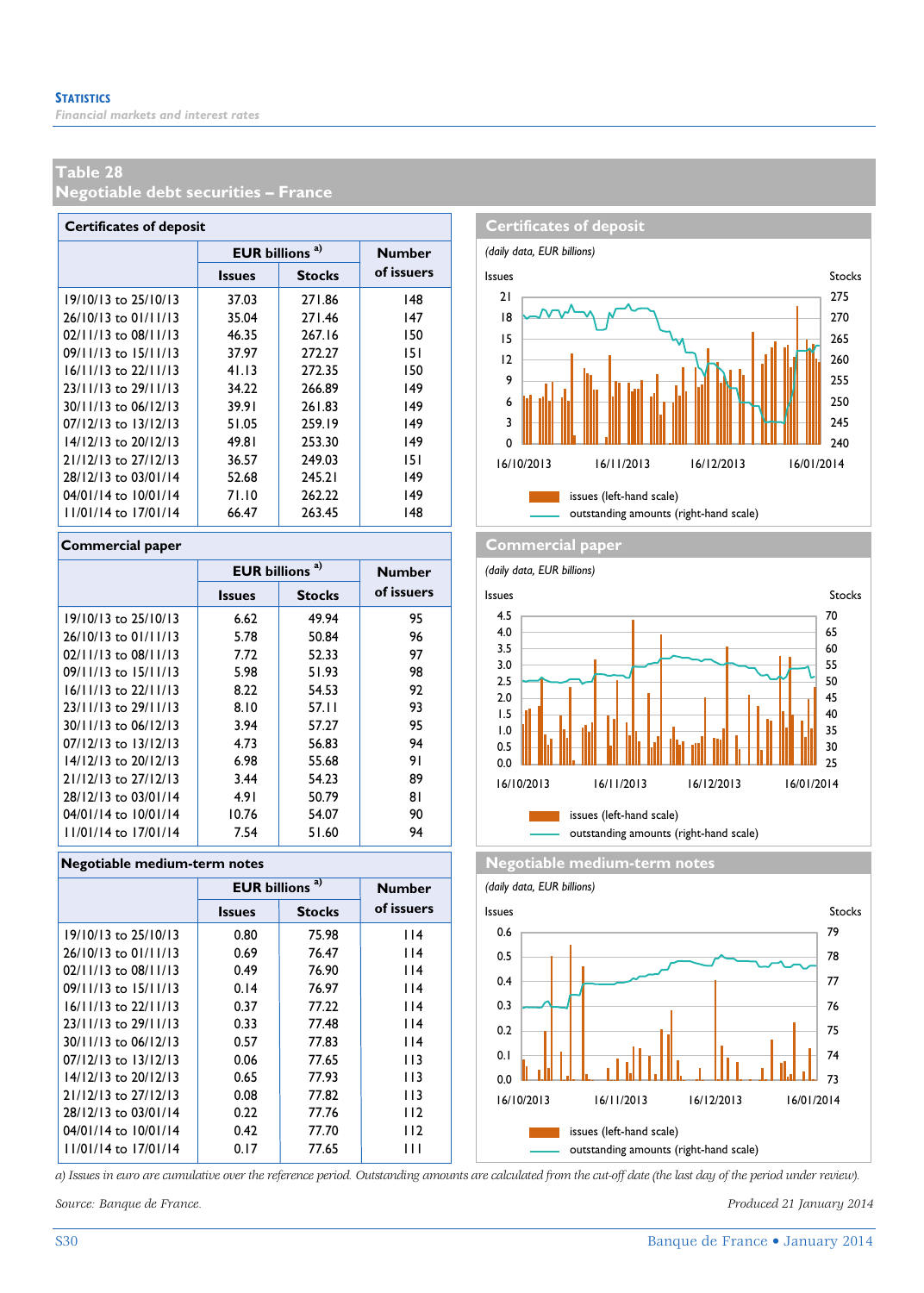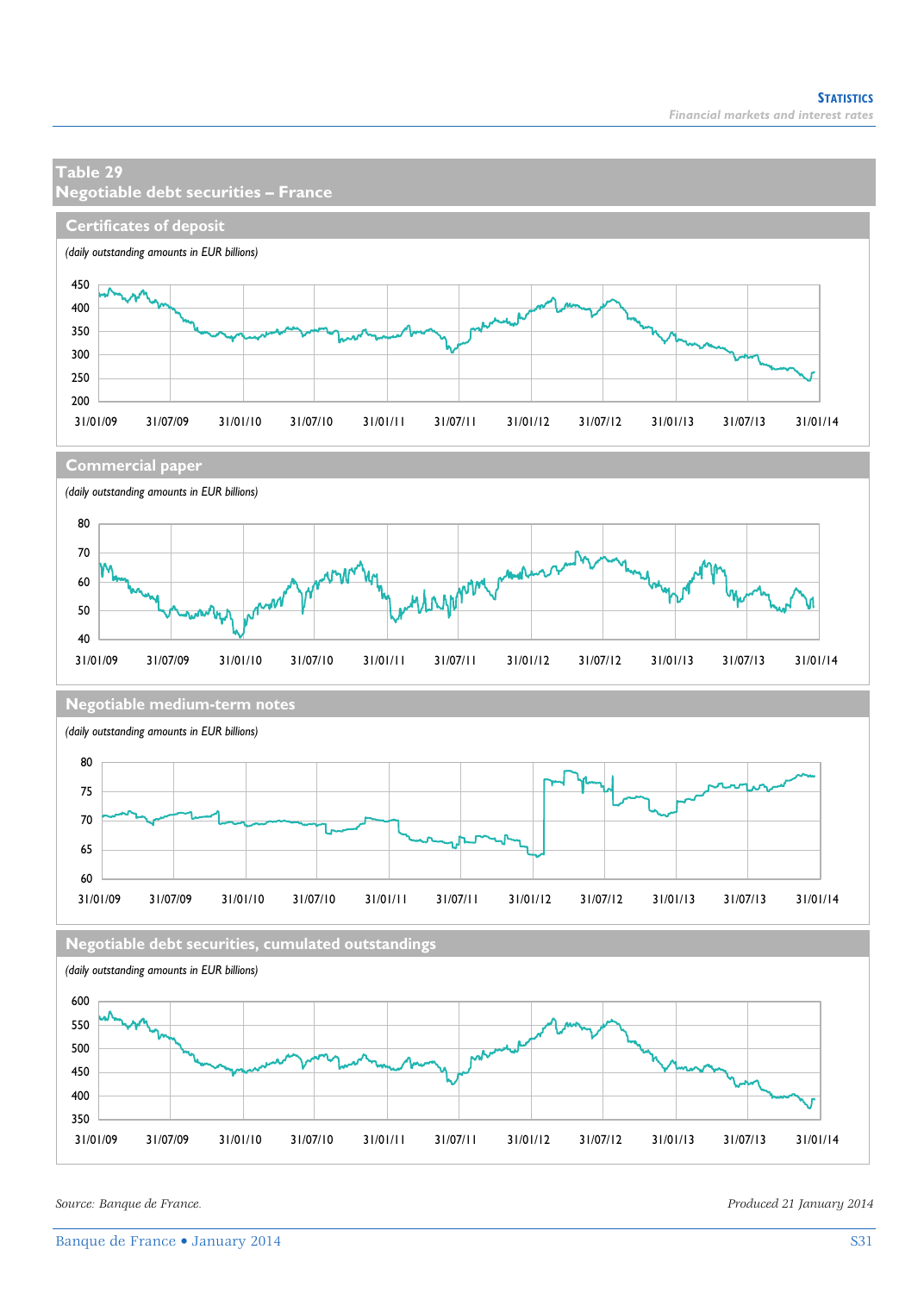*Financial markets and interest rates* 

#### **Table 30**

**Mutual fund shares/units – France** 

*(EUR billions)*

|                                                    |        |        | 2013   |        |  |  |  |  |  |
|----------------------------------------------------|--------|--------|--------|--------|--|--|--|--|--|
|                                                    | March  | June   | Sept.  | Nov.   |  |  |  |  |  |
| Net assets of mutual fund shares/units by category |        |        |        |        |  |  |  |  |  |
| Money-market funds                                 | 373.17 | 335.85 | 329.53 | 334.72 |  |  |  |  |  |
| Bond mutual funds                                  | 205.63 | 204.64 | 206.28 |        |  |  |  |  |  |
| Equity mutual funds                                | 247.20 | 240.86 | 256.60 |        |  |  |  |  |  |
| Mixed funds                                        | 260.52 | 258.12 | 266.07 |        |  |  |  |  |  |
| Funds of alternative funds                         | 13.94  | 13.28  | 12.41  |        |  |  |  |  |  |
| Guaranteed-performance mutual funds                | 0.00   | 0.00   | 0.00   |        |  |  |  |  |  |
| Structured funds ("fonds à formule")               | 49.36  | 46.22  | 45.25  |        |  |  |  |  |  |



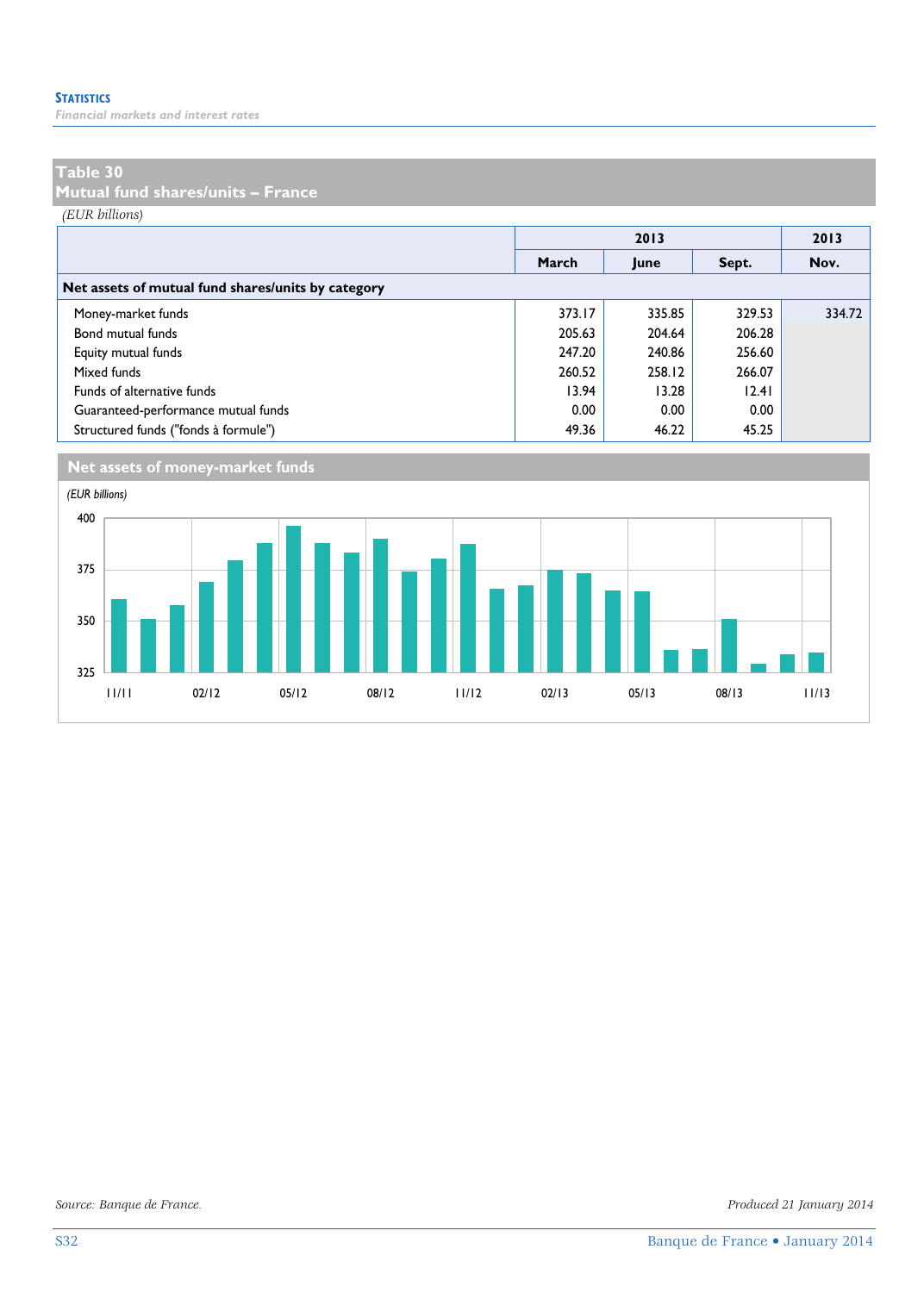**Debt securities and quoted shares issued by French residents** 

#### *(EUR billions)*

|                                                   |                    | Outstanding amounts <sup>a)</sup> |          | Net issues <sup>b)</sup> |                  |           |  |  |  |  |  |  |  |  |
|---------------------------------------------------|--------------------|-----------------------------------|----------|--------------------------|------------------|-----------|--|--|--|--|--|--|--|--|
|                                                   | 2012               | 2013                              | 12-month |                          | 2013             |           |  |  |  |  |  |  |  |  |
|                                                   | Nov. <sup>c)</sup> | Nov. $c)$                         | total    | Sept. <sup>c)</sup>      | Oct. $c)$        | Nov. $c)$ |  |  |  |  |  |  |  |  |
| Debt securities issued by French residents        |                    |                                   |          |                          |                  |           |  |  |  |  |  |  |  |  |
| Total                                             | 3,335.8            | 3,381.4                           | 45.6     | 5.9                      | 6.4              | 13.7      |  |  |  |  |  |  |  |  |
| Non-financial corporations                        | 482.7              | 513.2                             | 30.5     | 2.3                      | $\overline{1.9}$ | 4.9       |  |  |  |  |  |  |  |  |
| Short-term $( \leq l$ year)                       | 39.8               | 41.8                              | 2.1      | $-0.8$                   | 0.2              | 1.2       |  |  |  |  |  |  |  |  |
| Long-term $(> 1$ year)                            | 442.9              | 471.4                             | 28.5     | 3.1                      | 1.7              | 3.7       |  |  |  |  |  |  |  |  |
| General government                                | 1,556.7            | 1,622.6                           | 65.9     | 6.9                      | 1.5              | 8.5       |  |  |  |  |  |  |  |  |
| Short-term $( \leq l$ year)                       | 204.3              | 213.0                             | 8.7      | $-2.8$                   | 0.3              | 4.3       |  |  |  |  |  |  |  |  |
| Long-term $(> 1$ year)                            | 1,352.4            | 1,409.6                           | 57.2     | 9.7                      | 1.2              | 4.2       |  |  |  |  |  |  |  |  |
| Monetary financial institutions <sup>d)</sup>     | 1,156.8            | 1.104.3                           | $-52.4$  | $-4.8$                   | 2.4              | 0.9       |  |  |  |  |  |  |  |  |
| Short-term $( \leq l$ year)                       | 319.1              | 248.5                             | $-70.6$  | $-5.8$                   | $-2.9$           | $-2.9$    |  |  |  |  |  |  |  |  |
| Long-term $(>1$ year) $^{d)}$                     | 837.7              | 855.8                             | 18.2     | 1.1                      | 5.2              | 3.8       |  |  |  |  |  |  |  |  |
| Non-monetary financial institutions <sup>e)</sup> | 139.7              | 141.3                             | 1.6      | 1.5                      | 0.7              | $-0.7$    |  |  |  |  |  |  |  |  |

#### *(EUR billions)*

|                                     |         | Outstanding amounts <sup>f)</sup> |          | Net issues b) | Gross<br>issues <sup>g)</sup> | Repurchases <sup>8)</sup> |          |
|-------------------------------------|---------|-----------------------------------|----------|---------------|-------------------------------|---------------------------|----------|
|                                     | 2012    | 2013                              | 12-month |               | 2013                          |                           | 12-month |
|                                     | Nov.    | Nov.                              | total    | Oct.          | Nov.                          | total                     | total    |
| <b>French quoted shares</b>         |         |                                   |          |               |                               |                           |          |
| Total                               | 1,252.2 | 1,547.3                           | 10.1     | 0.6           | 1.2                           | 14.5                      | 4.4      |
| Non-financial corporations          | 1,100.2 | 1.329.3                           | 9.1      | 0.5           | 1.0                           | 12.9                      | 3.8      |
| Monetary financial institutions     | 104.8   | 147.8                             | 0.2      | 0.1           | 0.2                           | 0.7                       | 0.5      |
| Non-monetary financial institutions | 47.3    | 70.2                              | 0.8      | 0.0           | 0.0                           | 0.8                       | 0.0      |

*a) Nominal values for outstanding amounts of debt securities.* 

*b) Monthly data are seasonally adjusted. The 12-month total is unadjusted.* 

*c) Data possibly revised.* 

*d) Excluding the impact of intra-group transactions between banks.* 

*e) Including units issued by SPVs.* 

*f) Market values for outstanding amounts of quoted shares.* 

*g) Non-seasonally adjusted data.*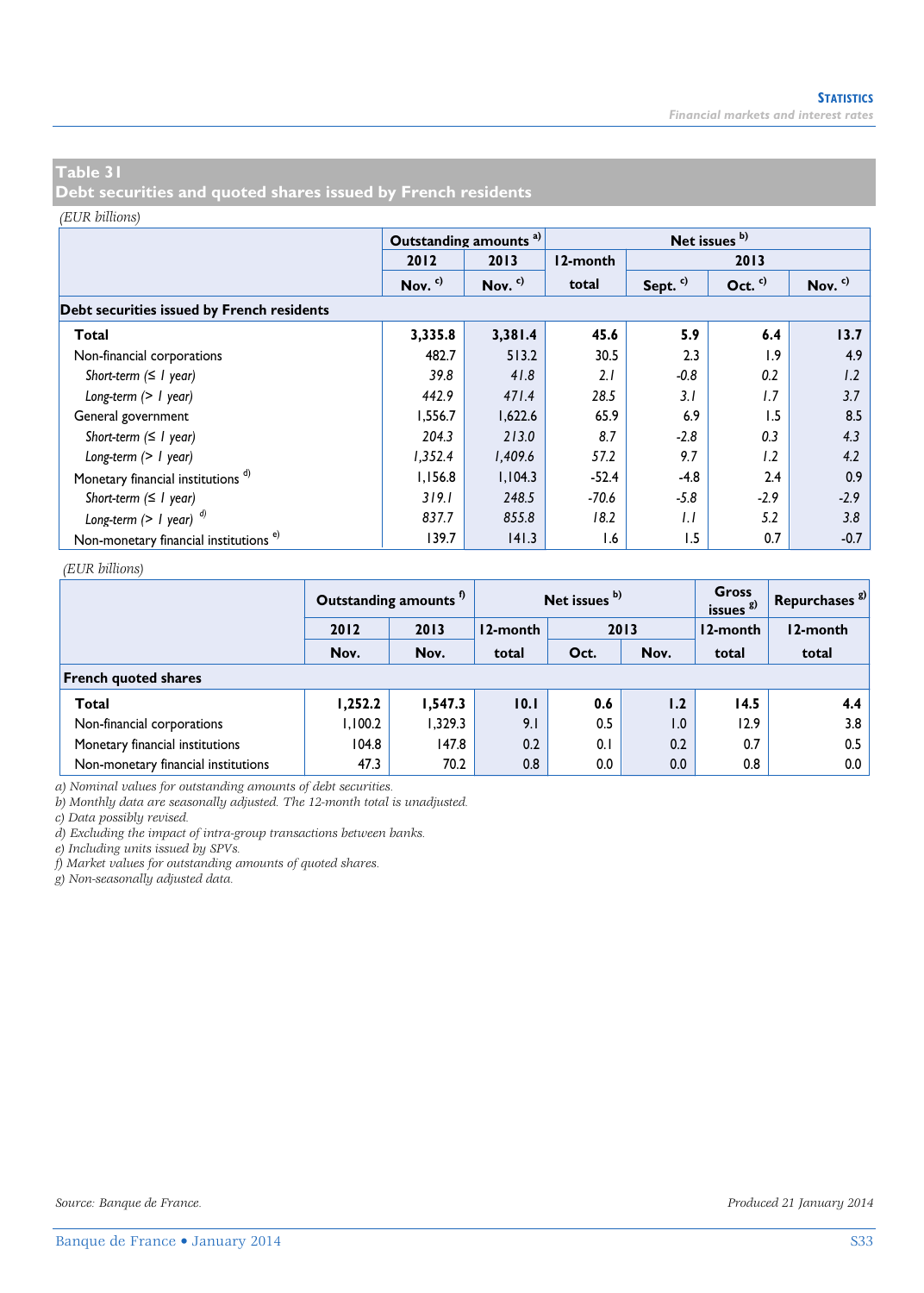**Debt securities and quoted shares issued by French residents, by sector** 







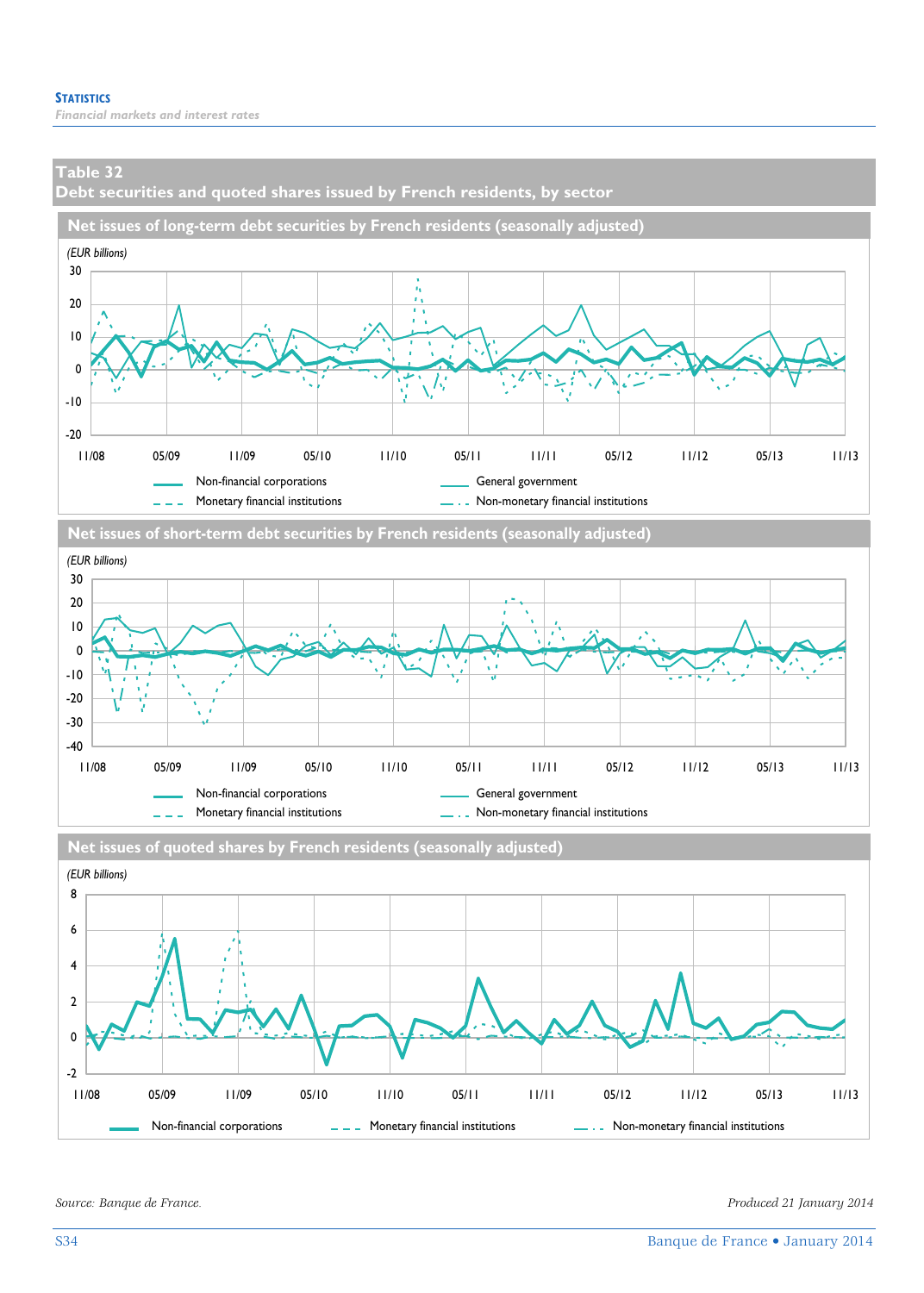**Company failures by economic sector – France** 

|                                              |        | 2012          |        | 2013   |                                                                              |        |        |        |        |        |        |        |        |
|----------------------------------------------|--------|---------------|--------|--------|------------------------------------------------------------------------------|--------|--------|--------|--------|--------|--------|--------|--------|
|                                              | Nov.   | Dec.          | Jan.   | Feb.   | March                                                                        | April  | May    | June   | July   | Aug.   | Sept.  | Oct.   | Nov.   |
| Agriculture, forestry and<br>fishing (AZ)    | 1,228  | 1,230         | 1.252  | 1.249  | 1,222                                                                        | 1,225  | 1,220  | 1,249  | 1,257  | 1,266  | 1.283  | 1,275  | 1,250  |
| Industry (BE)                                | 4,601  | 4,668         | 4.616  | 4.597  | 4.619                                                                        | 4,650  | 4.690  | 4.682  | 4,750  | 4,763  | 4.781  | 4.746  | 4,717  |
| Construction (FZ)                            | 15,445 | 15,710        | 15,626 | 15,678 | 15,671                                                                       | 15,864 | 15,884 | 15,856 | 15,929 | 15,897 | 16,005 | 15,977 | 15,930 |
| Trade and<br>automotive repair (G)           | 13,550 | 13,661        | 13,675 | 13,658 | 13,657                                                                       | 13,777 | 13,847 | 13,930 | 14,016 | 13,975 | 14,114 | 14,077 | 14,001 |
| Transportation<br>and storage (H)            | 1,998  | 2,013         | 1.992  | 1.964  | 1.957                                                                        | 1,940  | 1.941  | 1,927  | 1,919  | 1.922  | 1,952  | 1.968  | 1,972  |
| Accomodation and<br>restaurant services (I)  | 7,102  | 7,215         | 7.258  | 7.248  | 7,288                                                                        | 7,391  | 7.435  | 7.466  | 7,510  | 7.497  | 7.604  | 7.630  | 7,606  |
| Information and<br>communication sector ( Z) | 1,573  | 1,561         | 1.537  | 1,511  | 1,497                                                                        | 1,522  | 1.519  | 1,522  | 1,570  | 1.563  | 1.549  | 1,559  | 1,572  |
| Financial and insurance<br>activities (KZ)   | 1,160  | 1,162         | 1.131  | 1,111  | 1,129                                                                        | 1,130  | 1,111  | 1,105  | 1,129  | 1,124  | 1,132  | 1,141  | 1,145  |
| Real estate<br>activities (LZ)               | 2,052  | 2,085         | 2.107  | 2.139  | 2.146                                                                        | 2,184  | 2.190  | 2.197  | 2.182  | 2.198  | 2,202  | 2.198  | 2,176  |
| <b>Business support</b><br>activities (MN)   | 6,523  | 6,591         | 6.561  | 6.541  | 6.483                                                                        | 6,621  | 6.610  | 6,662  | 6.716  | 6.702  | 6.721  | 6.678  | 6,623  |
| Education, human health,                     |        |               |        |        |                                                                              |        |        |        |        |        |        |        |        |
| social work and household                    | 5,169  | 5.198         | 5.214  | 5.166  | 5.089                                                                        | 5, 139 | 5.143  | 5,205  | 5,284  | 5.294  | 5,322  | 5,316  | 5,193  |
| services (P to S)                            |        |               |        |        |                                                                              |        |        |        |        |        |        |        |        |
| Sector unknown                               | 103    | 105           | 100    | 94     | 93                                                                           | 90     | 98     | 99     | 100    | 97     | 96     | 94     | 88     |
| <b>Total sectors</b>                         |        | 60,504 61,199 |        |        | 61,069 60,956 60,851 61,533 61,688 61,900 62,362 62,298 62,761 62,659 62,273 |        |        |        |        |        |        |        |        |

#### **Company failures – 12-month total**



*NB: The two-letter codes correspond to the aggregation level A10, and the one-letter codes to revised NAF sections 2 A21. Data for last month are preliminary.*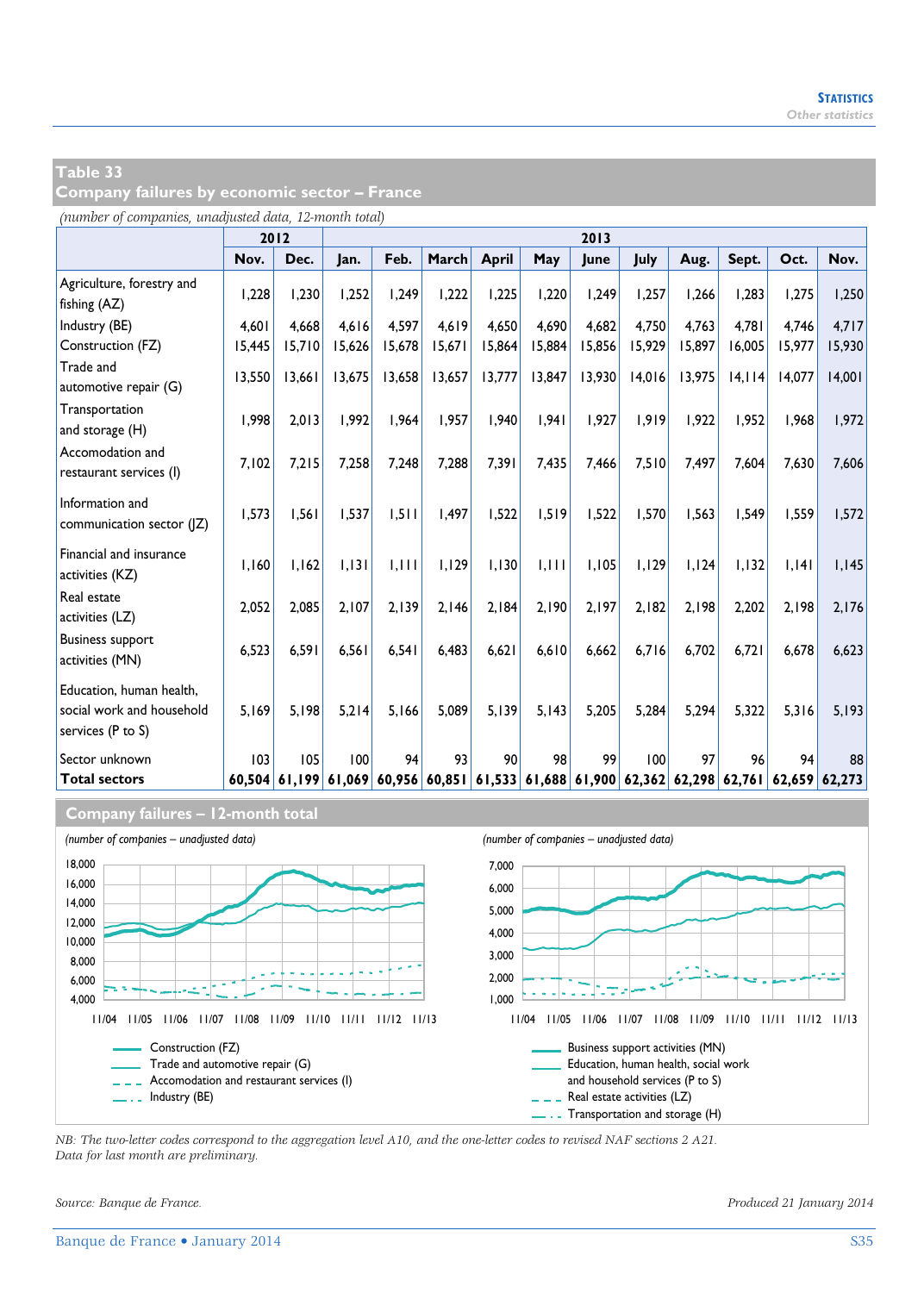**Retail payment systems – France** 

*(daily average in EUR millions, % share for the last month)*

|                                | 2010   | 2011   | 2012   | 2013   | 2013   |        |        | 2013         |
|--------------------------------|--------|--------|--------|--------|--------|--------|--------|--------------|
|                                |        |        |        |        | Oct.   | Nov.   | Dec.   | <b>Share</b> |
| Cheques                        | 5.590  | 5.478  | 4.947  | 3.986  | 4.131  | 3.739  | 4.395  | 17.5         |
| Credit transfers               | 8.865  | 9.646  | 10,167 | 10,827 | 10.469 | 10.264 | 13.452 | 53.4         |
| of which SEPA credit transfers | 683    | 2.555  | 4.130  | 5.967  | 6.292  | 6.627  | 10,004 | 39.7         |
| Promissory notes               | 1.138  | 1.142  | 1.079  | 981    | 795    | 1.020  | 1,109  | 4.4          |
| Direct debits                  | 1.827  | 1.938  | 2.004  | 2.048  | 2.246  | 1.889  | 2,235  | 8.9          |
| Interbank payment orders       | 133    | 130    | 3      | 129    | 296    | 208    | 112    | 0.4          |
| Electronic payment orders      | 1.141  | 1.343  | 1.491  | 1.766  | 1.987  | 1.383  | 2.144  | 8.5          |
| Card payments                  | 1.009  | 1.085  | 1.152  | 1.200  | 1.113  | 1.178  | 1,559  | 6.2          |
| ATM withdrawals                | 140    | 145    | 146    | 147    | 138    | 138    | 172    | 0.7          |
| Total                          | 19,844 | 20,907 | 21,116 | 21,085 | 21,176 | 19.818 | 25,179 | 100.0        |

*(daily average in thousands of transactions, % share for the last month)*

|                                | 2010   | 2011   | 2012   | 2013   | 2013   |        |        | 2013         |
|--------------------------------|--------|--------|--------|--------|--------|--------|--------|--------------|
|                                |        |        |        |        | Oct.   | Nov.   | Dec.   | <b>Share</b> |
| Cheques                        | 9.507  | 9,112  | 8.588  | 8.040  | 8.327  | 7,857  | 9.505  | 15.2         |
| Credit transfers               | 7.356  | 7.549  | 7.593  | 7.722  | 7.550  | 7.341  | 8.937  | 14.3         |
| of which SEPA credit transfers | 270    | 1.400  | 2.154  | 3.641  | 4,371  | 4,534  | 6,274  | 10.0         |
| Promissory notes               | 3 I I  | 303    | 291    | 281    | 244    | 301    | 310    | 0.5          |
| Direct debits                  | 8.194  | 8.502  | 8.680  | 8.737  | 8.918  | 7.882  | 8,350  | 13.3         |
| Interbank payment orders       | 364    | 342    | 320    | 301    | 485    | 393    | 333    | 0.5          |
| Electronic payment orders      | 66     | 76     | 101    | 127    | 220    | 134    | 182    | 0.3          |
| Card payments                  | 21.505 | 22.969 | 24.489 | 25,868 | 24.389 | 25.473 | 32.313 | 51.6         |
| ATM withdrawals                | 2.375  | 2.422  | 2.407  | 2.397  | 2.284  | 2.268  | 2.670  | 4.3          |
| Total                          | 49,677 | 51.275 | 52,469 | 53.472 | 52.416 | 51,650 | 62.600 | 100.0        |

#### **Market share developments** Market share developments





*a) Debits: direct debits, interbank payment orders and electronic payment orders.* 

*Sources: GSIT, STET. Produced 21 January 2014*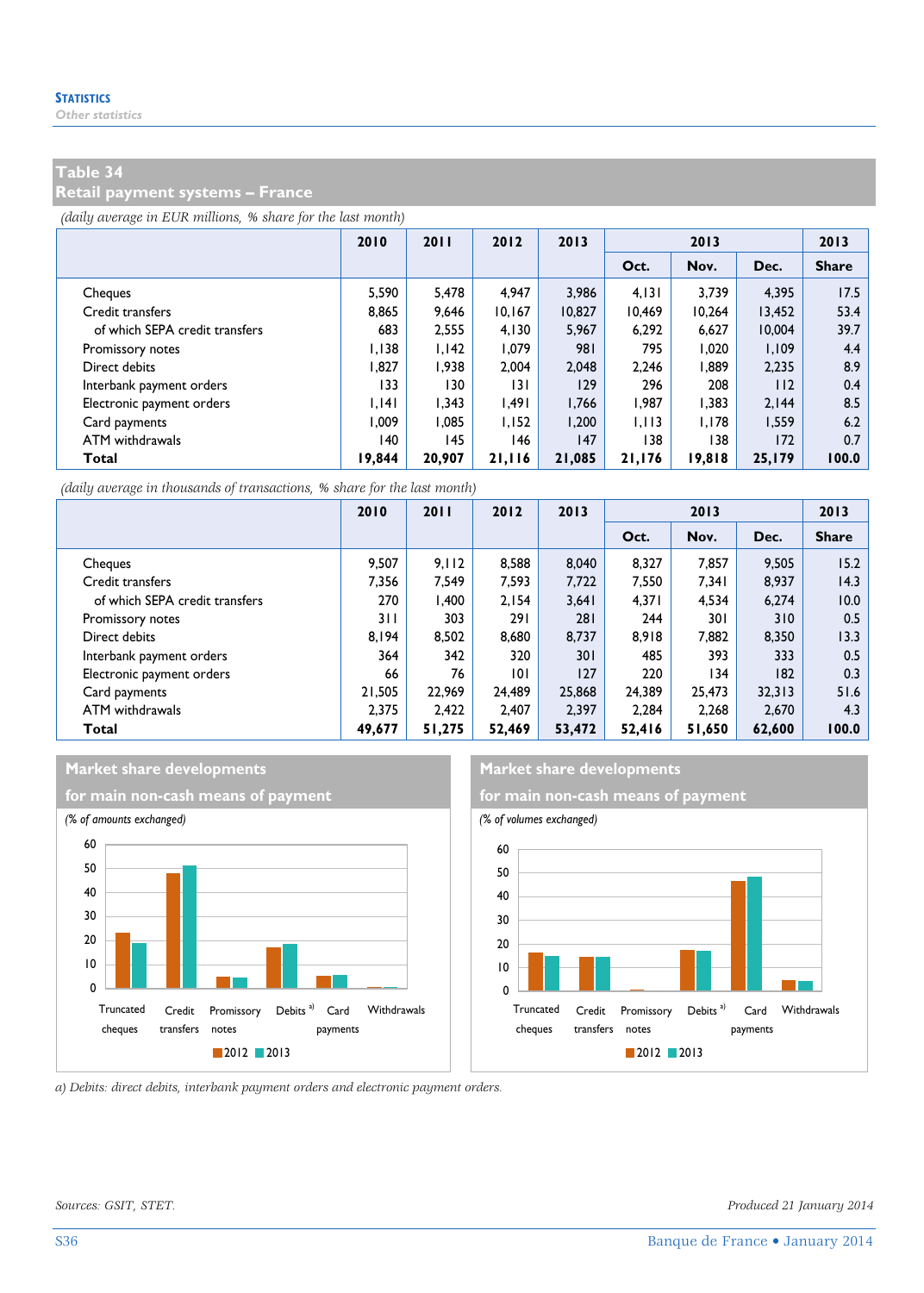**Large-value payment systems – EU** 

*(daily average in EUR billions, % share for the last month)*

|                                       | 2009           | 2010         | 2011  | 2012  | 2013           |                |             | 2013         |
|---------------------------------------|----------------|--------------|-------|-------|----------------|----------------|-------------|--------------|
|                                       |                |              |       |       | Oct.           | Nov.           | Dec.        | <b>Share</b> |
| France                                | 366            | 365          | 398   | 431   | 355            | 335            | 392         | 19.0         |
| Germany                               | 669            | 829          | 818   | 764   | 583            | 586            | 657         | 31.8         |
| Austria                               | 28             | 27           | 27    | 25    | 23             | 22             | 25          | 1.2          |
| Belgium                               | 106            | 95           | 106   | 104   | 82             | 81             | 89          | 4.3          |
| Cyprus                                | 2              | 2            | 2     | 3     | 0              | $\mathbf 0$    | $\mathbf 0$ | 0.0          |
| Spain                                 | 356            | 342          | 367   | 345   | 240            | 237            | 263         | 12.8         |
| Estonia                               |                |              | L     |       | $\mathbf{I}$   | L              |             | 0.1          |
| Finland                               | 28             | 35           | 47    | 85    | 35             | 34             | 37          | 1.8          |
| Greece                                | 29             | 28           | 23    | 20    | 33             | 30             | 39          | 1.9          |
| Ireland                               | 30             | 30           | 21    | 17    | 4              | 15             | 16          | 0.8          |
| Italy                                 | 126            | 129          | 129   | 128   | 146            | 154            | 173         | 8.4          |
| Luxembourg                            | 40             | 40           | 57    | 70    | 58             | 59             | 61          | 3.0          |
| Malta                                 | 0              | 0            | 0     |       | 0              |                |             | 0.0          |
| Netherlands <sup>a)</sup>             | 287            | 300          | 308   | 412   | 260            | 256            | 258         | 12.5         |
| Portugal                              | 17             | 20           | 22    | 4     | $\mathbf{H}$   | 10             | 12          | 0.6          |
| Slovakia                              | 3              | 3            | 3     | 3     | 3              | $\mathbf{2}$   | 3           | 0.2          |
| Slovenia                              | $\overline{2}$ | $\mathbf{z}$ | 2     | 3     | $\overline{2}$ | $\overline{2}$ | 3           | 0.1          |
| EPM-ECB                               | 47             | 37           | 36    | 35    | 30             | 30             | 38          | 1.8          |
| Total TARGET2 euro area <sup>b)</sup> | 2,136          | 2,283        | 2,368 | 2,462 | 1,876          | 1,855          | 2,068       | 100.3        |
| Non-euro area                         | 17             | 16           | 17    | 15    | 17             | 16             | -6          | $-0.3$       |
| Total TARGET2 EU <sup>b)</sup>        | 2,153          | 2,299        | 2,385 | 2,477 | 1,893          | 1,871          | 2,062       | 100.0        |
| Eurol <sup>c)</sup>                   | 255            | 241          | 249   | 226   | 177            | 175            | 197         |              |

**Market share of each financial centre in the TARGET2 system**



*The sum of the components may not be equal to the total (or to 100) due to rounding.* 

*Since January 2009, a new methodology for collecting and reporting statistics has been established on the TARGET2 data to improve data quality. This must be taken into account when comparing 2009 data with previous data.* 

*a) Since 19 May 2008, the operations of the United Kingdom pass in transit by this country.* 

*b) Variable composition according to the countries which participate in the systems of payment in euro.* 

*c) Euro1 (EBA): clearing system of the Euro Banking Association. Euro1 data include retail payments recorded in STEP1.*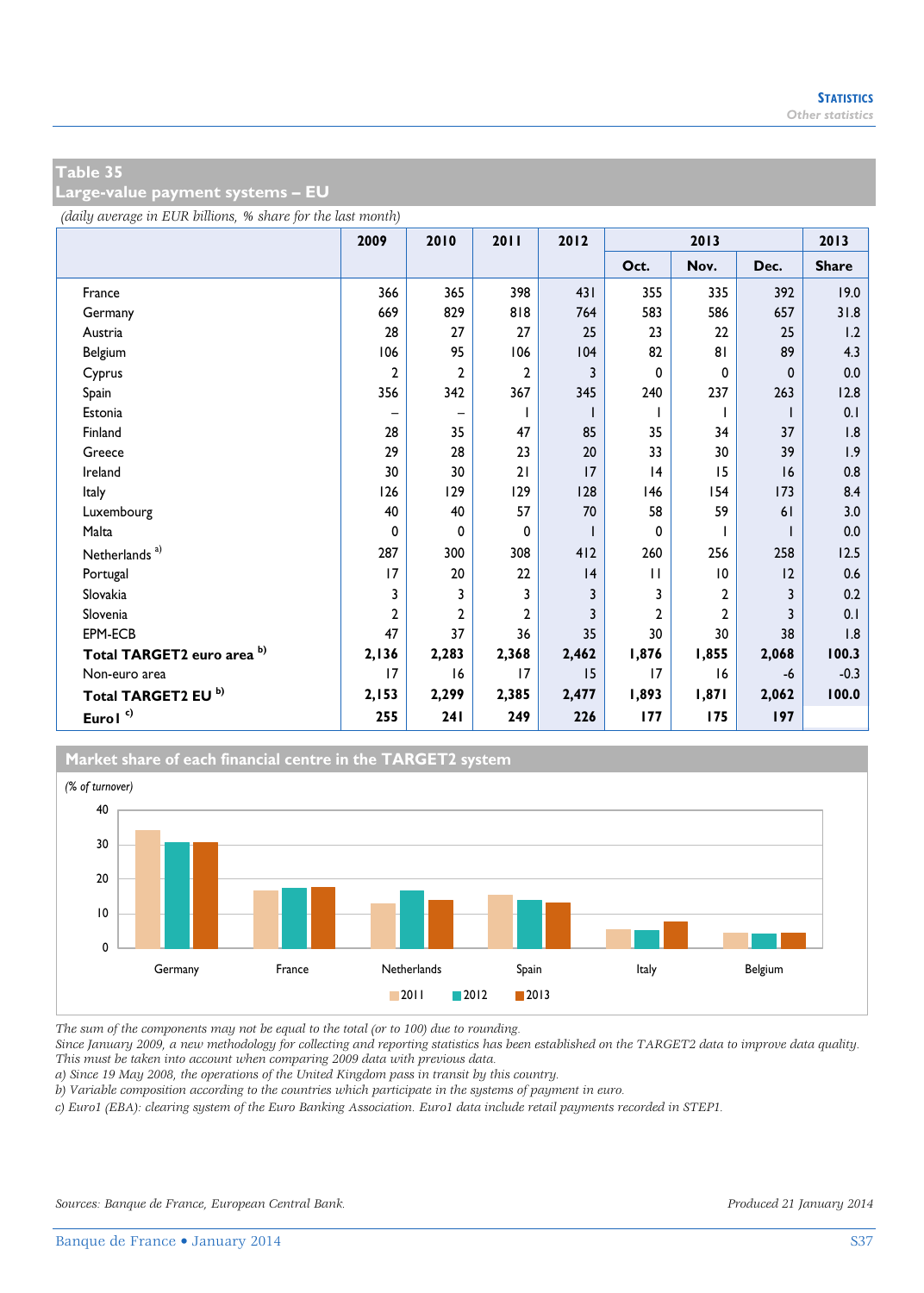**Large-value payment systems – EU** 

*(daily average in number of transactions, % share for the last month)*

|                                | 2009    | 2010    | 2011    | 2012    | 2013    |         |         | 2013         |
|--------------------------------|---------|---------|---------|---------|---------|---------|---------|--------------|
|                                |         |         |         |         | Oct.    | Nov.    | Dec.    | <b>Share</b> |
| France                         | 29,761  | 31,850  | 34,139  | 33,830  | 37,284  | 33,677  | 40,355  | 10.1         |
| Germany                        | 174,602 | 173,218 | 172,884 | 175,611 | 176,666 | 182,192 | 198,207 | 49.7         |
| Austria                        | 6,539   | 5,266   | 6,294   | 6,711   | 4,628   | 4,416   | 4,974   | 1.2          |
| Belgium                        | 8,517   | 9,454   | 10,265  | 9,955   | 9,515   | 9,340   | 10,199  | 2.6          |
| Cyprus                         | 389     | 466     | 515     | 613     | 951     | 841     | 811     | 0.2          |
| Spain                          | 29,580  | 29,195  | 29,509  | 29,760  | 30,061  | 28,523  | 31,351  | 7.9          |
| Estonia                        |         |         | 329     | 360     | 437     | 421     | 448     | 0.1          |
| Finland                        | 1,652   | 1,589   | 1,571   | 1,611   | 1,611   | 1,594   | 1,661   | 0.4          |
| Greece                         | 5,692   | 5,904   | 5,861   | 4,335   | 4,939   | 4,380   | 3,849   | 1.0          |
| Ireland                        | 4,824   | 4,961   | 4,376   | 4,012   | 3,433   | 3,627   | 4, 121  | 1.0          |
| Italy                          | 33,824  | 33,649  | 33,643  | 34,837  | 40.895  | 40.331  | 47,218  | 11.8         |
| Luxembourg                     | 2,847   | 3,033   | 3,229   | 3,509   | 4,520   | 4,500   | 4,927   | 1.2          |
| Malta                          | 59      | 65      | 72      | 157     | 301     | 305     | 327     | 0.1          |
| Netherlands <sup>a)</sup>      | 36,930  | 33,304  | 32,490  | 33,144  | 29,684  | 29,498  | 32,139  | 8.1          |
| Portugal                       | 4,190   | 4,206   | 4,165   | 4,166   | 4,335   | 4,301   | 5,058   | 1.3          |
| Slovakia                       | 606     | 582     | 730     | 1,090   | 1,283   | 1,353   | 1,441   | 0.4          |
| Slovenia                       | 3,073   | 3,023   | 3,039   | 2,786   | 2,695   | 2,712   | 3,099   | 0.8          |
| EPM-ECB                        | 312     | 333     | 379     | 553     | 657     | 659     | 682     | 0.2          |
| Total TARGET2 euro area b)     | 343,396 | 340,099 | 343,488 | 347,040 | 353,895 | 352,669 | 390,866 | 98.I         |
| Non-euro area                  | 2,376   | 3,281   | 5,017   | 7,145   | 7,488   | 7,282   | 7,634   | 1.9          |
| Total TARGET2 EU <sup>b)</sup> | 345,772 | 343,380 | 348,505 | 354,185 | 361,383 | 359,951 | 398,500 | 100.0        |
| Eurol <sup>c)</sup>            | 227,674 | 230,124 | 242,499 | 260,135 | 243,358 | 238,934 | 259,368 |              |





*The sum of the components may not be equal to the total (or to 100) due to rounding.* 

*Since January 2009, a new methodology for collecting and reporting statistics has been established on the TARGET2 data to improve data quality. This must be taken into account when comparing 2009 data with previous data.* 

*a) Since 19 May 2008, the operations of the United Kingdom pass in transit by this country.* 

*b) Variable composition according to the countries which participate in the systems of payment in euro.* 

*c) Euro1 (EBA): clearing system of the Euro Banking Association. Euro1 data include retail payments recorded in STEP1.*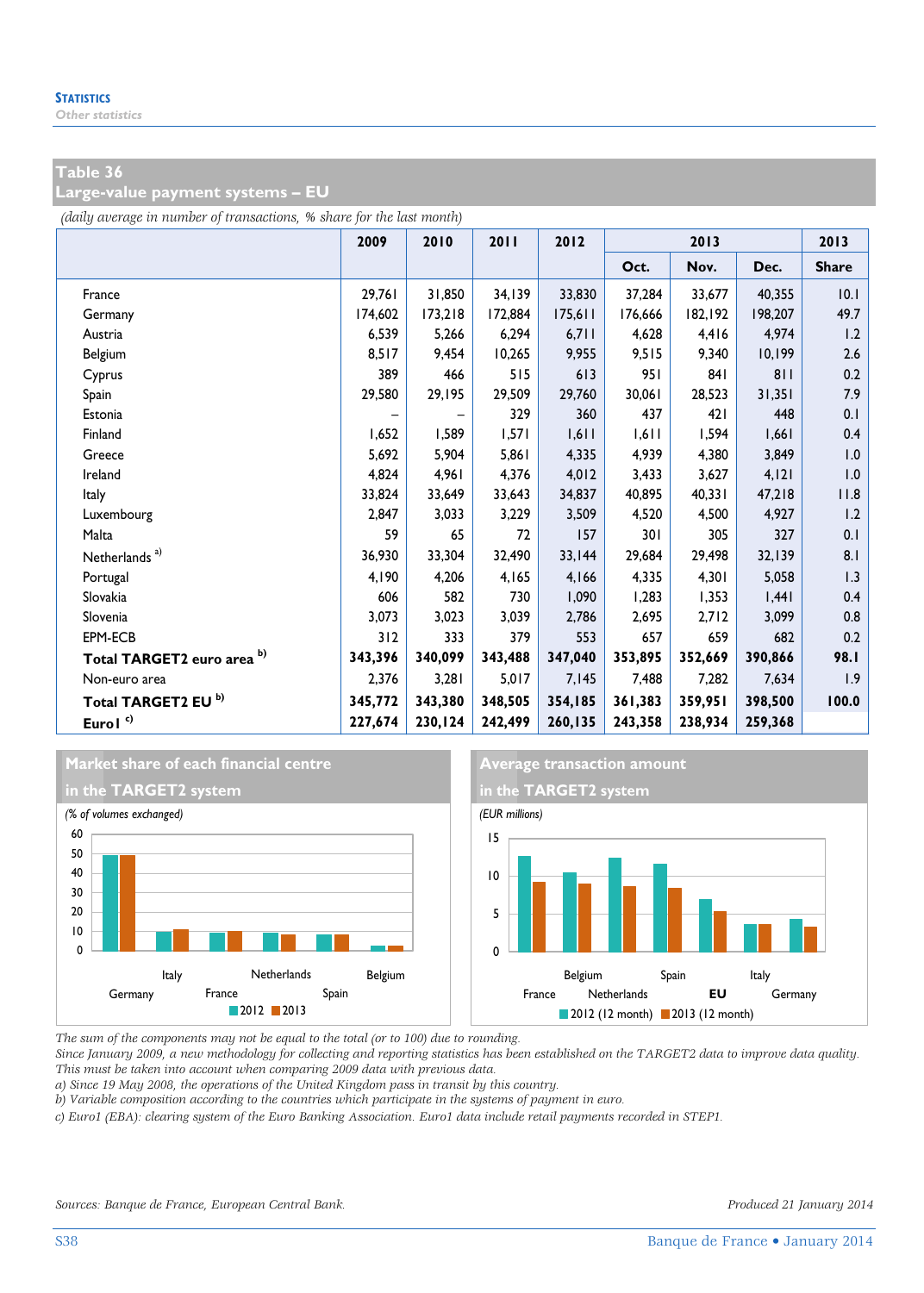**Large-value payment systems – France** 

*(daily average in EUR billions, % share for the last month)*

|                                                  | 2010  | 2011  | 2012  | 2013  | 2013  |       |       | 2013         |
|--------------------------------------------------|-------|-------|-------|-------|-------|-------|-------|--------------|
|                                                  |       |       |       |       | Oct.  | Nov.  | Dec.  | <b>Share</b> |
| Collateral used in domestic TARGET <sup>b)</sup> |       |       |       |       |       |       |       |              |
| French negotiable securities                     | 105.7 | 81.6  | 127.4 | 114.1 | 132.8 | 117.0 | 117.4 | 32.1         |
| Private claims                                   | 149.8 | 146.4 | 189.9 | 182.2 | 174.6 | 169.8 | 182.1 | 49.8         |
| Securities collateralised through CCBM           | 76.9  | 60.5  | 53.7  | 63.1  | 62.1  | 61.8  | 63.2  | 17.3         |
| Other securities <sup>c)</sup>                   | 5.9   | 3.5   | 2.7   | 3.4   | 3.9   | 3.9   | 3.4   | 0.9          |
| Total                                            | 338.3 | 292.0 | 373.8 | 362.8 | 373.4 | 352.5 | 366.0 | 100.0        |



*a) Since 18 February 2008, TBF (the French component of TARGET) and PNS systems have been replaced by TARGET2-Banque de France, the single French large-value payment system.* 

*b) Until 15 February 2008, the indicated amounts corresponded to collateral used for intraday credit in TBF. Since the go-live of the "3G" system (Global management of collateral) and TARGET2-Banque de France on 18 February 2008, the amounts represent the collateral posted in a single pool of assets and that can be used for monetary policy and/or intraday credit operations.* 

*c) Other foreign securities submitted via links between securities settlement systems.* 

......... Securities collateralised through CCBM

*Source: Banque de France. Produced 21 January 2014* 

55%

 $\frac{1}{2}$ . Other securities c)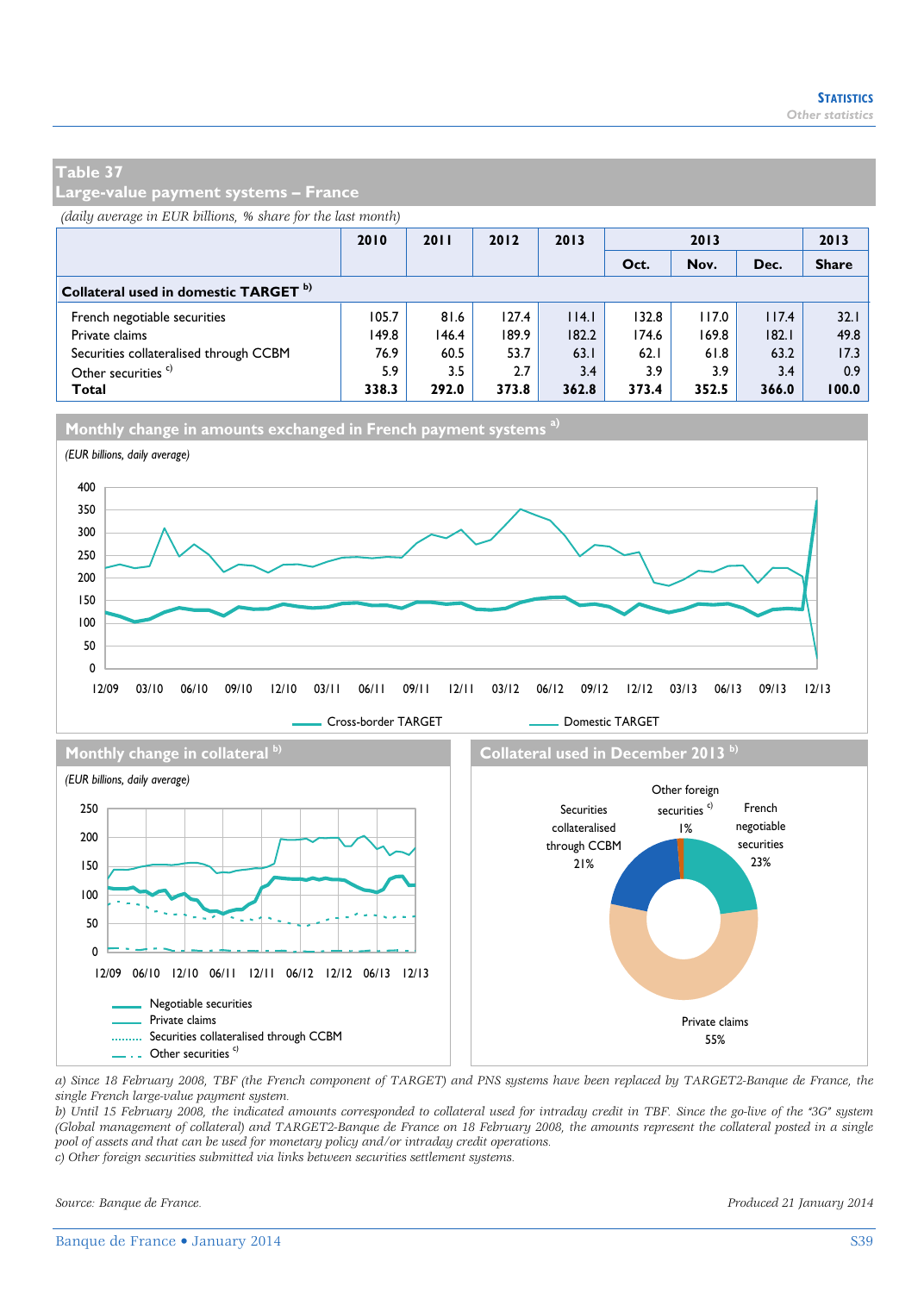# **Time series**

## **Money**

*http://www.banque-france.fr/en/economics-statistics/money.html*

- Monetary developments France
- Monetary aggregates Euro area
- Deposits and investments France

## **Securities, loans and deposits**

*http://www.banque-france.fr/en/economics-statistics/securities-loans-and-deposits.html*

- Deposits and investments
- Loans
- Debt and securities
- Financial accounts

## **Business and survey**

*http://www.banque-france.fr/en/economics-statistics/business-and-survey.html*

- Business surveys
- Regional publications

## **Banking and financial activity**

*http://www.banque-france.fr/en/economics-statistics/banking-and-financial-activity.html*

- Financial institutions
- International banking activity

### **Companies**

*http://www.banque-france.fr/en/economics-statistics/companies.html*

- Loans by type of company
- Payment periods
- Business failures
- Company accounts in Europe
- Structure and performance of companies